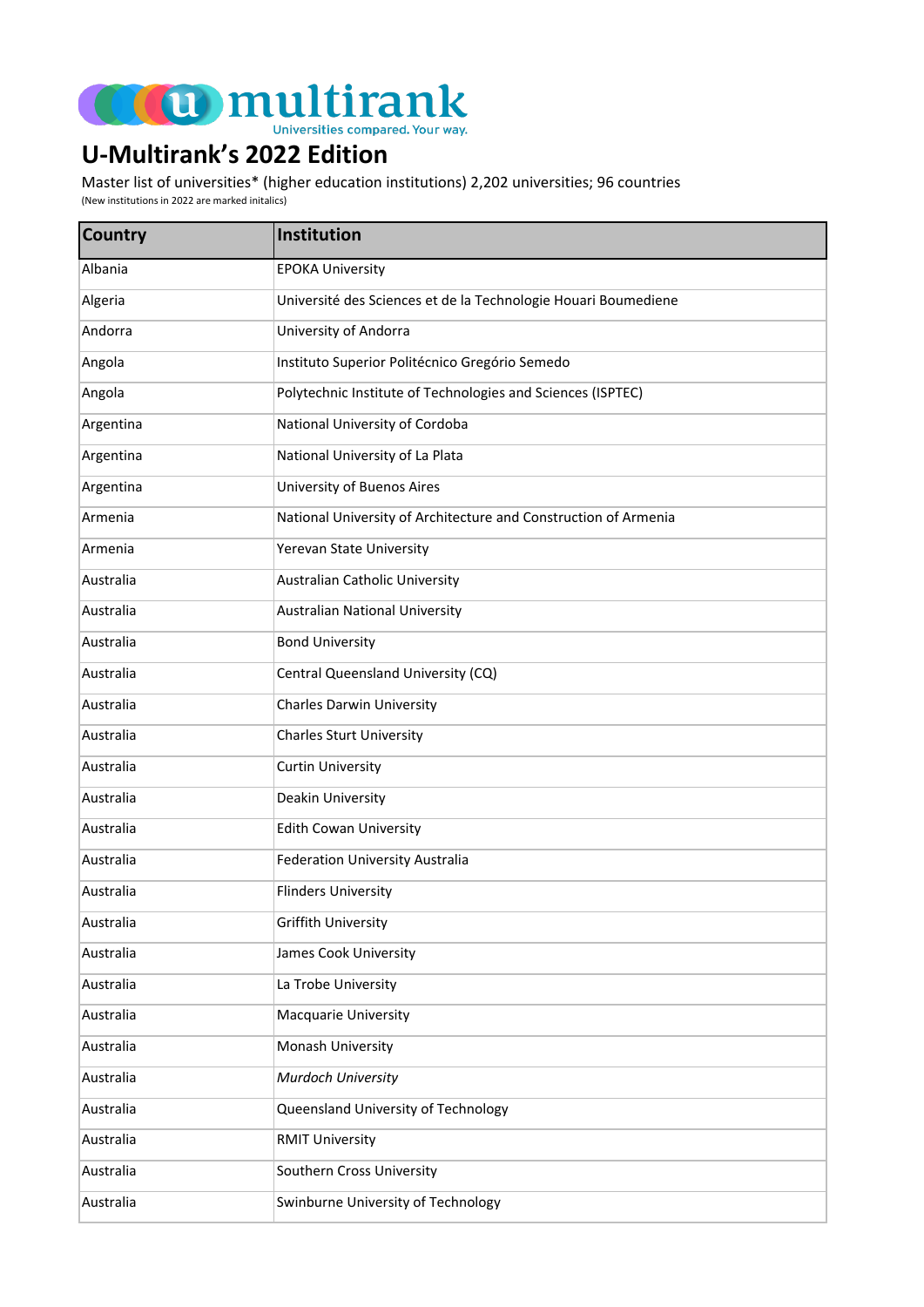| <b>Country</b> | Institution                                                                    |
|----------------|--------------------------------------------------------------------------------|
| Australia      | Sydney College of Divinity                                                     |
| Australia      | The University of Newcastle                                                    |
| Australia      | University of Adelaide                                                         |
| Australia      | University of Canberra                                                         |
| Australia      | University of Melbourne                                                        |
| Australia      | University of New England                                                      |
| Australia      | University of New South Wales                                                  |
| Australia      | University of Notre Dame Australia                                             |
| Australia      | University of Queensland                                                       |
| Australia      | University of South Australia                                                  |
| Australia      | University of Southern Queensland                                              |
| Australia      | University of Sydney                                                           |
| Australia      | University of Tasmania                                                         |
| Australia      | University of Technology Sydney                                                |
| Australia      | University of the Sunshine Coast                                               |
| Australia      | University of Western Australia                                                |
| Australia      | University of Wollongong                                                       |
| Australia      | Victoria University                                                            |
| Australia      | Western Sydney University                                                      |
| Austria        | FHWien der WKW - University of Applied Sciences for Management & Communication |
| Austria        | Graz University of Technology                                                  |
| Austria        | IMC University of Applied Sciences Krems                                       |
| Austria        | Johannes Kepler University Linz                                                |
| Austria        | Management Center Innsbruck (MCI)                                              |
| Austria        | <b>Medical University Graz</b>                                                 |
| Austria        | Medical University Innsbruck                                                   |
| Austria        | Medical University of Vienna                                                   |
| Austria        | MODUL University Vienna                                                        |
| Austria        | Montanuniversität Leoben                                                       |
| Austria        | Salzburg University of Applied Sciences                                        |
| Austria        | Universität Innsbruck                                                          |
| Austria        | University of Applied Sciences Kufstein Tirol                                  |
| Austria        | University of Applied Sciences St. Pölten                                      |
| Austria        | University of Applied Sciences Upper Austria                                   |
| Austria        | University of Applied Sciences Wiener Neustadt GmbH                            |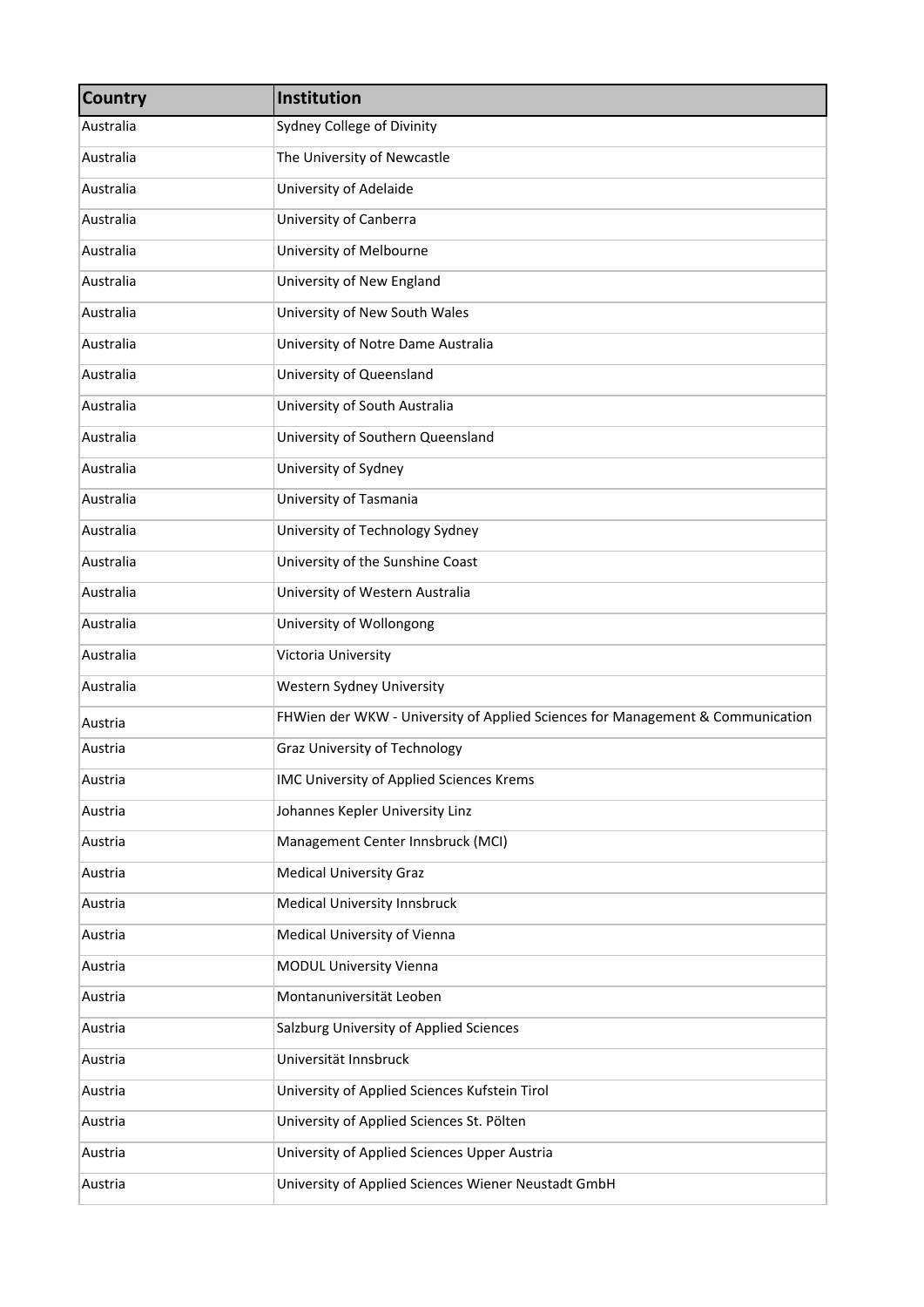| <b>Country</b>         | Institution                                                      |
|------------------------|------------------------------------------------------------------|
| Austria                | University of Graz                                               |
| Austria                | University of Klagenfurt                                         |
| Austria                | University of Natural Resources and Life Sciences, Vienna (BOKU) |
| Austria                | University of Salzburg                                           |
| Austria                | University of Veterinary Medicine Vienna                         |
| Austria                | University of Vienna                                             |
| Austria                | Vienna University of Technology                                  |
| Austria                | Vorarlberg University of Applied Sciences                        |
| Austria                | WU Vienna University of Economics and Business                   |
| Azerbaijan             | Western Caspian University                                       |
| Azerbaijan             | Azerbaijan State University of Economics (UNEC)                  |
| Azerbaijan             | Azerbaijan Technical University                                  |
| Azerbaijan             | Azerbaijan University of Architecture and Construction           |
| Azerbaijan             | <b>Baku State University</b>                                     |
| Azerbaijan             | <b>Baku Business University</b>                                  |
| Bangladesh             | Daffodil International University                                |
| Belgium                | Catholic University of Leuven                                    |
| Belgium                | <b>Ghent University</b>                                          |
| Belgium                | <b>Hasselt University</b>                                        |
| Belgium                | Université catholique de Louvain (UCLouvain)                     |
| Belgium                | Université libre de Bruxelles                                    |
| Belgium                | University of Antwerp                                            |
| Belgium                | University of Liege                                              |
| Belgium                | University of Mons                                               |
| Belgium                | University of Namur                                              |
| Belgium                | Vrije Universiteit Brussel                                       |
| Bosnia and Herzegovina | University of East Sarajevo                                      |
| Bosnia and Herzegovina | University of Sarajevo                                           |
| Brazil                 | Centro universitário augusto motta                               |
| Brazil                 | Centro universitário claretiano                                  |
| Brazil                 | Centro universitário da grande dourados                          |
| Brazil                 | Centro universitário das faculdades metropolitanas unidas        |
| <b>Brazil</b>          | Centro universitário de maringá - unicesumar                     |
| Brazil                 | Centro universitário do norte                                    |
| Brazil                 | Centro universitário estácio de ribeirão preto                   |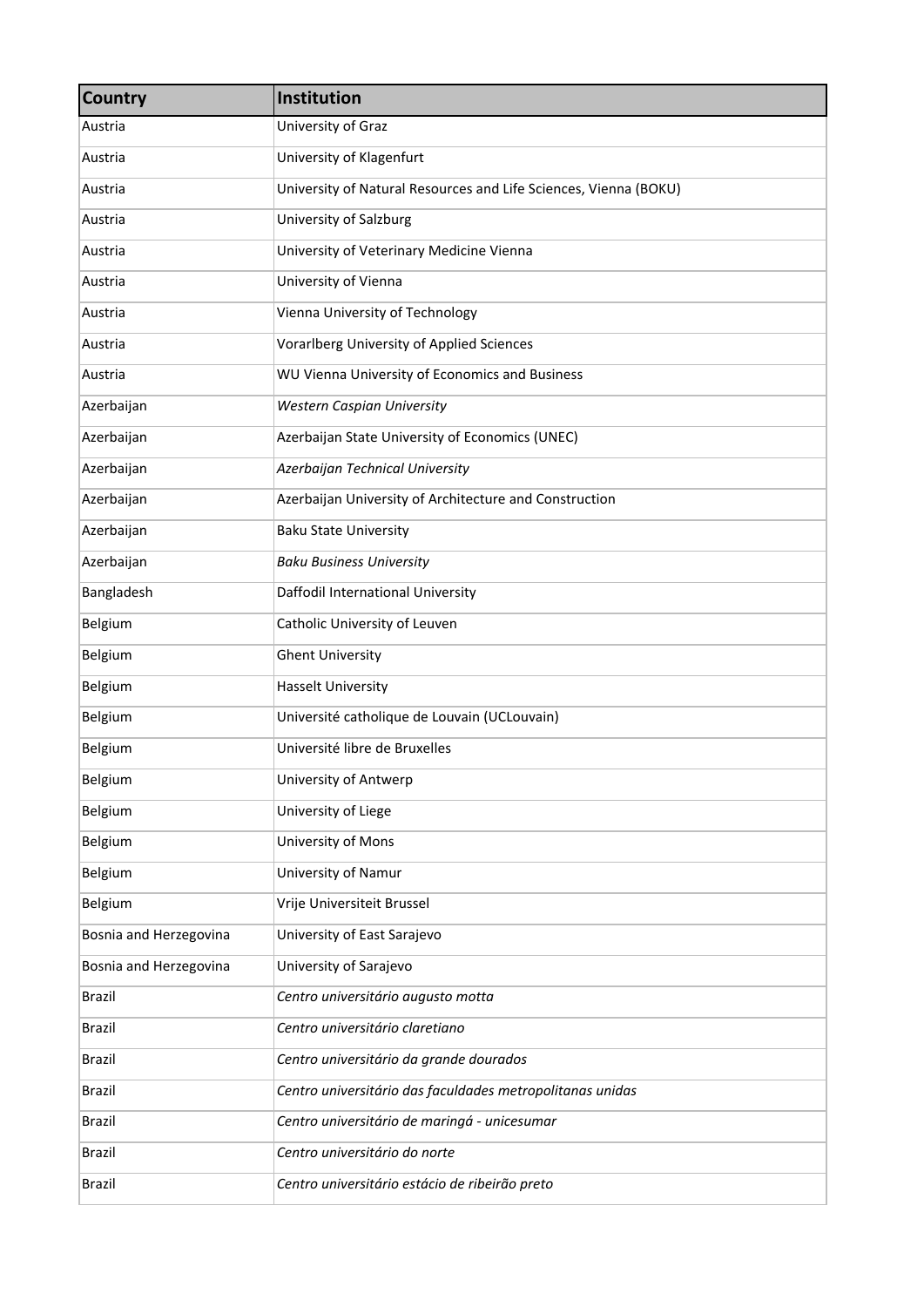| <b>Country</b> | Institution                                                    |
|----------------|----------------------------------------------------------------|
| Brazil         | Centro universitário estácio do ceará                          |
| Brazil         | Centro universitário facvest                                   |
| <b>Brazil</b>  | Centro universitário internacional                             |
| Brazil         | Centro universitário leonardo da vinci                         |
| <b>Brazil</b>  | Centro universitário planalto do distrito federal - uniplan    |
| Brazil         | Centro Universitário Una                                       |
| <b>Brazil</b>  | <b>ESPM University</b>                                         |
| <b>Brazil</b>  | Federal University of Ceará - UFC                              |
| <b>Brazil</b>  | Federal University of Espírito Santo                           |
| <b>Brazil</b>  | Federal University of Health Sciences of Porto Alegre (UFCSPA) |
| <b>Brazil</b>  | Federal University of Lavras                                   |
| <b>Brazil</b>  | Federal University of Mato Grosso                              |
| <b>Brazil</b>  | Federal University of Minas Gerais                             |
| <b>Brazil</b>  | Federal University of Pará                                     |
| <b>Brazil</b>  | Federal University of Paraíba - UFPB                           |
| <b>Brazil</b>  | Federal University of Paraná                                   |
| <b>Brazil</b>  | Federal University of Pelotas                                  |
| <b>Brazil</b>  | Federal University of Pernambuco                               |
| <b>Brazil</b>  | Federal University of Rio de Janeiro                           |
| <b>Brazil</b>  | Federal University of Rio Grande do Norte                      |
| <b>Brazil</b>  | Federal University of Rio Grande do Sul                        |
| <b>Brazil</b>  | Federal University of Santa Maria                              |
| Brazil         | Federal University of São Carlos - UFSCAR                      |
| <b>Brazil</b>  | Federal University of Uberlândia - UFU                         |
| Brazil         | Federal University of Viçosa                                   |
| Brazil         | Londrina State University                                      |
| <b>Brazil</b>  | Pontifical Catholic University of Rio Grande do Sul            |
| <b>Brazil</b>  | Pontifícia universidade católica de minas gerais               |
| Brazil         | Pontifícia universidade católica do paraná                     |
| <b>Brazil</b>  | Rio de Janeiro State University                                |
| <b>Brazil</b>  | State University of Maringá                                    |
| Brazil         | UNESP - São Paulo State University                             |
| Brazil         | Universidade anhanguera                                        |
| <b>Brazil</b>  | Universidade anhanguera de são paulo                           |
| Brazil         | Universidade anhembi morumbi                                   |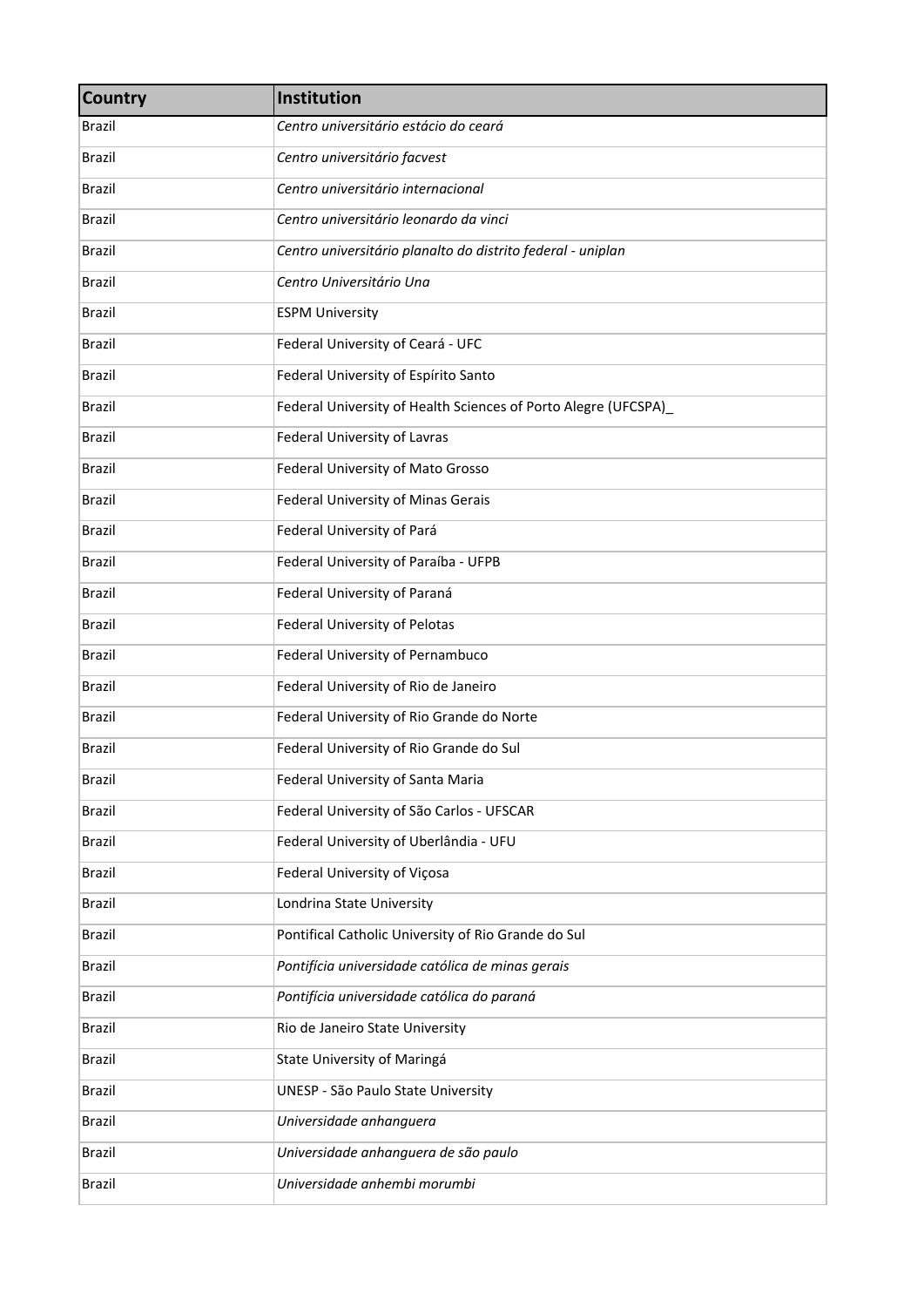| <b>Country</b> | Institution                                              |
|----------------|----------------------------------------------------------|
| Brazil         | Universidade cidade de são paulo                         |
| <b>Brazil</b>  | Universidade cruzeiro do sul                             |
| <b>Brazil</b>  | Universidade de franca                                   |
| <b>Brazil</b>  | Universidade de uberaba                                  |
| <b>Brazil</b>  | Universidade do estado da bahia                          |
| <b>Brazil</b>  | Universidade do estado de minas gerais                   |
| <b>Brazil</b>  | Universidade do grande rio professor josé de souza herdy |
| <b>Brazil</b>  | Universidade do vale do rio dos sinos                    |
| <b>Brazil</b>  | Universidade estácio de sá                               |
| <b>Brazil</b>  | Universidade estadual do ceará                           |
| <b>Brazil</b>  | Universidade estadual de goiás                           |
| <b>Brazil</b>  | Universidade estadual do maranhão                        |
| <b>Brazil</b>  | Universidade estadual paulista júlio de mesquita filho   |
| <b>Brazil</b>  | Universidade Federal da Bahia                            |
| <b>Brazil</b>  | Universidade federal de alagoas                          |
| <b>Brazil</b>  | Universidade Federal de Goiás                            |
| <b>Brazil</b>  | Universidade Federal de Juiz de Fora - UFJF              |
| <b>Brazil</b>  | Universidade federal de pernambuco                       |
| <b>Brazil</b>  | Universidade Federal de Santa Catarina                   |
| <b>Brazil</b>  | Universidade federal de santa maria                      |
| <b>Brazil</b>  | Universidade Federal de São Paulo                        |
| <b>Brazil</b>  | Universidade federal de sergipe                          |
| <b>Brazil</b>  | Universidade federal do amazonas                         |
| Brazil         | Universidade Federal do Espírito Santo - UFES            |
| <b>Brazil</b>  | Universidade federal do maranhão                         |
| <b>Brazil</b>  | Universidade federal do pará                             |
| <b>Brazil</b>  | Universidade federal do piauí                            |
| <b>Brazil</b>  | Universidade Federal Fluminense - UFF                    |
| <b>Brazil</b>  | Universidade federal rural do rio de janeiro             |
| <b>Brazil</b>  | Universidade luterana do brasil                          |
| <b>Brazil</b>  | Universidade metropolitana de santos                     |
| <b>Brazil</b>  | Universidade nove de julho                               |
| <b>Brazil</b>  | Universidade pitágoras unopar                            |
| Brazil         | Universidade positivo                                    |
| <b>Brazil</b>  | Universidade potiguar                                    |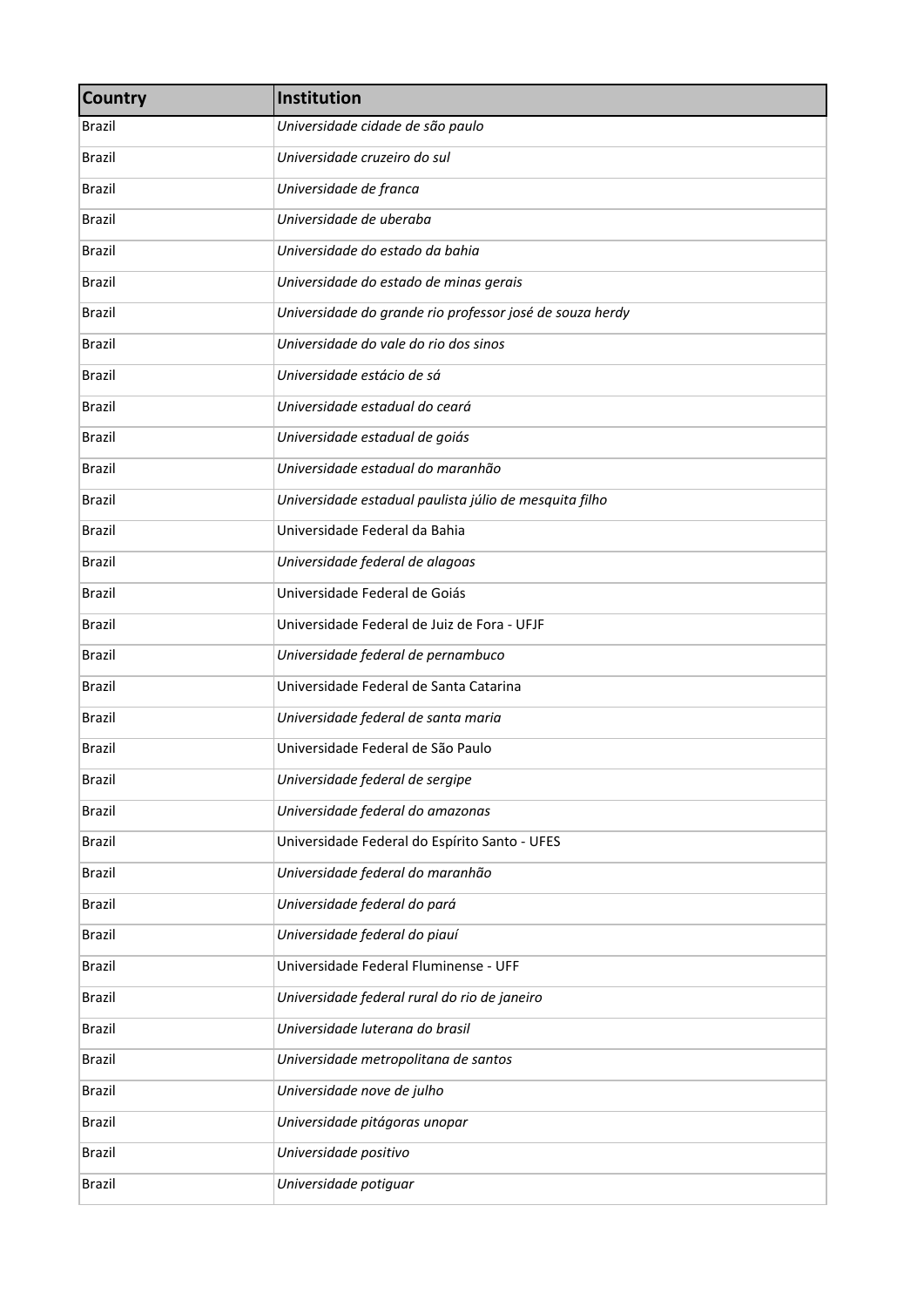| <b>Country</b>  | Institution                                    |
|-----------------|------------------------------------------------|
| <b>Brazil</b>   | Universidade presbiteriana mackenzie           |
| <b>Brazil</b>   | Universidade salgado de oliveira               |
| <b>Brazil</b>   | Universidade salvador                          |
| <b>Brazil</b>   | Universidade santo amaro                       |
| <b>Brazil</b>   | Universidade são judas tadeu                   |
| <b>Brazil</b>   | Universidade tecnológica federal do paraná     |
| <b>Brazil</b>   | Universidade tiradentes                        |
| <b>Brazil</b>   | Universidade veiga de almeida                  |
| <b>Brazil</b>   | University of Brasília - UNB                   |
| <b>Brazil</b>   | University of Campinas                         |
| <b>Brazil</b>   | University of São Paulo                        |
| <b>Brazil</b>   | University of the State of Amazonas (UEA)      |
| <b>Bulgaria</b> | Angel Kanchev University of Ruse               |
| <b>Bulgaria</b> | D. A. Tsenov Academy of Economics              |
| <b>Bulgaria</b> | Medical University - Plovdiv                   |
| <b>Bulgaria</b> | Medical University - Sofia                     |
| <b>Bulgaria</b> | Nikola Vaptsarov Naval Academy                 |
| <b>Bulgaria</b> | Sofia University St. Kliment Ohridski          |
| <b>Bulgaria</b> | <b>Technical University of Gabrovo</b>         |
| <b>Bulgaria</b> | Technical University of Sofia                  |
| <b>Bulgaria</b> | <b>Technical University of Varna</b>           |
| <b>Bulgaria</b> | University of Economics - Varna                |
| <b>Bulgaria</b> | University of National and World Economy       |
| <b>Bulgaria</b> | Varna University of Management                 |
| Cambodia        | University of Puthisastra                      |
| Canada          | <b>Brock University</b>                        |
| Canada          | Carleton University                            |
| Canada          | Concordia University                           |
| Canada          | Dalhousie University                           |
| Canada          | École de technologie supérieure                |
| Canada          | <b>HEC Montréal</b>                            |
| Canada          | Institut national de la recherche scientifique |
| Canada          | Lakehead University                            |
| Canada          | Laurentian University                          |
| Canada          | Laval University                               |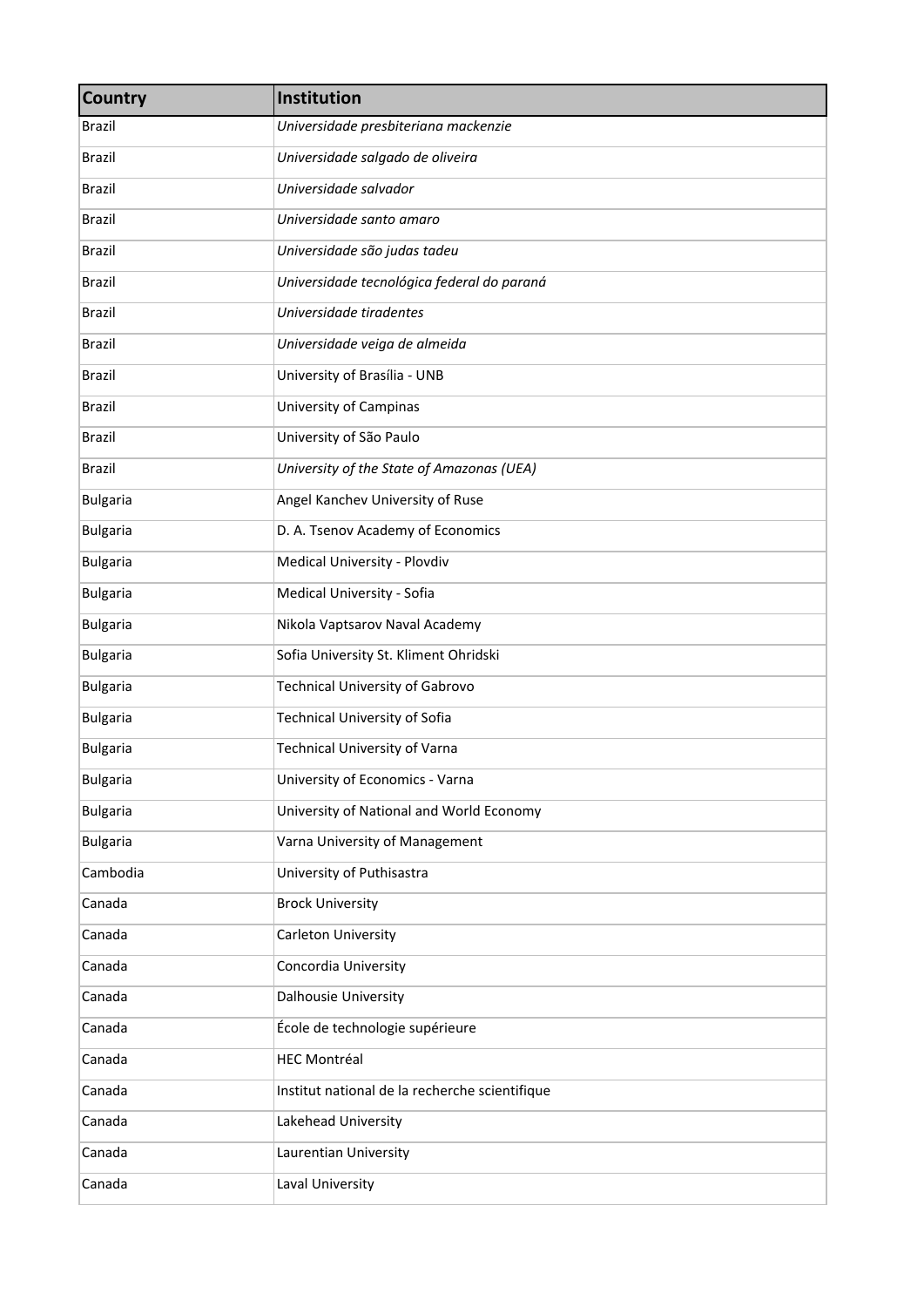| <b>Country</b> | Institution                                   |
|----------------|-----------------------------------------------|
| Canada         | <b>McGill University</b>                      |
| Canada         | <b>McMaster University</b>                    |
| Canada         | Memorial University of Newfoundland           |
| Canada         | <b>Nipissing University</b>                   |
| Canada         | <b>OCAD University</b>                        |
| Canada         | Polytechnique Montreal                        |
| Canada         | Queen's University                            |
| Canada         | <b>Ryerson University</b>                     |
| Canada         | <b>Simon Fraser University</b>                |
| Canada         | <b>Trent University</b>                       |
| Canada         | Université de Sherbrooke                      |
| Canada         | Université du Québec à Montréal               |
| Canada         | University of Alberta                         |
| Canada         | University of British Columbia                |
| Canada         | University of Calgary                         |
| Canada         | University of Guelph                          |
| Canada         | University of Manitoba                        |
| Canada         | University of Montreal                        |
| Canada         | University of New Brunswick                   |
| Canada         | University of Ontario Institute of Technology |
| Canada         | University of Ottawa                          |
| Canada         | University of Regina                          |
| Canada         | University of Saskatchewan                    |
| Canada         | University of Toronto                         |
| Canada         | University of Victoria                        |
| Canada         | University of Waterloo                        |
| Canada         | University of Western Ontario                 |
| Canada         | University of Windsor                         |
| Canada         | Wilfred Laurier University                    |
| Canada         | <b>York University</b>                        |
| Chile          | <b>Arturo Prat University</b>                 |
| Chile          | Austral University of Chile                   |
| Chile          | <b>Catholic University of Maule</b>           |
| Chile          | Catholic University of Temuco                 |
| Chile          | Catholic University of the Holy Conception    |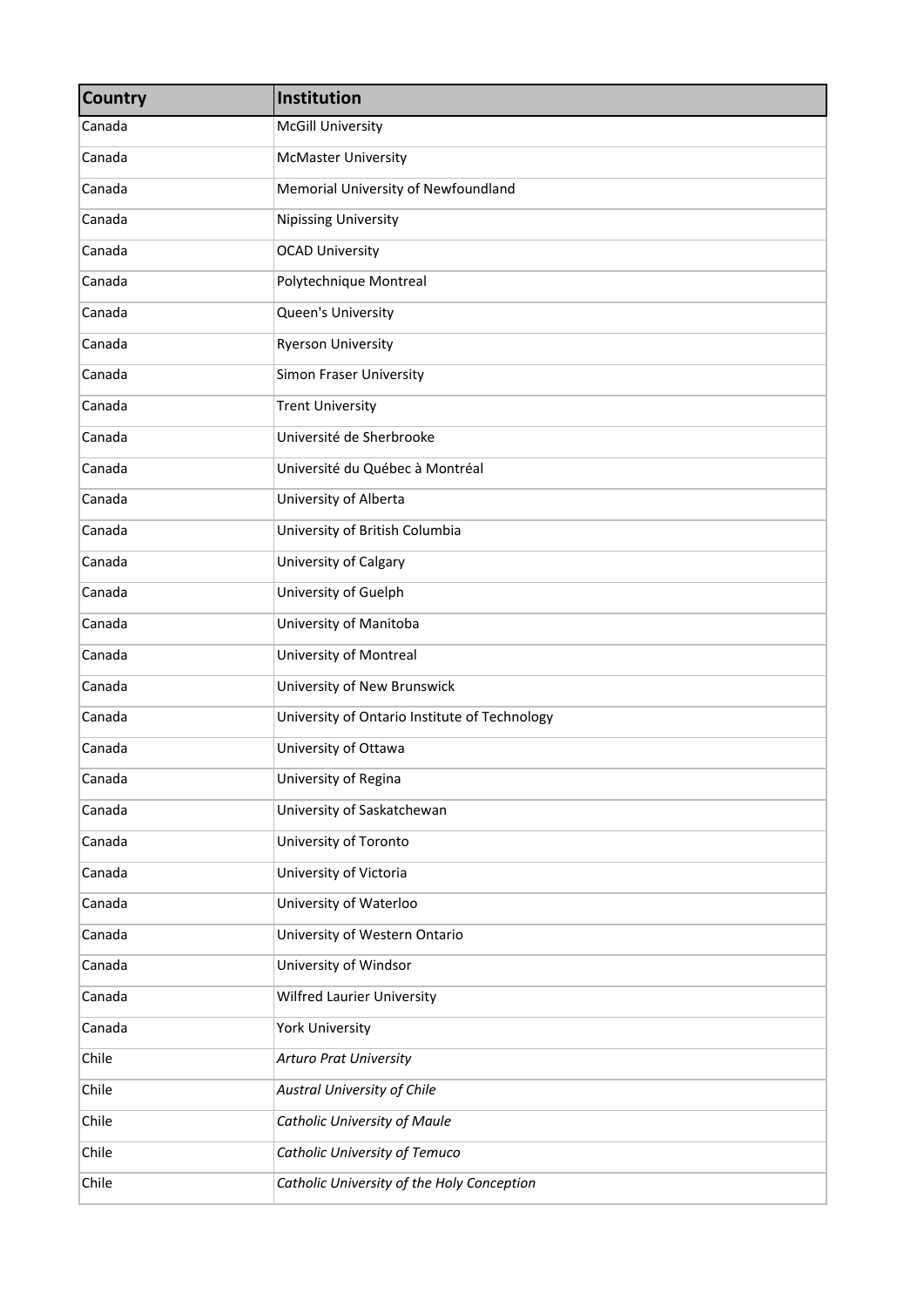| <b>Country</b> | Institution                                        |
|----------------|----------------------------------------------------|
| Chile          | Catholic University of the North                   |
| Chile          | Catholic University of Valparaíso                  |
| Chile          | Metropolitan University of Educational Sciences    |
| Chile          | Metropolitan University of Technology              |
| Chile          | Playa Ancha University of Educational Sciences     |
| Chile          | Pontifical Catholic University of Chile            |
| Chile          | Technical University Federico Santa María          |
| Chile          | University of Antofagasta                          |
| Chile          | University of Atacama                              |
| Chile          | University of Bio Bio                              |
| Chile          | University of Chile                                |
| Chile          | University of Concepción                           |
| Chile          | University of La Serena                            |
| Chile          | University of Los Lagos                            |
| Chile          | <b>University of Magallanes</b>                    |
| Chile          | University of Santiago de Chile                    |
| Chile          | University of Talca                                |
| Chile          | University of Tarapaca                             |
| Chile          | University of the Frontier                         |
| Chile          | University of Valparaiso                           |
| China          | Air Force Medical University of PLA                |
| China          | Anhui Medical University                           |
| China          | Anhui University                                   |
| China          | <b>Beihang University</b>                          |
| China          | <b>Beijing Forestry University</b>                 |
| China          | Beijing Institute of Technology                    |
| China          | <b>Beijing Jiaotong University</b>                 |
| China          | <b>Beijing Normal University</b>                   |
| China          | <b>Beijing Union Medical College</b>               |
| China          | <b>Beijing University</b>                          |
| China          | Beijing University of Chemical Technology          |
| China          | Beijing University of Posts and Telecommunications |
| China          | Beijing University of Technology                   |
| China          | <b>Capital Medical University</b>                  |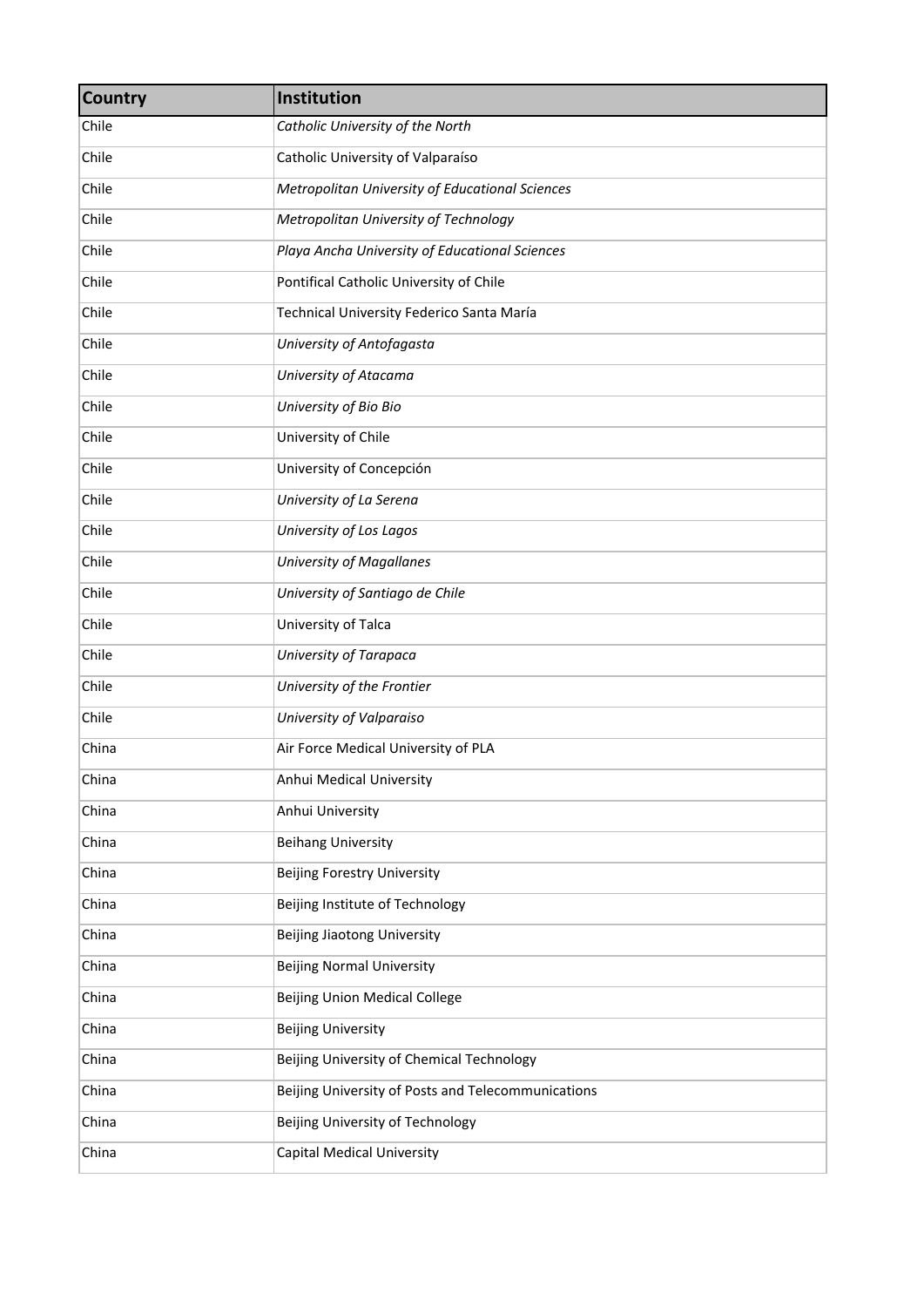| <b>Country</b> | Institution                                     |
|----------------|-------------------------------------------------|
| China          | Central China Normal University                 |
| China          | <b>Central South University</b>                 |
| China          | Chang'an University                             |
| China          | China Agricultural University                   |
| China          | <b>China Medical University</b>                 |
| China          | China Pharmaceutical University                 |
| China          | China University of Geosciences                 |
| China          | China University of Mining and Technology       |
| China          | China University of Petroleum, Beijing          |
| China          | China University of Petroleum, Qingdao          |
| China          | Chinese University of Hong Kong                 |
| China          | <b>Chongqing Medical University</b>             |
| China          | <b>Chongqing University</b>                     |
| China          | City University of Hong Kong                    |
| China          | <b>Dalian Medical University</b>                |
| China          | Dalian University of Technology                 |
| China          | Donghua University                              |
| China          | East China Normal University                    |
| China          | East China University of Science and Technology |
| China          | <b>Fudan University</b>                         |
| China          | Fujian Agriculture and Forestry University      |
| China          | <b>Fujian Medical University</b>                |
| China          | <b>Fuzhou University</b>                        |
| China          | <b>Guangdong University of Technology</b>       |
| China          | <b>Guangxi Medical University</b>               |
| China          | <b>Guangxi University</b>                       |
| China          | <b>Guangzhou Medical University</b>             |
| China          | <b>GuangZhou University</b>                     |
| China          | Guizhou University                              |
| China          | Hangzhou Dianzi University                      |
| China          | <b>Harbin Engineering University</b>            |
| China          | Harbin Institute of Technology                  |
| China          | Harbin Medical University                       |
| China          | <b>Hebei Medical University</b>                 |
| China          | Hebei University of Technology                  |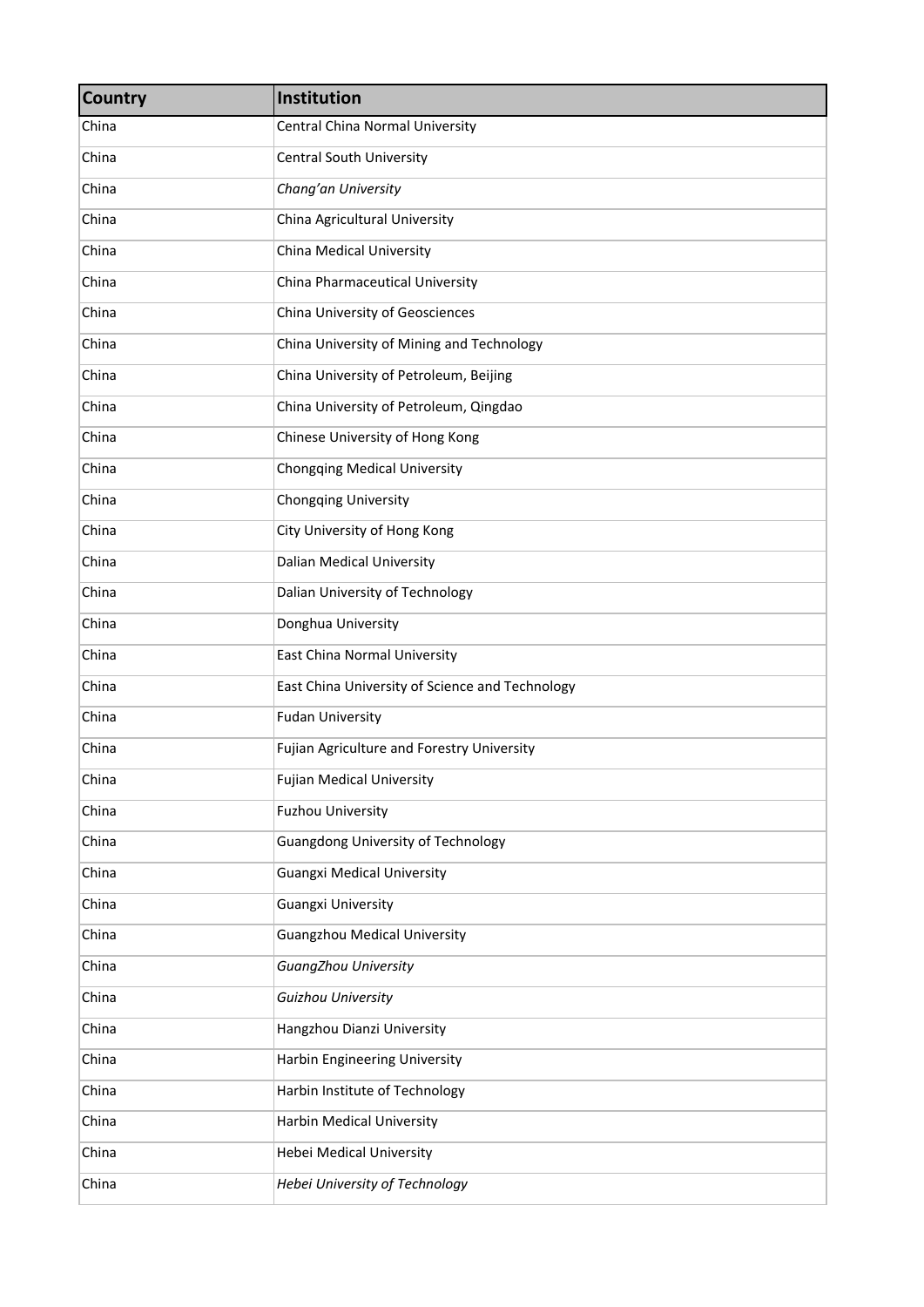| <b>Country</b> | Institution                                              |
|----------------|----------------------------------------------------------|
| China          | Hefei University of Technology                           |
| China          | Henan Normal University                                  |
| China          | <b>Henan University</b>                                  |
| China          | Hohai University                                         |
| China          | Hong Kong Baptist University                             |
| China          | Hong Kong Polytechnic University                         |
| China          | Hong Kong University of Science and Technology           |
| China          | Huazhong Agricultural University                         |
| China          | Huazhong University of Science and Technology            |
| China          | Hunan Normal University                                  |
| China          | Hunan University                                         |
| China          | Jiangnan University                                      |
| China          | Jiangsu University                                       |
| China          | Jilin University                                         |
| China          | Jinan University                                         |
| China          | Kunming University of Science & Technology               |
| China          | Lanzhou University                                       |
| China          | Nanchang University                                      |
| China          | Nanjing Agricultural University                          |
| China          | Nanjing Forestry University                              |
| China          | Nanjing Medical University                               |
| China          | Nanjing Normal University                                |
| China          | Nanjing University                                       |
| China          | Nanjing University of Aeronautics and Astronautics       |
| China          | Nanjing University of Chinese Medicine                   |
| China          | Nanjing University of Information Science and Technology |
| China          | Nanjing University of Posts and Telecommunications       |
| China          | Nanjing University of Science and Technology             |
| China          | Nanjing University of Technology                         |
| China          | Nankai University                                        |
| China          | Nantong University                                       |
| China          | National University of Defence Technology                |
| China          | Ningbo University                                        |
| China          | North China Electric Power University                    |
| China          | Northeast Agricultural University                        |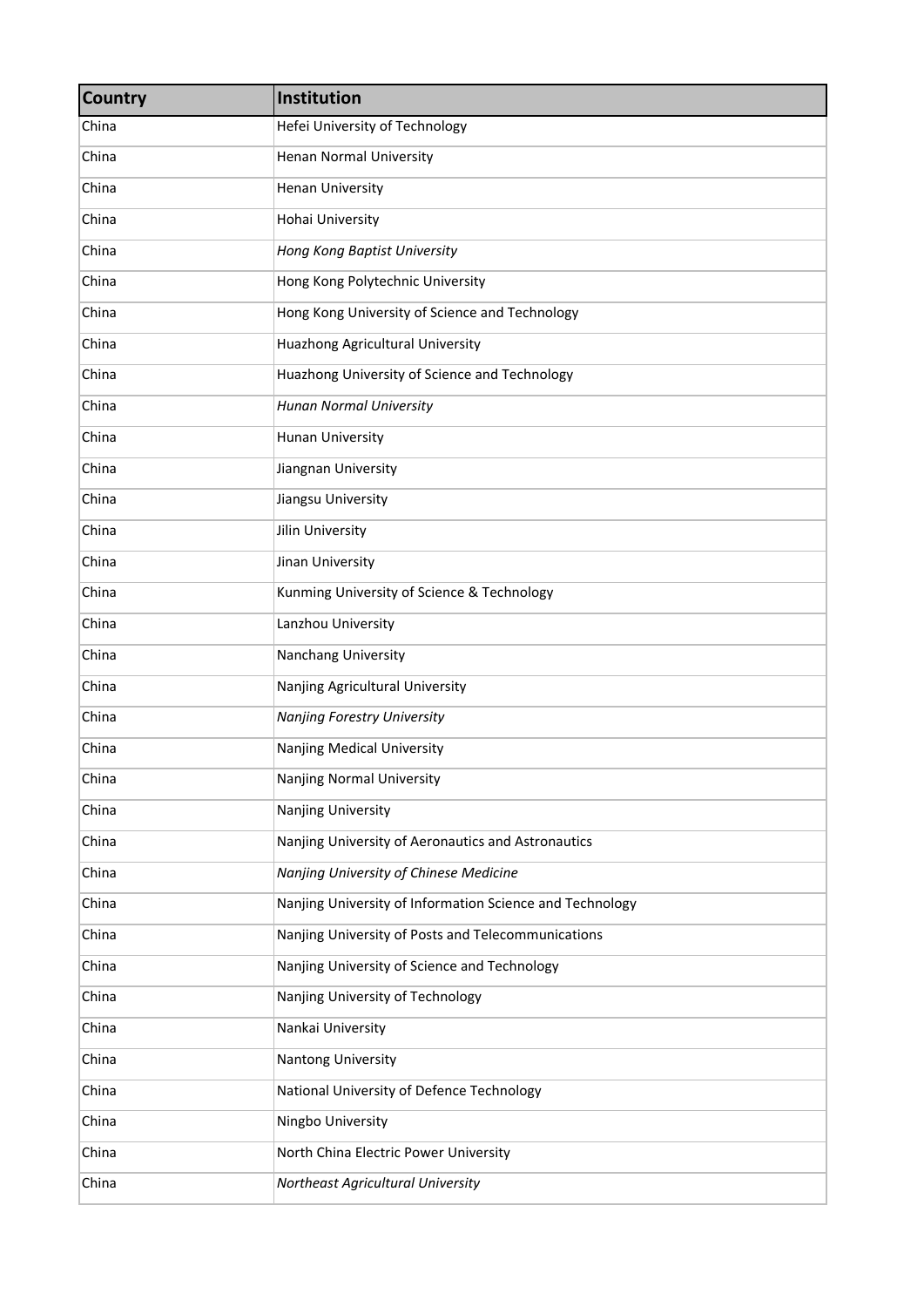| <b>Country</b> | Institution                                             |
|----------------|---------------------------------------------------------|
| China          | Northeast Normal University                             |
| China          | Northeastern University China                           |
| China          | Northwest Agriculture & Forestry University             |
| China          | Northwest University                                    |
| China          | Northwestern Polytechnical University                   |
| China          | Ocean University of China                               |
| China          | Qingdao University                                      |
| China          | Qingdao University of Science & Technology              |
| China          | Renmin Universitiy of China                             |
| China          | Second Military Medical University - SMMU               |
| China          | Shaanxi Normal University                               |
| China          | <b>Shandong Normal University</b>                       |
| China          | <b>Shandong University</b>                              |
| China          | Shandong University of Science and Technology           |
| China          | Shanghai Jiao Tong University                           |
| China          | Shanghai University                                     |
| China          | Shanghai University of Traditional Chinese Medicine     |
| China          | Shanxi University                                       |
| China          | Shenzhen University                                     |
| China          | Sichuan Agricultural University                         |
| China          | Sichuan University                                      |
| China          | Soochow University                                      |
| China          | South China Agricultural University                     |
| China          | South China Normal University                           |
| China          | South China University of Technology                    |
| China          | Southeast University                                    |
| China          | Southern Medical University                             |
| China          | Southern University of Science and Technology (SUSTech) |
| China          | Southwest Jiaotong University                           |
| China          | Southwest Petroleum University                          |
| China          | Southwest University                                    |
| China          | Sun Yat-sen University                                  |
| China          | Taiyuan University of Technology                        |
| China          | Third Military Medical University                       |
| China          | Tianjin Medical University                              |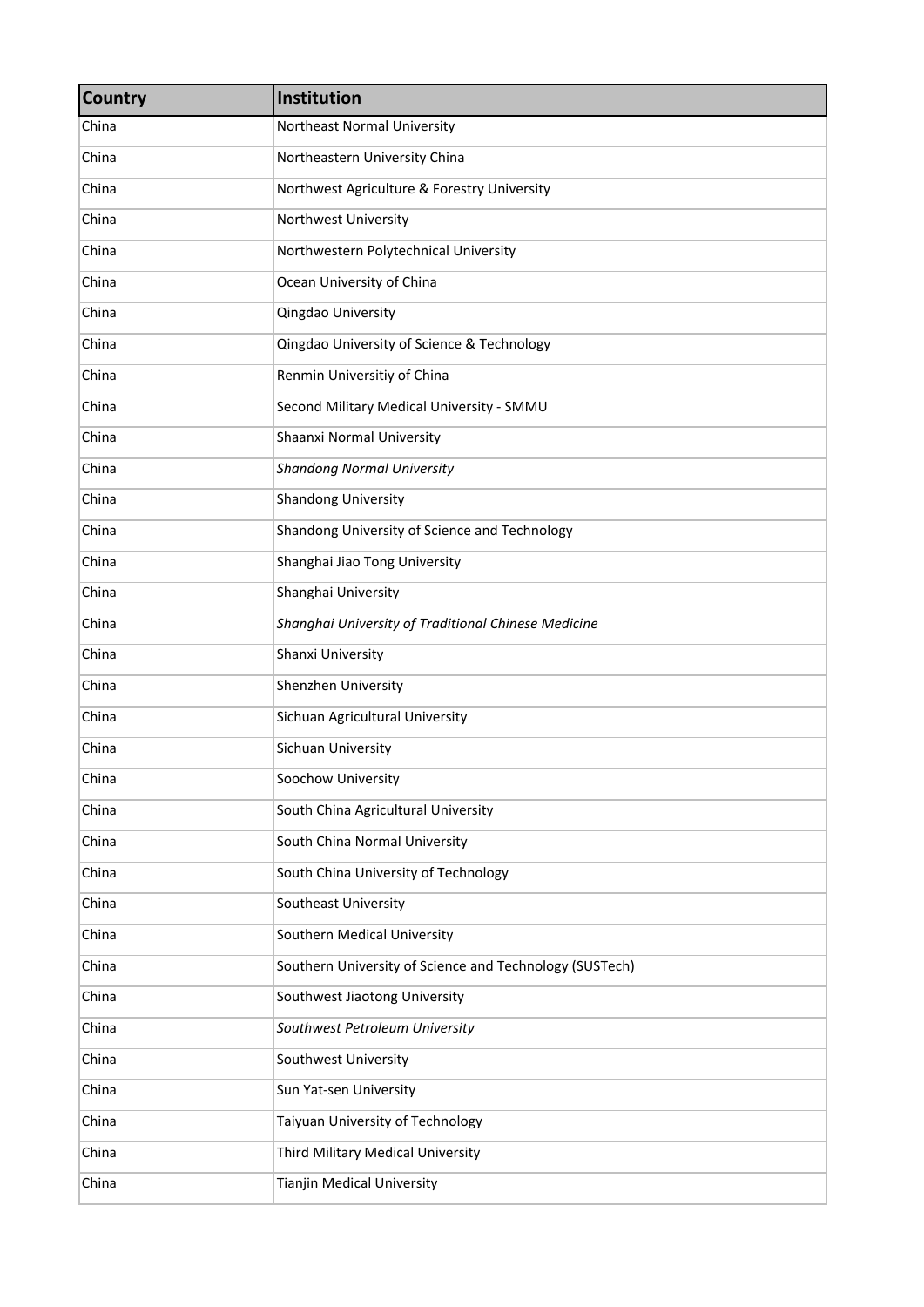| <b>Country</b> | Institution                                                      |
|----------------|------------------------------------------------------------------|
| China          | Tianjin Polytechnic University                                   |
| China          | <b>Tianjin University</b>                                        |
| China          | Tongji University                                                |
| China          | <b>Tsinghua University</b>                                       |
| China          | University of Electronic Science and Technology of China - UESTC |
| China          | University of Hong Kong                                          |
| China          | University of Jinan                                              |
| China          | University of Macau                                              |
| China          | University of Science and Technology Beijing                     |
| China          | University of Science and Technology of China                    |
| China          | University of Shanghai for Science and Technology                |
| China          | University of the Chinese Academy of Sciences                    |
| China          | <b>Wenzhou Medical University</b>                                |
| China          | Wuhan University                                                 |
| China          | Wuhan University of Technology                                   |
| China          | Xiamen University                                                |
| China          | Xi'an Jiaotong University                                        |
| China          | Xi'An University of Technology                                   |
| China          | Xiangtan University                                              |
| China          | <b>Xidian University</b>                                         |
| China          | Yangzhou University                                              |
| China          | Yanshan University                                               |
| China          | Yunnan University                                                |
| China          | Zhejiang Sci-Tech University                                     |
| China          | Zhejiang University                                              |
| China          | Zhejiang University of Technology                                |
| China          | Zhengzhou University                                             |
| Chinese Taipei | <b>Chang Gung University</b>                                     |
| Chinese Taipei | China Medical University, Taiwan                                 |
| Chinese Taipei | Chung Shan Medical University                                    |
| Chinese Taipei | Chung Yuan Christian University                                  |
| Chinese Taipei | Feng Chia University                                             |
| Chinese Taipei | Kaohsiung Medical University                                     |
| Chinese Taipei | <b>National Central University</b>                               |
| Chinese Taipei | National Cheng Kung University                                   |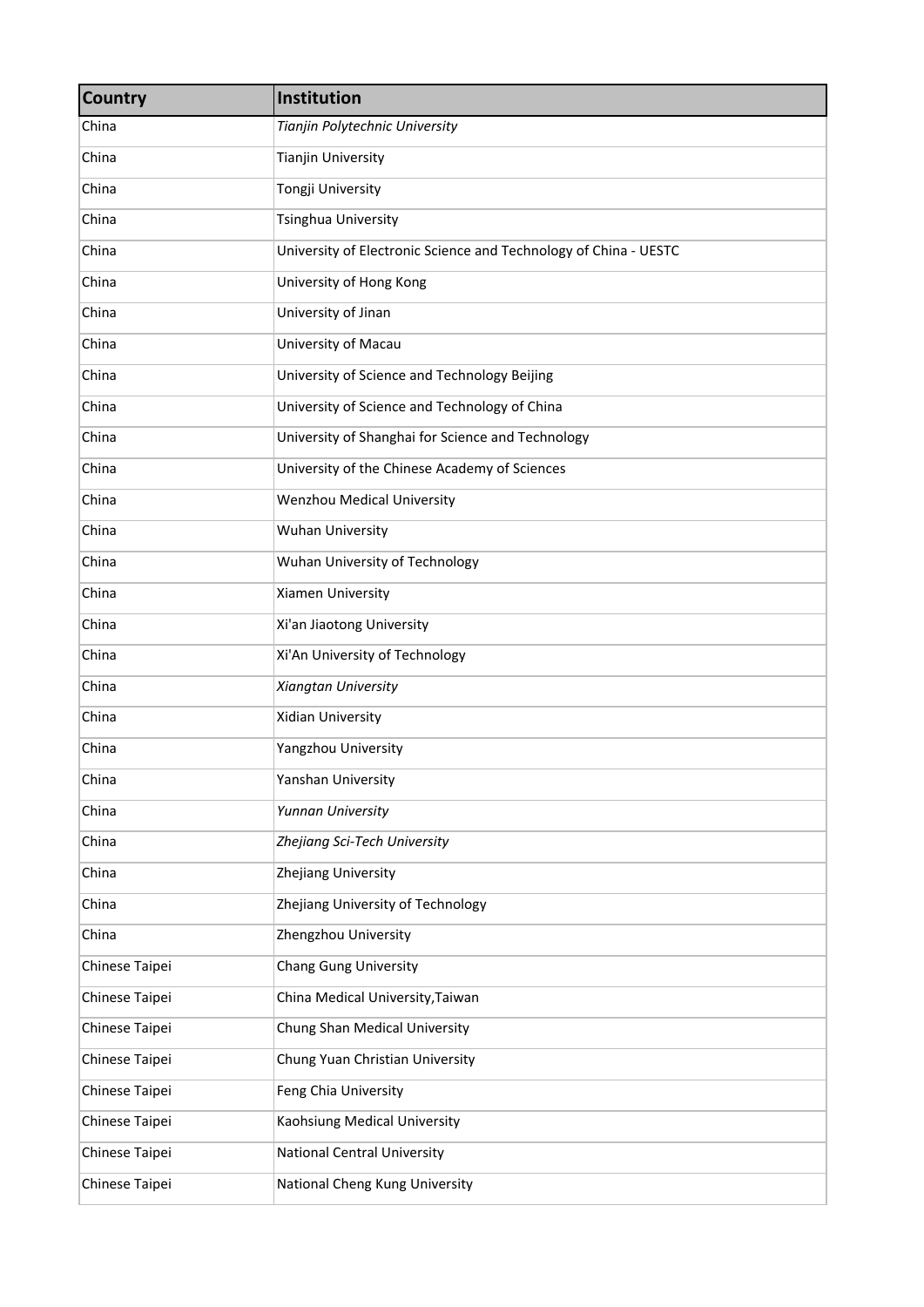| <b>Country</b>      | Institution                                              |
|---------------------|----------------------------------------------------------|
| Chinese Taipei      | National Chiao Tung University                           |
| Chinese Taipei      | National Chung Hsing University                          |
| Chinese Taipei      | National Defense Medical Center                          |
| Chinese Taipei      | National Sun Yat-sen University                          |
| Chinese Taipei      | National Taipei University of Technology                 |
| Chinese Taipei      | National Taiwan Normal University                        |
| Chinese Taipei      | National Taiwan Ocean University                         |
| Chinese Taipei      | National Taiwan University                               |
| Chinese Taipei      | National Taiwan University of Science & Technology       |
| Chinese Taipei      | National Tsing Hua University                            |
| Chinese Taipei      | National Yang-Ming University                            |
| Chinese Taipei      | Taipei Medical University                                |
| Colombia            | The Metropolitan Institute of Technology ITM             |
| Colombia            | Universidad Nacional de Colombia                         |
| Colombia            | University of Antioquia                                  |
| Croatia             | University of Dubrovnik                                  |
| Croatia             | University of Osijek                                     |
| Croatia             | University of Rijeka                                     |
| Croatia             | University of Split                                      |
| Croatia             | University of Zagreb                                     |
| Cyprus, Republic of | Cyprus International Institute of Management             |
| Cyprus, Republic of | <b>European University Cyprus</b>                        |
| Cyprus, Republic of | <b>Frederick University</b>                              |
| Cyprus, Republic of | University of City Island                                |
| Cyprus, Republic of | University of Cyprus                                     |
| Cyprus, Republic of | University of Nicosia                                    |
| Czech Republic      | Anglo-American University                                |
| Czech Republic      | <b>Brno University of Technology</b>                     |
| Czech Republic      | Charles University in Prague                             |
| Czech Republic      | Czech Technical University in Prague                     |
| Czech Republic      | Czech University of Life Sciences, Prague                |
| Czech Republic      | Institute of Technology and Business in České Budějovice |
| Czech Republic      | Masaryk University                                       |
| Czech Republic      | Mendel University in Brno                                |
| Czech Republic      | <b>NEWTON University</b>                                 |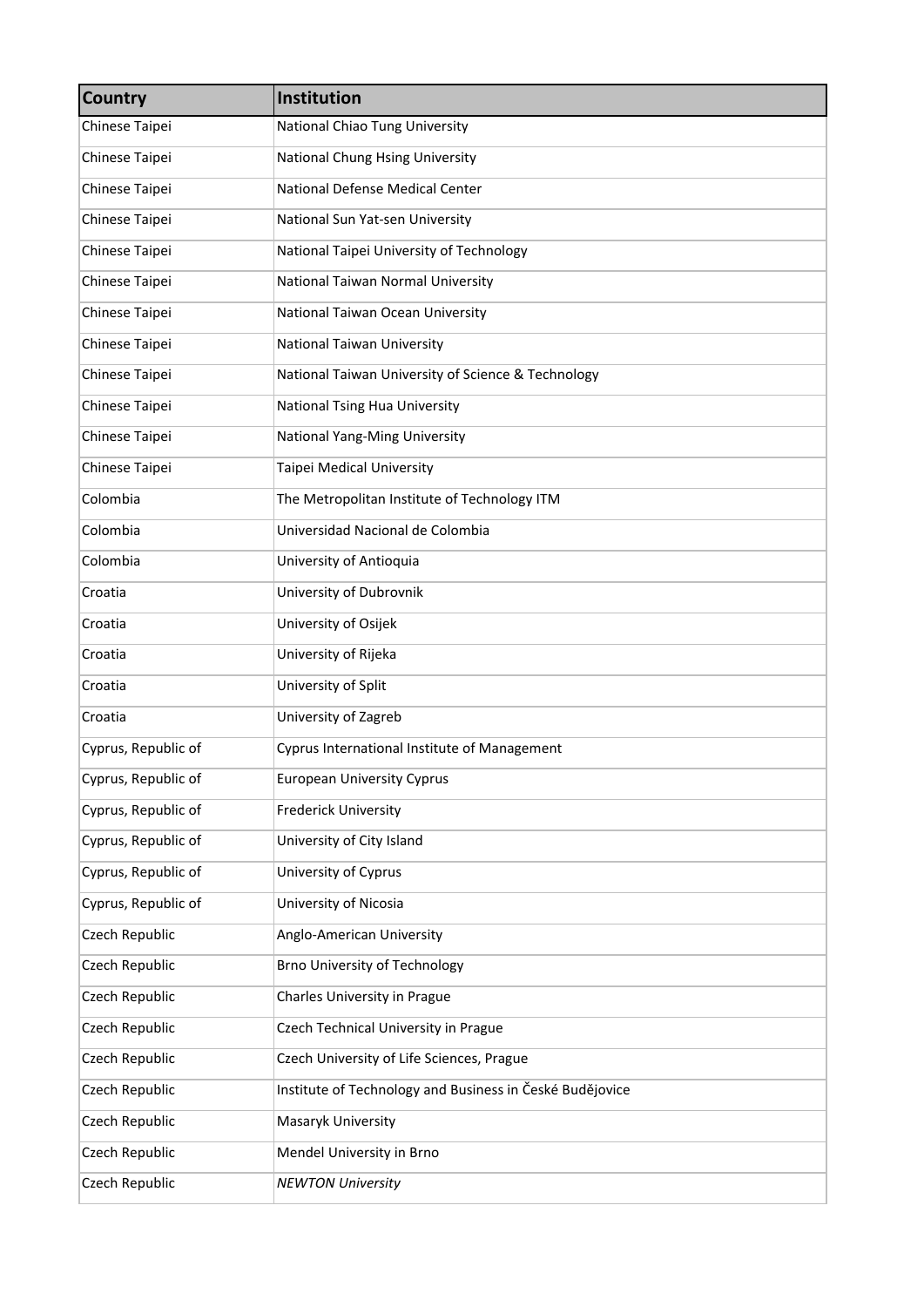| <b>Country</b> | Institution                                                                            |
|----------------|----------------------------------------------------------------------------------------|
| Czech Republic | Palacký University Olomouc                                                             |
| Czech Republic | Tomas Bata University in Zlín                                                          |
| Czech Republic | <b>Unicorn University</b>                                                              |
| Czech Republic | University of Chemistry and Technology, Prague                                         |
| Czech Republic | University of West Bohemia                                                             |
| Denmark        | Aalborg University                                                                     |
| Denmark        | Aarhus University                                                                      |
| <b>Denmark</b> | Roskilde University                                                                    |
| Denmark        | <b>Technical University of Denmark</b>                                                 |
| <b>Denmark</b> | University of Copenhagen                                                               |
| Denmark        | University of Greenland                                                                |
| Denmark        | University of Southern Denmark                                                         |
| Ecuador        | Pontificia Universidad Católica del Ecuador                                            |
| Egypt          | Ain Shams University                                                                   |
| Egypt          | Alexandria University                                                                  |
| Egypt          | <b>Assiut University</b>                                                               |
| Egypt          | Cairo University                                                                       |
| Egypt          | Canadian International College (CIC) (Cairo Campus for Cape Breton University, Canada) |
| Egypt          | German University in Cairo                                                             |
| Egypt          | Mansoura University                                                                    |
| Egypt          | Nile University                                                                        |
| Egypt          | <b>Tanta University</b>                                                                |
| Egypt          | Zagazig University                                                                     |
| Estonia        | Tallinn Health Care College                                                            |
| Estonia        | University of Tartu                                                                    |
| Faroe Islands  | University of the Faroe Islands                                                        |
| Finland        | Aalto University                                                                       |
| Finland        | Åbo Akademi University                                                                 |
| Finland        | Arcada University of Applied Sciences                                                  |
| Finland        | Centria University of Applied Sciences                                                 |
| Finland        | Diaconia University of Applied Sciences                                                |
| Finland        | Haaga-Helia University of Applied Sciences                                             |
| Finland        | HAMK University of Applied Sciences                                                    |
| Finland        | Hanken School of Economics                                                             |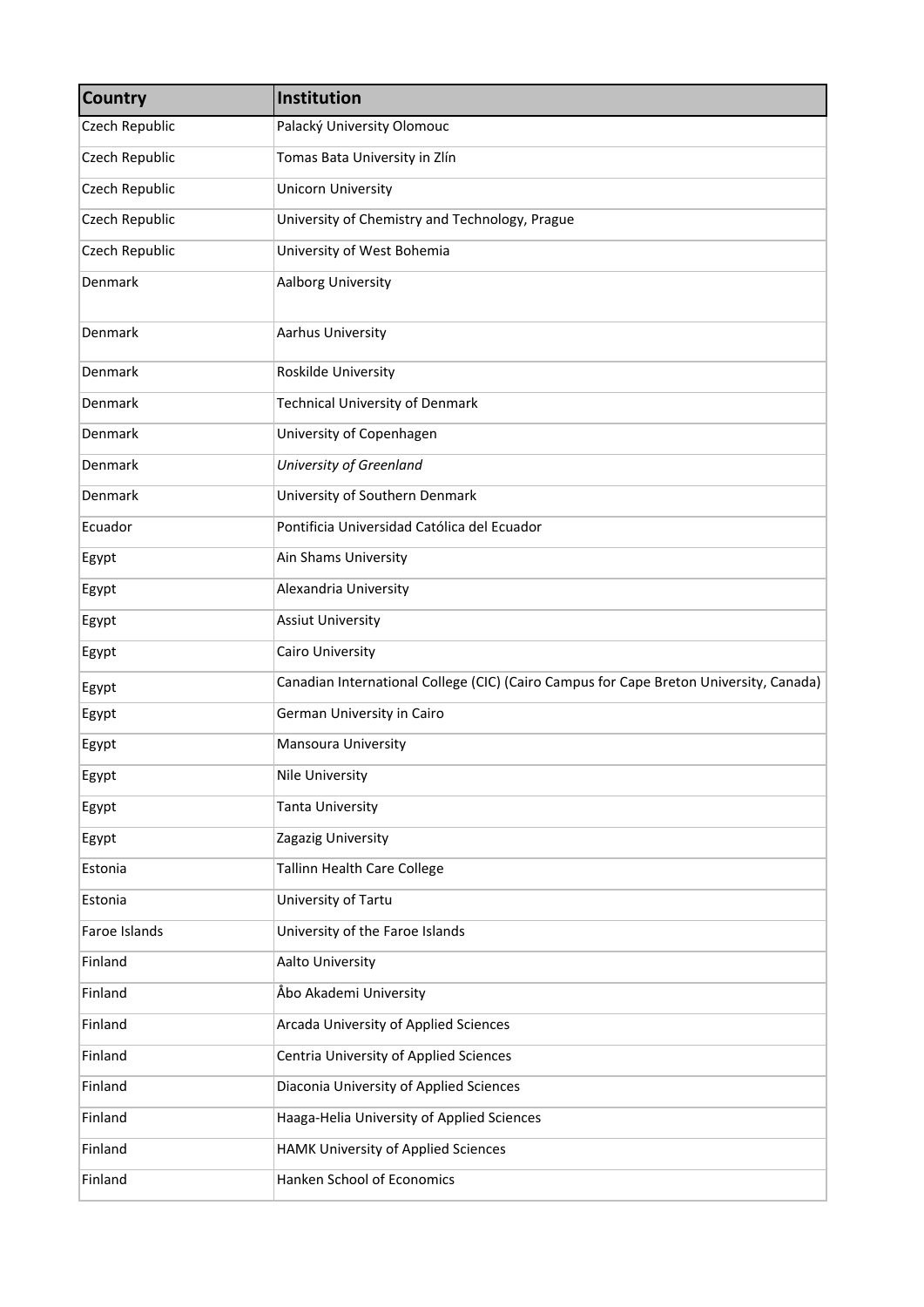| <b>Country</b> | Institution                                                                             |
|----------------|-----------------------------------------------------------------------------------------|
| Finland        | Helsinki Metropolia University of Applied Sciences                                      |
| Finland        | <b>HUMAK University of Applied Sciences</b>                                             |
| Finland        | JAMK University of Applied Sciences                                                     |
| Finland        | Kajaani University of Applied Sciences                                                  |
| Finland        | Karelia University of Applied Sciences                                                  |
| Finland        | LAB University of Applied Sciences                                                      |
| Finland        | Lapland University of Applied Sciences                                                  |
| Finland        | Laurea University of Applied Sciences                                                   |
| Finland        | <b>LUT University</b>                                                                   |
| Finland        | Novia University of Applied Sciences                                                    |
| Finland        | Oulu University of Applied Sciences                                                     |
| Finland        | Satakunta University of Applied Sciences                                                |
| Finland        | Savonia University of Applied Sciences                                                  |
| Finland        | Seinäjoli University of Applied Sciences                                                |
| Finland        | South-Eastern Finland University of Applied Sciences                                    |
| Finland        | Tampere University of Applied Sciences                                                  |
| Finland        | Tampere University of Technology                                                        |
| Finland        | Turku University of Applied Sciences                                                    |
| Finland        | University of Eastern Finland                                                           |
| Finland        | University of Helsinki                                                                  |
| Finland        | University of Jyväskylä                                                                 |
| Finland        | University of Lapland                                                                   |
| Finland        | University of Oulu                                                                      |
| Finland        | University of Tampere                                                                   |
| Finland        | University of the Arts Helsinki                                                         |
| Finland        | University of Turku                                                                     |
| Finland        | University of Vaasa                                                                     |
| Finland        | Vaasa University of Applied Sciences                                                    |
| France         | AgroParisTech (Paris Institute of technology for life, food and environmental sciences) |
| France         | AgroSup Dijon                                                                           |
| France         | Aix-Marseille University                                                                |
| France         | <b>Artois University</b>                                                                |
| Franc          | Arts et Métiers Science and Technology                                                  |
| France         | Audencia Business School                                                                |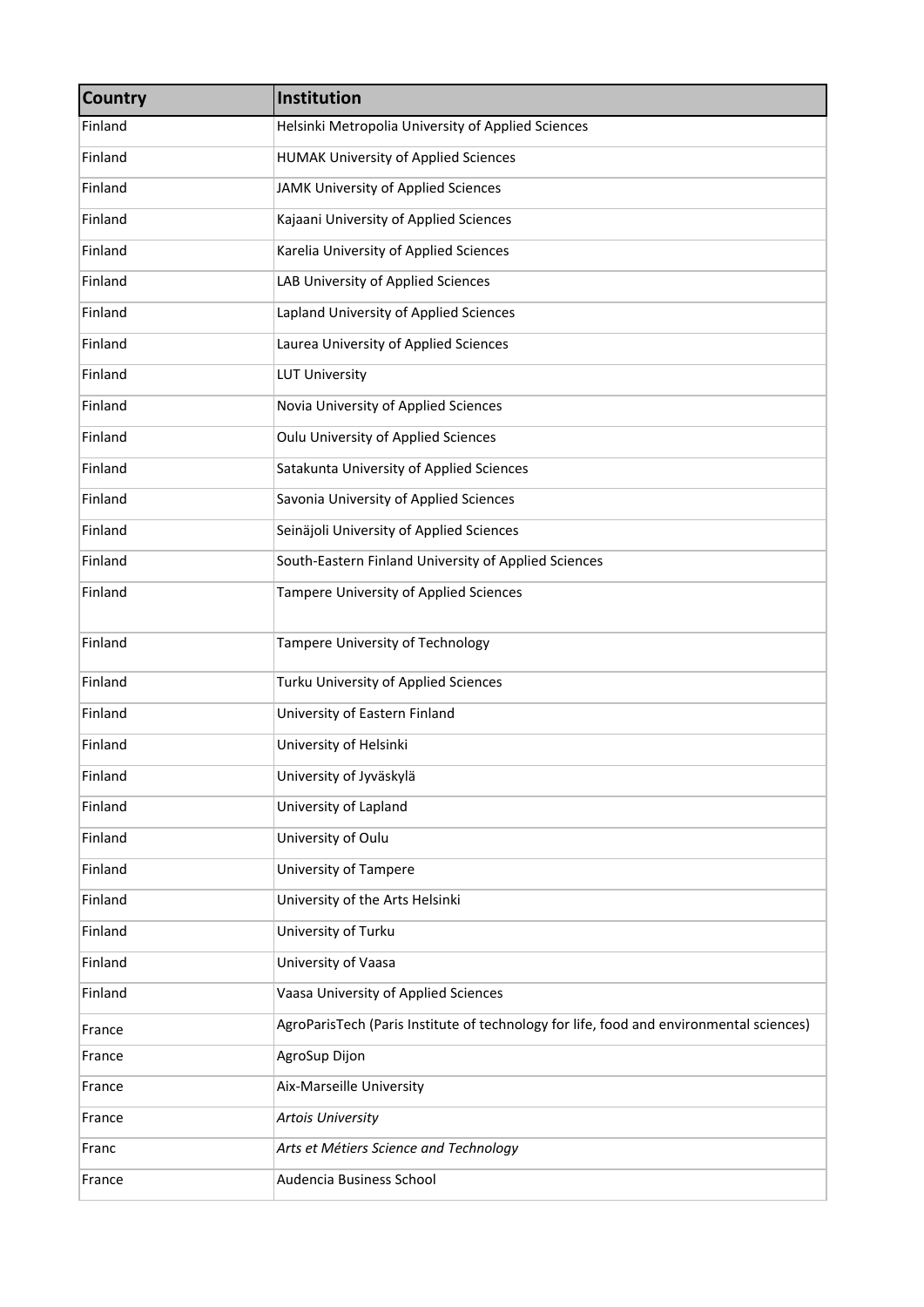| <b>Country</b> | Institution                                                      |
|----------------|------------------------------------------------------------------|
| France         | <b>Bordeaux INP</b>                                              |
| France         | <b>Bordeaux Montaigne University</b>                             |
| France         | Centrale de Lille (Graduate Engineering school)                  |
| France         | <b>Centrale Nantes</b>                                           |
| France         | CentraleSupélec                                                  |
| France         | Centre universitaire de Formation et de Recherche JF Champollion |
| France         | Claude Bernard University Lyon 1                                 |
| France         | CY Cergy Paris Université                                        |
| France         | École Centrale de Lyon                                           |
| France         | École centrale Marseille                                         |
| France         | École nationale des Chartes                                      |
| France         | École nationale supérieure de chimie de Paris                    |
| France         | École normale supérieure de Lyon                                 |
| France         | École normale supérieure de Rennes                               |
| France         | École pratique des hautes études                                 |
| France         | <b>EDHEC Business School</b>                                     |
| France         | <b>EM Normandie Business School</b>                              |
| France         | emlyon business school                                           |
| France         | <b>ENSC Rennes</b>                                               |
| France         | ENS École normale supérieure - Paris                             |
| France         | ENSMA Ecole Nationale Supérieure de Mécanique et d'Aerotechnique |
| France         | <b>ESIEE PARIS - School of Engineering</b>                       |
| France         | <b>ESSEC Business School</b>                                     |
| France         | <b>EURECOM</b>                                                   |
| France         | Grenoble Ecole de Management                                     |
| France         | <b>Gustave Eiffel University</b>                                 |
| France         | <b>IMT Atlantique</b>                                            |
| France         | <b>IMT Mines Albi</b>                                            |
| France         | <b>IMT Mines Ales</b>                                            |
| France         | <b>INSA Centre Val de Loire</b>                                  |
| France         | <b>INSA National Engineering Rouen</b>                           |
| France         | <b>INSA National Engineering University Lyon</b>                 |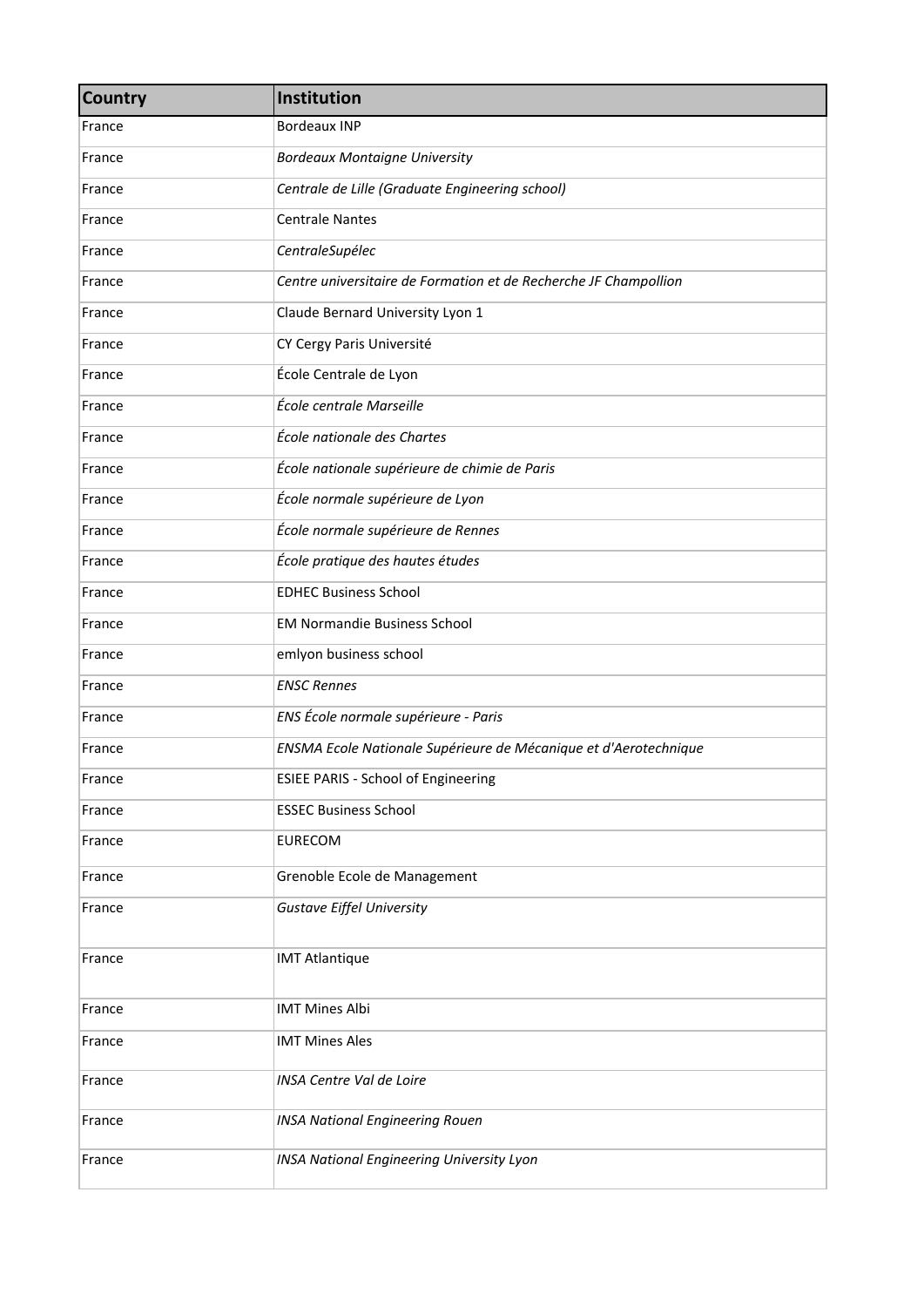| France         | <b>INSA Rennes</b>                                                             |
|----------------|--------------------------------------------------------------------------------|
| <b>Country</b> | Institution                                                                    |
| France         | INSA Toulouse, National Institute of Applied Sciences                          |
| France         | Institut Agro                                                                  |
| France         | Institut de physique du globe de Paris - IPGP                                  |
| France         | Institut Mines-Telecom Business School                                         |
| France         | Institut National des Langues et Civilisations orientales - INALCO - Langues O |
| France         | Institut Polytechnique de Paris                                                |
| France         | Institut Supérieur de l'Aéronautique et de l'Espace - SUPAERO (ISAE- SUPAERO)  |
| France         | Jean Monnet University                                                         |
| France         | Jean Moulin University - Lyon 3                                                |
| France         | Lille Catholic University                                                      |
| France         | Lumière University - Lyon 2                                                    |
| France         | National museum of natural history                                             |
| France         | Observatoire de Paris                                                          |
| France         | Panthéon-Assas University                                                      |
| France         | Pantheon-Sorbonne University                                                   |
| France         | Paul Valéry University, Montpellier 3                                          |
| France         | <b>Rennes School of Business</b>                                               |
| France         | School for advanced studies in the social sciences                             |
| France         | School of Industrial Biology - EBI                                             |
| France         | <b>Sciences Po</b>                                                             |
| France         | Sorbonne Nouvelle University - Paris 3                                         |
| France         | Sorbonne University                                                            |
| France         | <b>TBS</b>                                                                     |
| France         | Télécom Paris                                                                  |
| France         | <b>Telecom SudParis</b>                                                        |
| France         | <b>Toulouse INP</b>                                                            |
| France         | Université Bourgogne Franche-Comté (UBFC)                                      |
| France         | Université Côte d'Azur                                                         |
| France         | Université de Bretagne occidentale                                             |
| France         | Université de Haute-Alsace                                                     |
| France         | Université de Paris                                                            |
| France         | Université de Pau et des Pays de l'Adour                                       |
| France         | Université de recherche Paris sciences et lettres                              |
| France         | Université de Savoie                                                           |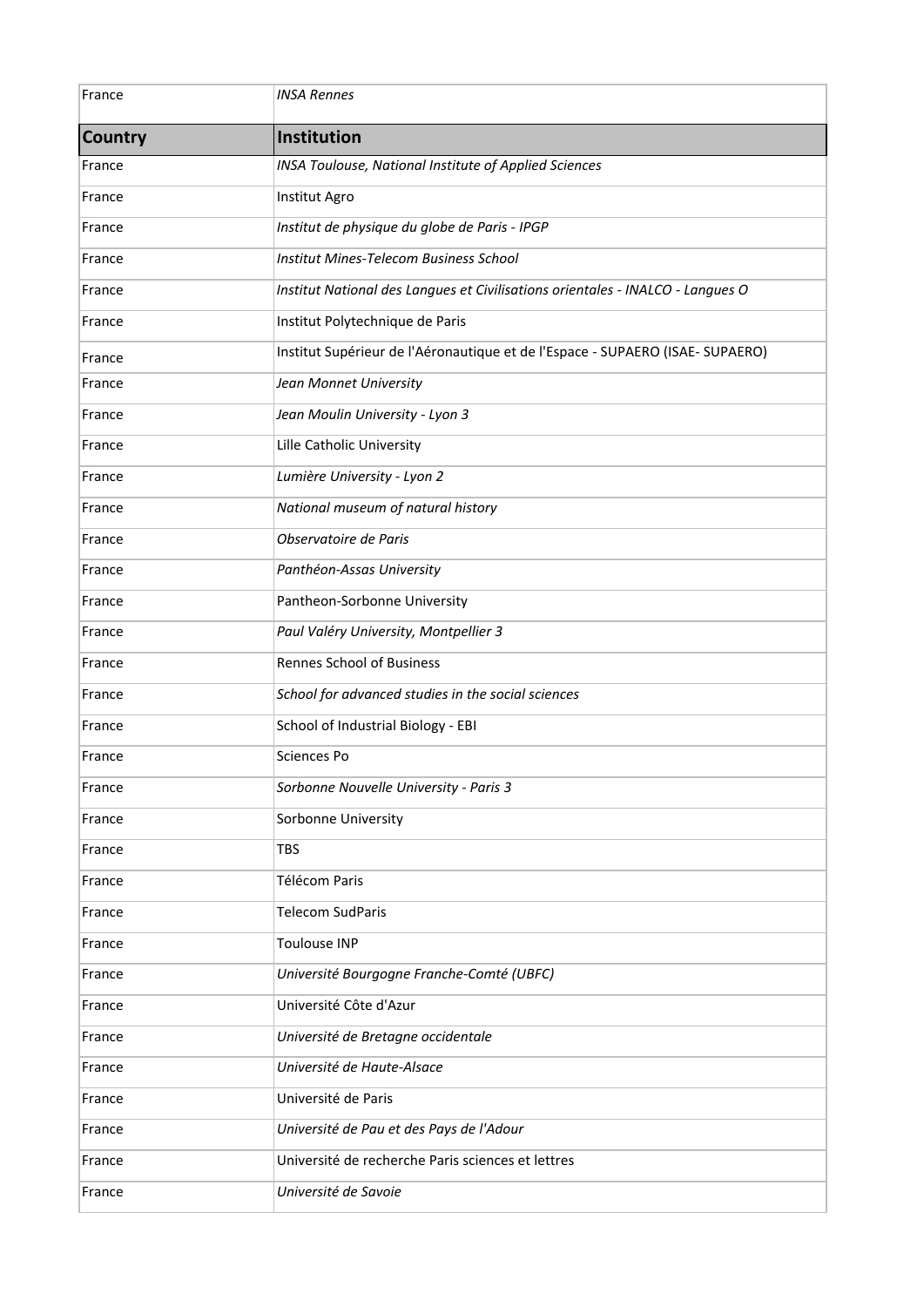| France         | Université de Tours                      |
|----------------|------------------------------------------|
| <b>Country</b> | Institution                              |
| France         | Université Grenoble Alpes                |
| France         | Université Paris-Dauphine - PSL          |
| France         | Université Paris Nanterre                |
| France         | Université Paris-Saclay                  |
| France         | Université Polytechnique Hauts-de-France |
| France         | Université Sorbonne Paris Nord           |
| France         | University Lille                         |
| France         | University of Amiens                     |
| France         | University of Angers                     |
| France         | University of Avignon                    |
| France         | University of Bordeaux                   |
| France         | University of Burgundy                   |
| France         | University of Caen Normandy              |
| France         | University of Clermont Auvergne          |
| France         | University of Corsica Pasquale Paoli     |
| France         | University of Evry Val d'Essonne         |
| France         | University of French Guiana              |
| France         | University of French Polynesia           |
| France         | University of La Réunion                 |
| France         | University of La Rochelle                |
| France         | University of Le Havre                   |
| France         | University of Limoges                    |
| France         | University of Lorraine                   |
| France         | University of Maine                      |
| France         | University of Montpellier                |
| France         | University of Nantes                     |
| France         | University of New Caledonia              |
| France         | University of Nimes                      |
| France         | University of Orléans                    |
| France         | University of Paris 8                    |
| France         | University of Paris 13                   |
| France         | University of Poitiers                   |
| France         | University of Reims Champagne-Ardenne    |
| France         | University of Rennes 2                   |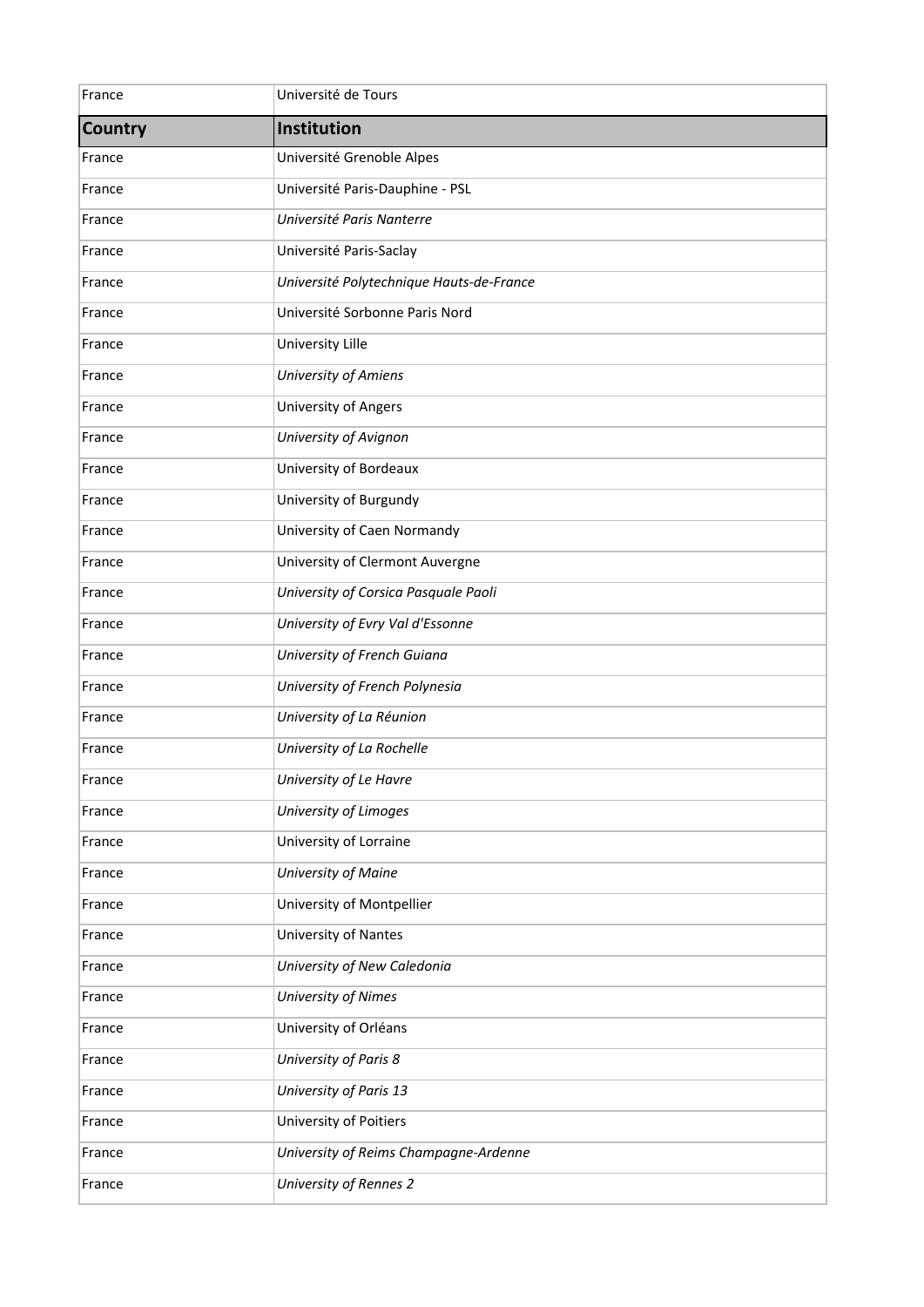| France         | University of Rouen                                            |
|----------------|----------------------------------------------------------------|
| <b>Country</b> | Institution                                                    |
| France         | University of Southern Brittany                                |
| France         | University of Strasbourg                                       |
| France         | University of Technology of Compiègne                          |
| France         | University of Technology of Troyes                             |
| France         | University of the French West Indies                           |
| France         | University of the Littoral Opal Coast                          |
| France         | University of Toulon                                           |
| France         | University of Versailles Saint-Quentin-en-Yvelines             |
| France         | University of Western Brittany                                 |
| France         | University Paris-Est Créteil Val-de-Marne                      |
| France         | University Rennes 1                                            |
| France         | University Toulouse 1                                          |
| France         | University Toulouse 2 - Jean Jaurès                            |
| France         | University Toulouse III - Paul Sabatier                        |
| France         | Univ Perpignan                                                 |
| Georgia        | Ilia State University                                          |
| Georgia        | International Black Sea University                             |
| Georgia        | Ivane Javakhishvili Tbilisi State University                   |
| Georgia        | Tbilisi State Medical University                               |
| Germany        | Aalen University of Applied Sciences                           |
| Germany        | accadis Hochschule Bad Homburg, University of Applied Sciences |
| Germany        | Akkon University of Applied Sciences                           |
| Germany        | Anhalt University of Applied Sciences                          |
| Germany        | Asklepios Campus Hamburg of Semmelweis University              |
| Germany        | <b>Bielefeld University</b>                                    |
| Germany        | <b>Brandenburg University of Applied Sciences</b>              |
| Germany        | Brandenburg University of Technology                           |
| Germany        | <b>Bremen University of Applied Sciences</b>                   |
| Germany        | Carl von Ossietzky University of Oldenburg                     |
| Germany        | Catholic University of Eichstätt-Ingolstadt (KU)               |
| Germany        | Deggendorf Institute of Technology                             |
| Germany        | EBS Universität für Wirtschaft und Recht                       |
| Germany        | European University Viadrina Frankfurt (Oder)                  |
| Germany        | FH Münster University of Applied Sciences                      |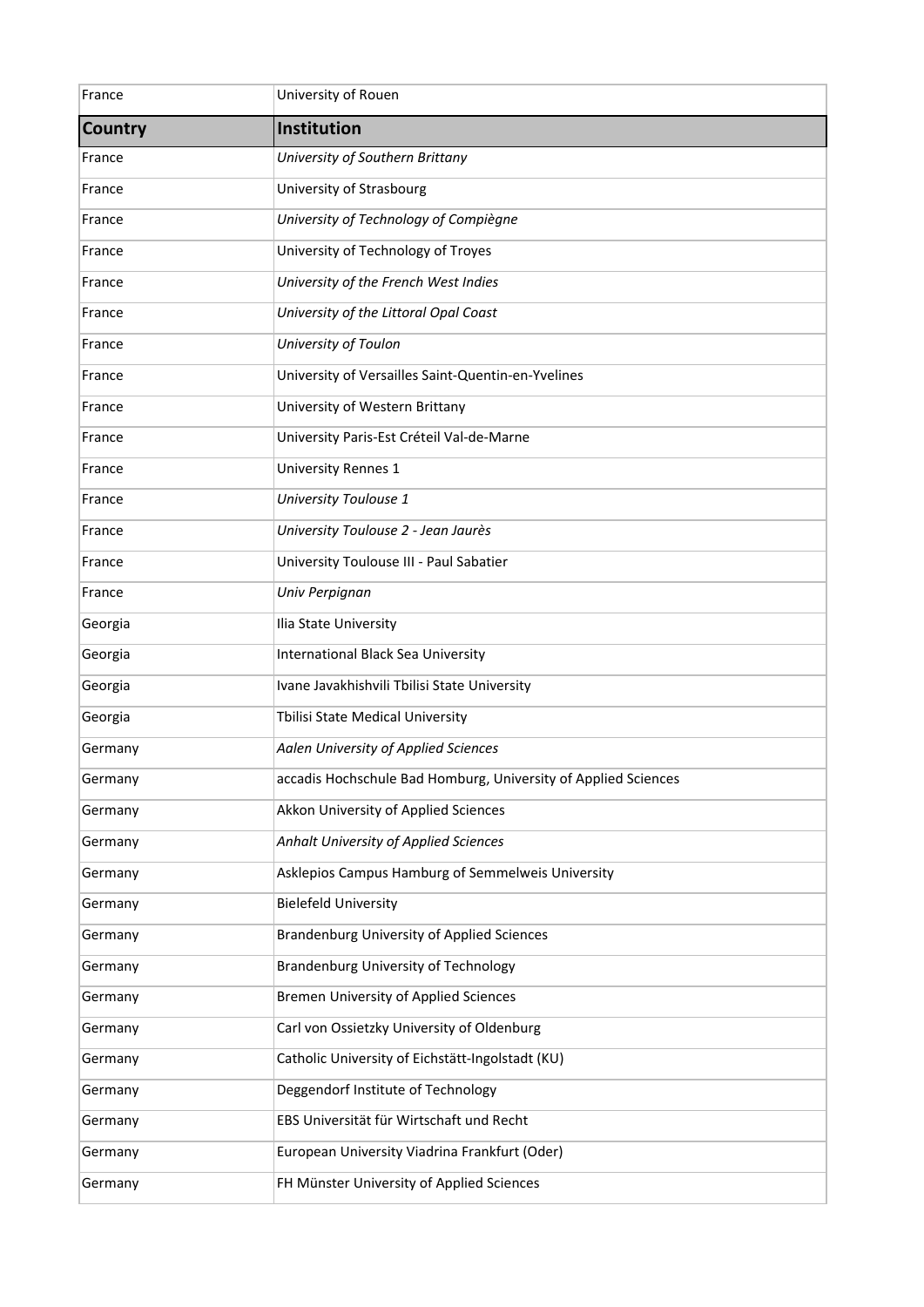| Germany | Frankfurt School of Finance & Management                       |
|---------|----------------------------------------------------------------|
| Country | Institution                                                    |
| Germany | Frankfurt University of Applied Sciences                       |
| Germany | Free University of Berlin                                      |
| Germany | Friedrich-Alexander-University Erlangen-Nürnberg               |
| Germany | Goethe University Frankfurt                                    |
| Germany | Hamburg University of Applied Sciences                         |
| Germany | Hamburg University of Technology                               |
| Germany | Hanover Medical School                                         |
| Germany | Heinrich Heine University Duesseldorf                          |
| Germany | HM Hochschule München University of Applied Sciences           |
| Germany | Hochschule Esslingen University of Applied Sciences            |
| Germany | Hochschule Rhein-Waal                                          |
| Germany | HTW Saar, University of Applied Sciences                       |
| Germany | Humboldt-Universität zu Berlin                                 |
| Germany | International School of Management (ISM)                       |
| Germany | Jacobs University                                              |
| Germany | Johannes Gutenberg University Mainz                            |
| Germany | Justus Liebig University Giessen                               |
| Germany | Karlsruhe Institute of Technology (KIT)                        |
| Germany | Karlsruhe University of Applied Sciences                       |
| Germany | Koblenz University of Applied Sciences                         |
| Germany | Kühne Logistics University                                     |
| Germany | Leibniz University Hannover                                    |
| Germany | Leipzig University                                             |
| Germany | Macromedia University of Applied Sciences                      |
| Germany | Martin Luther University of Halle-Wittenberg                   |
| Germany | Munich Business School                                         |
| Germany | Neu-Ulm University of Applied Sciences                         |
| Germany | Nuremberg Institute of Technology                              |
| Germany | Osnabrück University of Applied Sciences                       |
| Germany | Otto von Guericke University of Magdeburg                      |
| Germany | Paderborn University                                           |
| Germany | Pforzheim University - Business, Design, Engineering           |
| Germany | Philipps-Universität Marburg                                   |
| Germany | Psychologische Hochschule Berlin (Berlin School of Psychology) |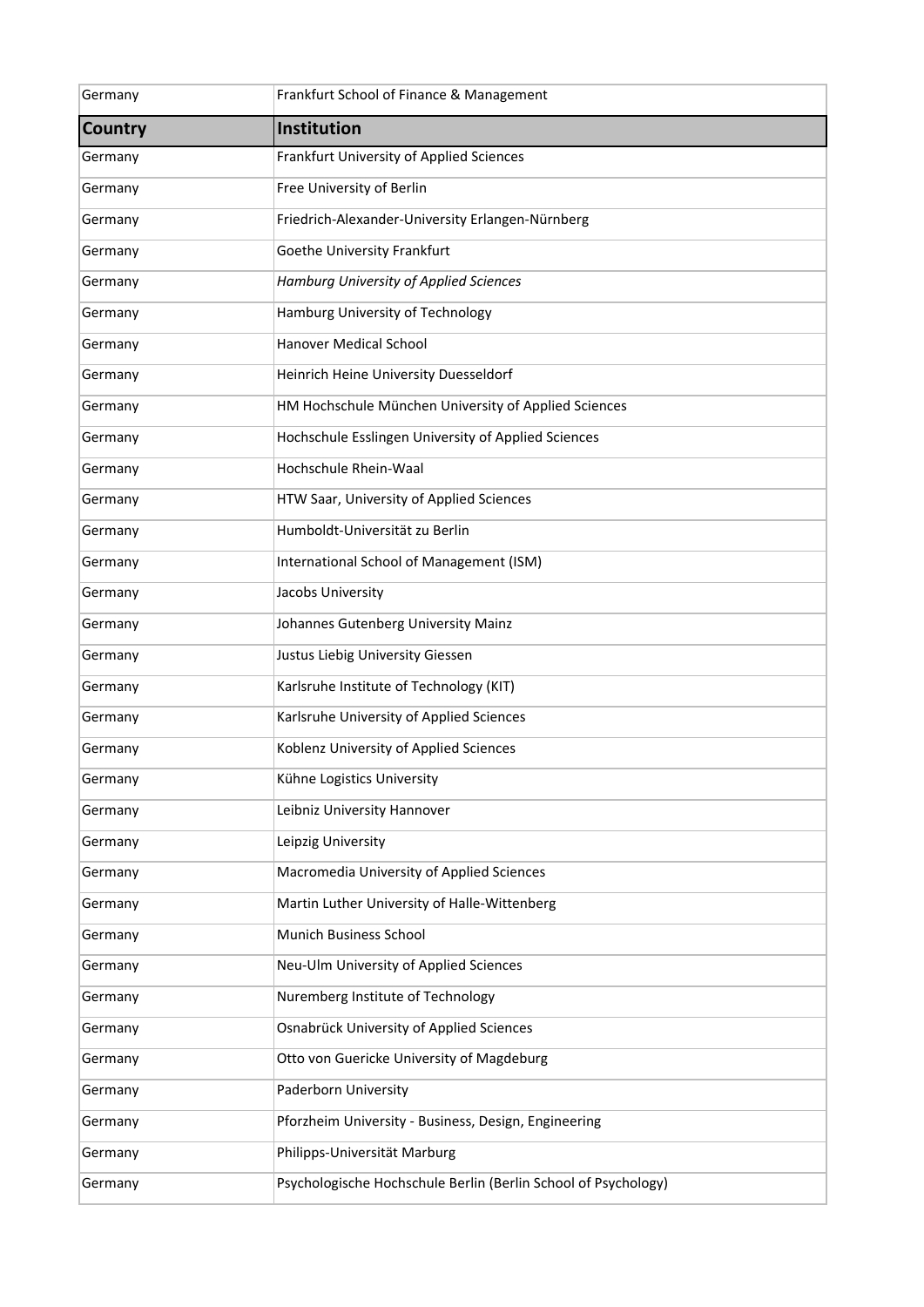| Germany        | Reutlingen University of Applied Science                     |
|----------------|--------------------------------------------------------------|
| <b>Country</b> | Institution                                                  |
| Germany        | <b>RWTH Aachen University</b>                                |
| Germany        | Saarland University                                          |
| Germany        | SRH University of Applied Health Sciences                    |
| Germany        | SRH University of Applied Sciences in Heidelberg             |
| Germany        | SRH University of Applied Sciences in North Rhine-Westphalia |
| Germany        | Technical University of Applied Sciences Amberg-Weiden       |
| Germany        | <b>Technical University of Munich</b>                        |
| Germany        | Technische Universität Bergakademie Freiberg                 |
| Germany        | Technische Universität Berlin                                |
| Germany        | Technische Universität Braunschweig                          |
| Germany        | Technische Universität Chemnitz                              |
| Germany        | Technische Universität Darmstadt                             |
| Germany        | Technische Universität Dresden                               |
| Germany        | Technische Universität Kaiserslautern                        |
| Germany        | Trier University of Applied Sciences                         |
| Germany        | TU Dortmund University                                       |
| Germany        | <b>Ulm University</b>                                        |
| Germany        | Universität Hamburg                                          |
| Germany        | University of Applied Sciences Augsburg                      |
| Germany        | University of Applied Sciences Bielefeld                     |
| Germany        | University of Applied Sciences Bonn-Rhein-Sieg               |
| Germany        | University of Applied Sciences Landshut                      |
| Germany        | University of Applied Sciences Würzburg-Schweinfurt          |
| Germany        | University of Augsburg                                       |
| Germany        | University of Bayreuth                                       |
| Germany        | University of Bochum                                         |
| Germany        | University of Bonn                                           |
| Germany        | University of Bremen                                         |
| Germany        | University of Cologne                                        |
| Germany        | University of Duisburg-Essen                                 |
| Germany        | University of Europe for Applied Sciences                    |
| Germany        | University of Freiburg                                       |
| Germany        | University of Göttingen                                      |
| Germany        | University of Greifswald                                     |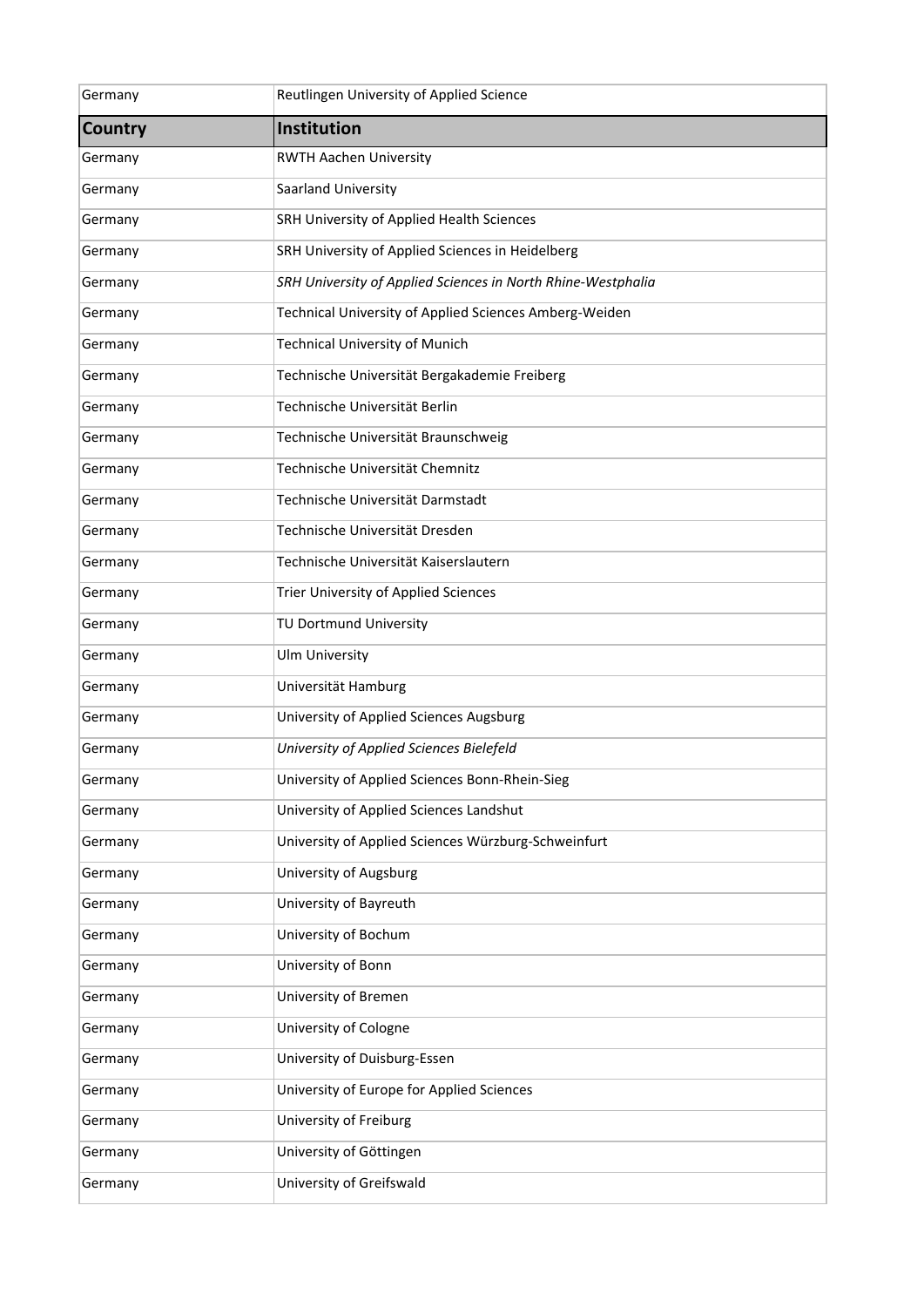| Germany        | University of Heidelberg                                      |
|----------------|---------------------------------------------------------------|
| <b>Country</b> | Institution                                                   |
| Germany        | University of Hohenheim                                       |
| Germany        | University of Jena                                            |
| Germany        | University of Kassel                                          |
|                |                                                               |
| Germany        | University of Kiel                                            |
| Germany        | University of Konstanz                                        |
| Germany        | University of Lübeck                                          |
| Germany        | University of Munich                                          |
| Germany        | University of Münster                                         |
| Germany        | University of Passau                                          |
| Germany        | University of Potsdam                                         |
| Germany        | University of Regensburg                                      |
| Germany        | University of Rostock                                         |
| Germany        | University of Siegen                                          |
| Germany        | University of Stuttgart                                       |
| Germany        | University of Tübingen                                        |
| Germany        | University of Wuppertal                                       |
| Germany        | University of Würzburg                                        |
| Germany        | VICTORIA   International University of Applied Sciences       |
| Germany        | WHU - Otto Beisheim School of Management                      |
| Germany        | Witten/Herdecke University                                    |
| Ghana          | University of Ghana                                           |
| Ghana          | University of Professional Studies, Accra (UPSA)              |
| Greece         | Agricultural University of Athens (AUA)                       |
| Greece         | Alexander Technological Educational Institute of Thessaloniki |
| Greece         | Aristotle University of Thessaloniki                          |
| Greece         | Athens University of Economics and Business                   |
| Greece         | Democritus University of Thrace                               |
| Greece         | <b>Hellenic Open University</b>                               |
| Greece         | National and Kapodistrian University of Athens                |
| Greece         | National Technical University of Athens                       |
| Greece         | University of Crete                                           |
| Greece         | University of Ioannina                                        |
| Greece         | University of Patras                                          |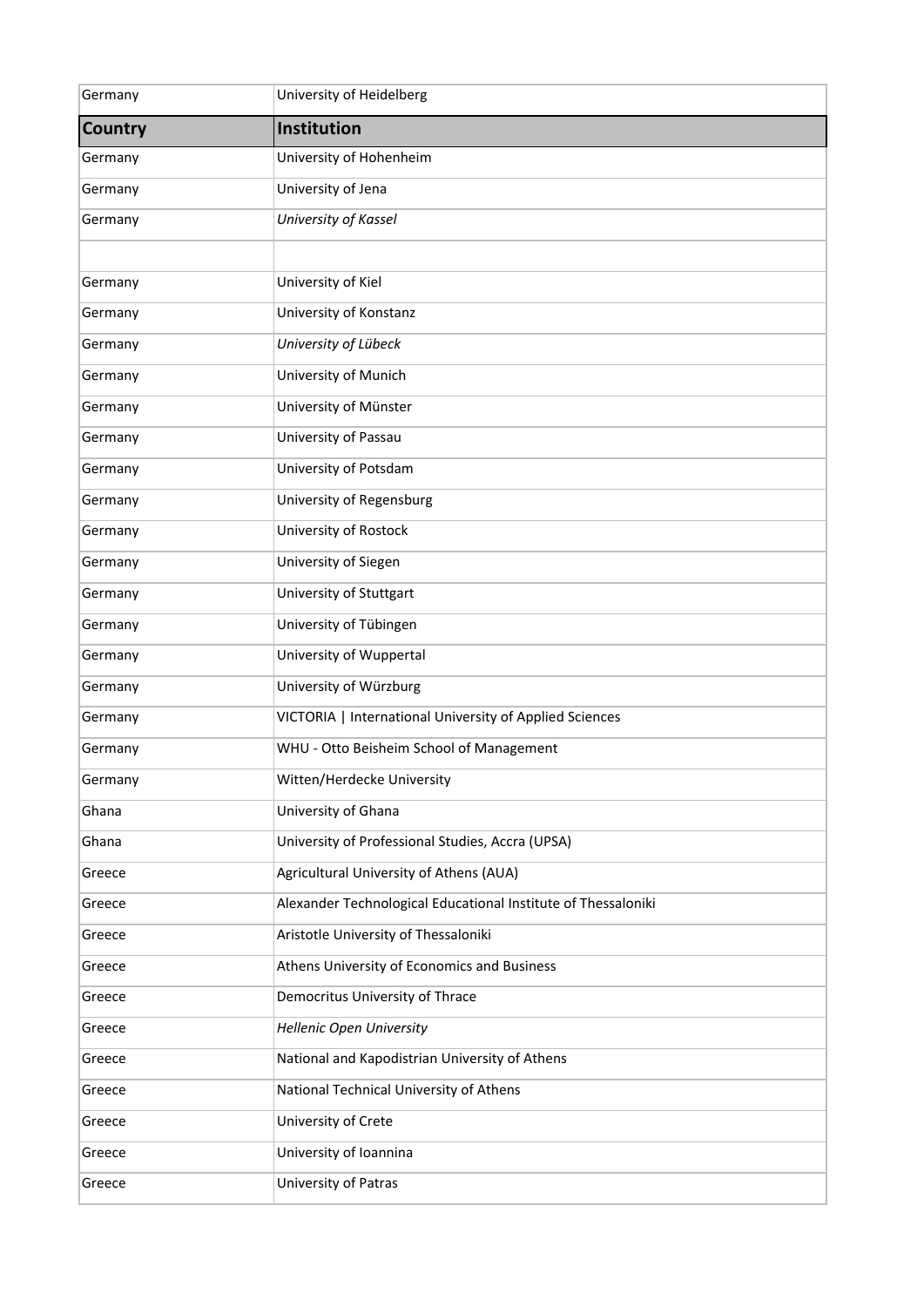| Greece         | University of the Aegean                                |
|----------------|---------------------------------------------------------|
| <b>Country</b> | Institution                                             |
| Greece         | University of the Peloponnese                           |
| Greece         | University of Thessaly                                  |
| Greece         | University of Western Macedonia                         |
| Hungary        | Budapest University of Technology and Economics (BME)   |
| Hungary        | Corvinus University of Budapest                         |
| Hungary        | Eötvös Loránd University                                |
| Hungary        | Semmelweis University                                   |
| Hungary        | Széchenyi István University (Univeristy of Győr)        |
| Hungary        | University of Debrecen                                  |
| Hungary        | University of Nyíregyháza                               |
| Hungary        | University of Pannonia                                  |
| Hungary        | University of Pécs                                      |
| Hungary        | University of Public Service, Budapest                  |
| Hungary        | University of Sopron                                    |
| Hungary        | University of Szeged (SZTE)                             |
| Iceland        | University of Iceland                                   |
| India          | Academy of Scientific and Innovative Research (AcSIR)   |
| India          | Aligarh Muslim University                               |
| India          | All India Institute of Medical Science                  |
| India          | Anna University                                         |
| India          | <b>Banaras Hindu University</b>                         |
| India          | <b>Bharathiar University</b>                            |
| India          | Don Bosco University                                    |
| India          | Indian Institute of Science                             |
| India          | Indian Institute of Technology (Indian School of Mines) |
| India          | Indian Institute of Technology Bombay                   |
| India          | Indian Institute Of Technology Delhi                    |
| India          | Indian Institute of Technology Guwahati                 |
| India          | Indian Institute of Technology Kanpur                   |
| India          | Indian Institute of Technology Kharagpur                |
| India          | Indian Institute of Technology Madras                   |
| India          | Indian Institute of Technology Roorkee                  |
| India          | Jadavpur University                                     |
| India          | Jawaharlal Nehru University                             |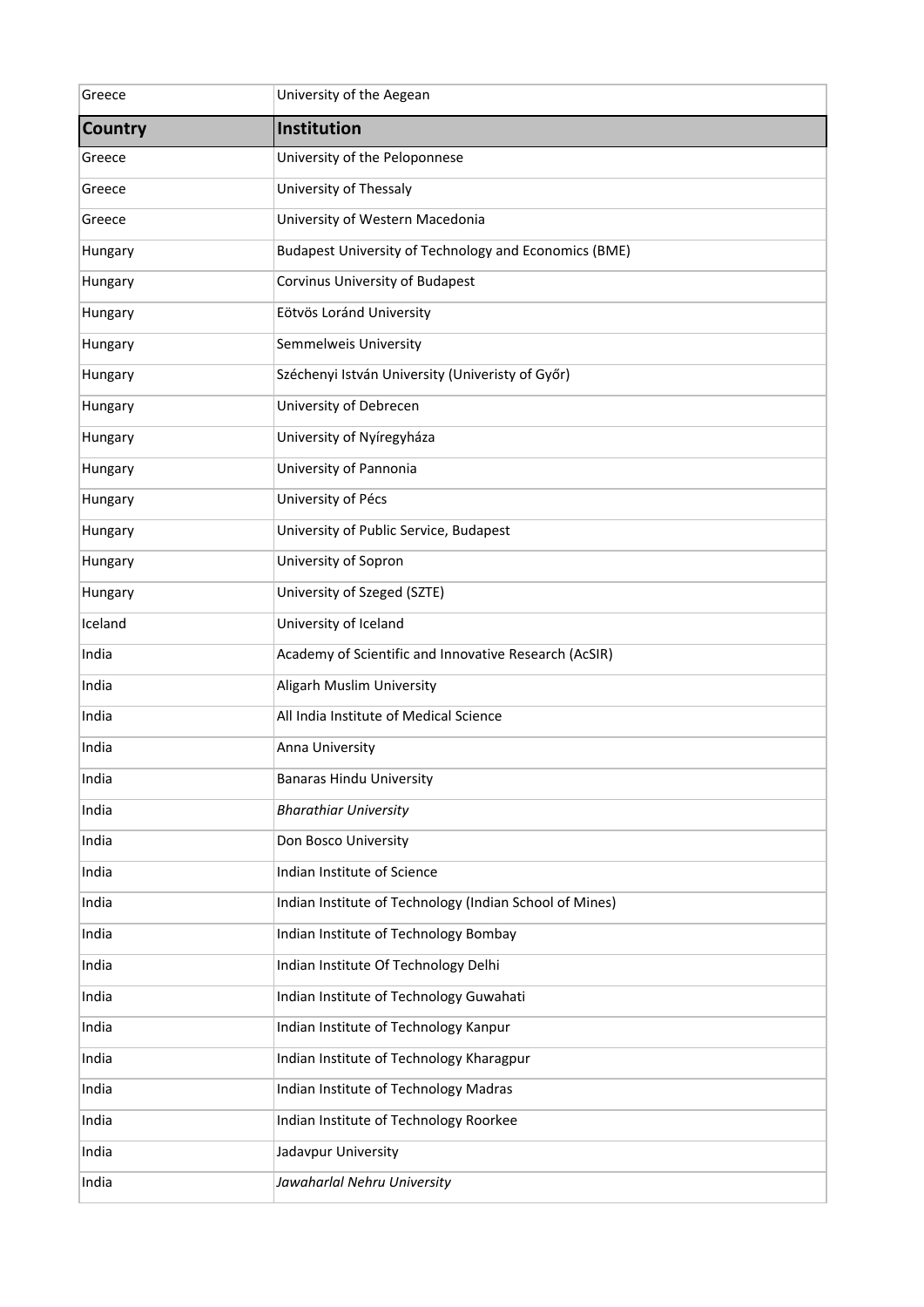| India          | LM Thapar School of Management                         |
|----------------|--------------------------------------------------------|
| <b>Country</b> | Institution                                            |
| India          | Manipal Academy of Higher Education                    |
| India          | National Institute of Technology Rourkela              |
| India          | Panjab University                                      |
| India          | Postgraduate Institute of Medical Education & Research |
| India          | SRM Institute of Science and Technology                |
| India          | Thapar Institute of Engineering and Technology         |
| India          | University of Calcutta                                 |
| India          | University of Delhi                                    |
| India          | University of Hyderabad                                |
| India          | Vellore Institute of Technology                        |
| India          | Vishwakarma University                                 |
| Indonesia      | <b>Bakrie University</b>                               |
| Iran           | Ahvaz Jundishapur University of Medical Sciences       |
| Iran           | Alzahra University                                     |
| Iran           | Amirkabir University of Technology                     |
| Iran           | <b>Bu-Ali Sina University</b>                          |
| Iran           | Ferdowsi University of Mashhad                         |
| Iran           | Iran University of Medical Sciences                    |
| Iran           | Iran University of Science & Technology                |
| Iran           | <b>Isfahan University of Medical Sciences</b>          |
| Iran           | <b>Isfahan University of Technology</b>                |
| Iran           | Islamic Azad University, Isfahan (Khorasgan) Branch    |
| Iran           | Islamic Azad University, Najafabad Branch              |
| Iran           | Islamic Azad University, Science and Research Tehran   |
| Iran           | Kashan University                                      |
| Iran           | Kermanshah University of Technology                    |
| Iran           | K. N. Toosi University of Technology                   |
| Iran           | Mashhad University of Medical Sciences                 |
| Iran           | Payame Noor University                                 |
| Iran           | Semnan University                                      |
| Iran           | Shahid Bahonar University of Kerman                    |
| Iran           | Shahid Beheshti University                             |
| Iran           | Shahid Beheshti University of Medical Sciences         |
| Iran           | Sharif University of Technology                        |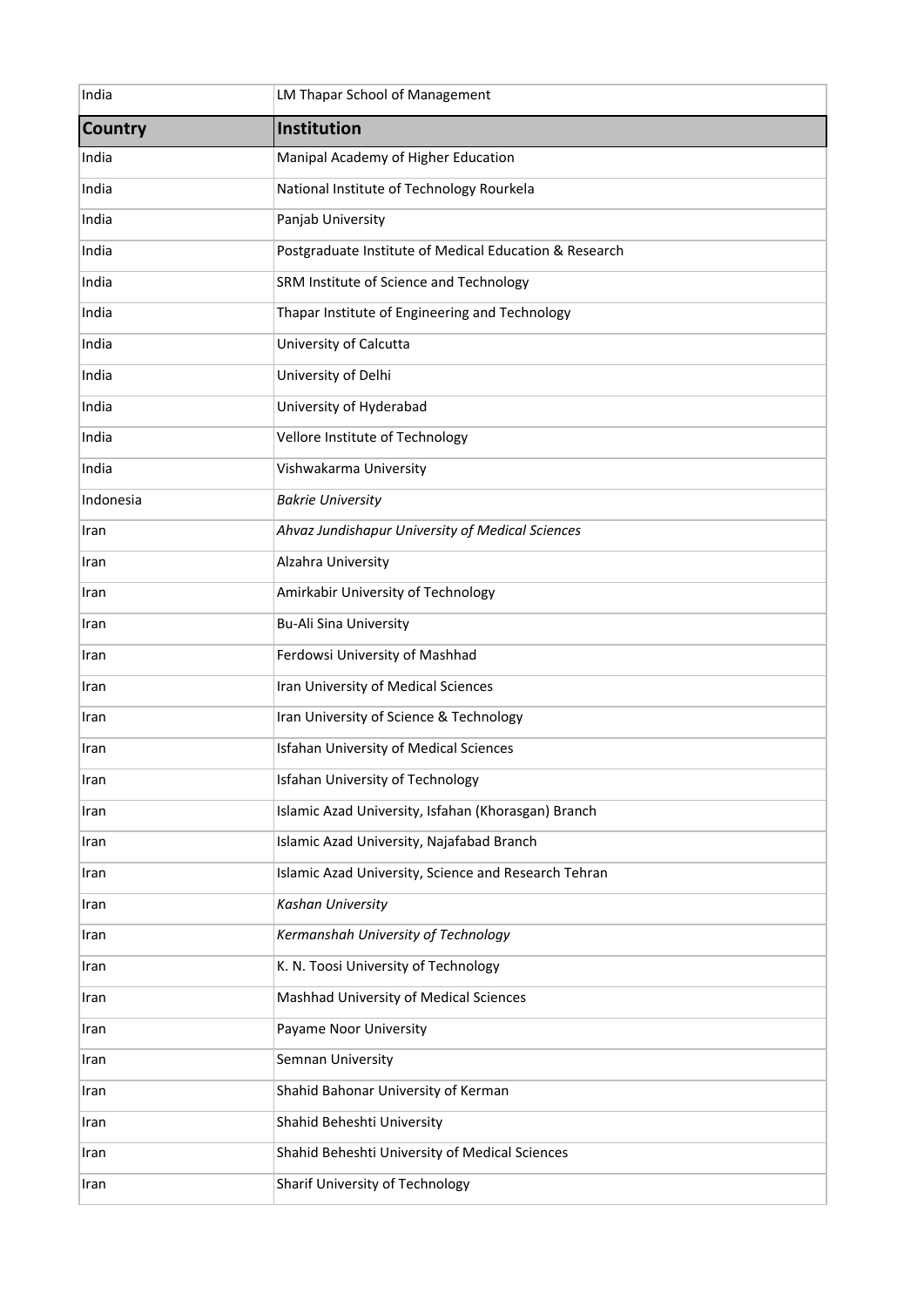| Iran           | <b>Shiraz University</b>                                        |
|----------------|-----------------------------------------------------------------|
| <b>Country</b> | Institution                                                     |
| Iran           | <b>Shiraz University of Medical Sciences</b>                    |
| Iran           | <b>Tabriz University of Medical Sciences</b>                    |
| Iran           | <b>Tarbiat Modares University</b>                               |
| Iran           | <b>Tehran University of Medical Sciences</b>                    |
| Iran           | University of Guilan                                            |
| Iran           | University of Isfahan                                           |
| Iran           | University of Kurdistan                                         |
| Iran           | University of Mazandaran                                        |
| Iran           | University of Tabriz                                            |
| Iran           | University of Tehran                                            |
| Iran           | Urmia University                                                |
| Iran           | <b>Yazd University</b>                                          |
| Iraq           | AlFarabi University College                                     |
| Iraq           | Al-Mustaqbal University College                                 |
| Iraq           | Al-Muthanna University                                          |
| Iraq           | Al-Nisour University College                                    |
| Iraq           | Alnoor University College                                       |
| Iraq           | Imam Al-Kadhum College                                          |
| Iraq           | Northern Technical University (NTU)                             |
| Iraq           | University of Alkafeel                                          |
| Iraq           | University of Basrah                                            |
| Iraq           | University of Information Technology and Communications (UOITC) |
| Iraq           | University of Telafer                                           |
| Ireland        | Athlone Institute of Technology                                 |
| Ireland        | Cork Institute of Technology                                    |
| Ireland        | <b>Dublin City University</b>                                   |
| Ireland        | Dundalk Institute of Technology                                 |
| Ireland        | Galway-Mayo Institute of Technology                             |
| Ireland        | Institute of Technology Sligo                                   |
| Ireland        | Institute of Technology, Carlow                                 |
| Ireland        | Institute of Technology, Tralee                                 |
| Ireland        | Letterkenny Institute of Technology                             |
| Ireland        | National University of Ireland Galway                           |
| Ireland        | <b>Technological University Dublin</b>                          |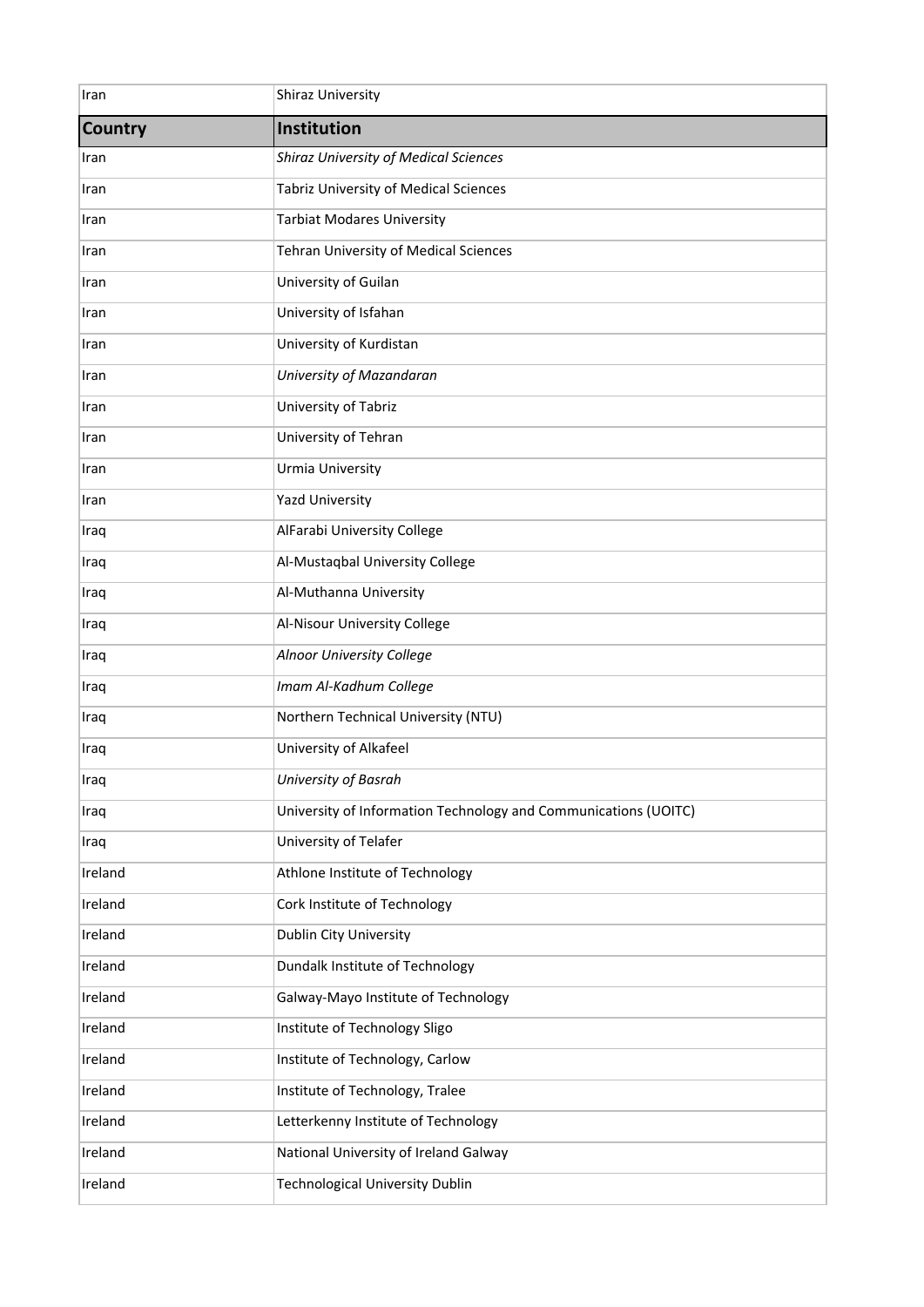| Ireland        | Trinity College, Dublin                               |
|----------------|-------------------------------------------------------|
| <b>Country</b> | Institution                                           |
| Ireland        | <b>University College Cork</b>                        |
| Ireland        | University College Dublin                             |
| Ireland        | University of Limerick                                |
| Ireland        | Waterford Institute of Technology                     |
| Israel         | <b>Bar-Ilan University</b>                            |
| Israel         | Ben-Gurion University of the Negev (BGU)              |
| Israel         | Hebrew University of Jerusalem                        |
| Israel         | Interdisciplinary Center Herzliya                     |
| Israel         | Technion - Israel Institute of Technology             |
| Israel         | Tel Aviv University                                   |
| Israel         | University of Haifa                                   |
| Israel         | Weizmann Institute of Science                         |
| Italy          | <b>Bocconi University</b>                             |
| Italy          | Ca' Foscari University of Venice                      |
| Italy          | Campus Bio-Medico University Rome                     |
| Italy          | Carlo Bo University of Urbino                         |
| Italy          | Catholic University of "Sacro Cuore"                  |
| Italy          | Free University of Bozen-Bolzano                      |
| Italy          | <b>Humanitas University</b>                           |
| Italy          | IMT School for Advanced Studies Lucca                 |
| Italy          | <b>International Telematic University UNINETTUNO</b>  |
| Italy          | Kore University of Enna                               |
| Italy          | Libera Università Maria Santissima Assunta            |
| Italy          | <b>LIUC University Cattaneo</b>                       |
| Italy          | Luiss University                                      |
| Italy          | LUM "Jean Monnet" Bari                                |
| Italy          | Politecnico di Bari                                   |
| Italy          | Polytechnic University of Milan                       |
| Italy          | Polytechnic University of Turin                       |
| Italy          | Roma Tre University                                   |
| Italy          | Sapienza University of Rome                           |
| Italy          | Suor Orsola Benincasa University of Naples            |
| Italy          | Università degli studi internazionali di Roma - UNINT |
| Italy          | Università di Napoli Federico II                      |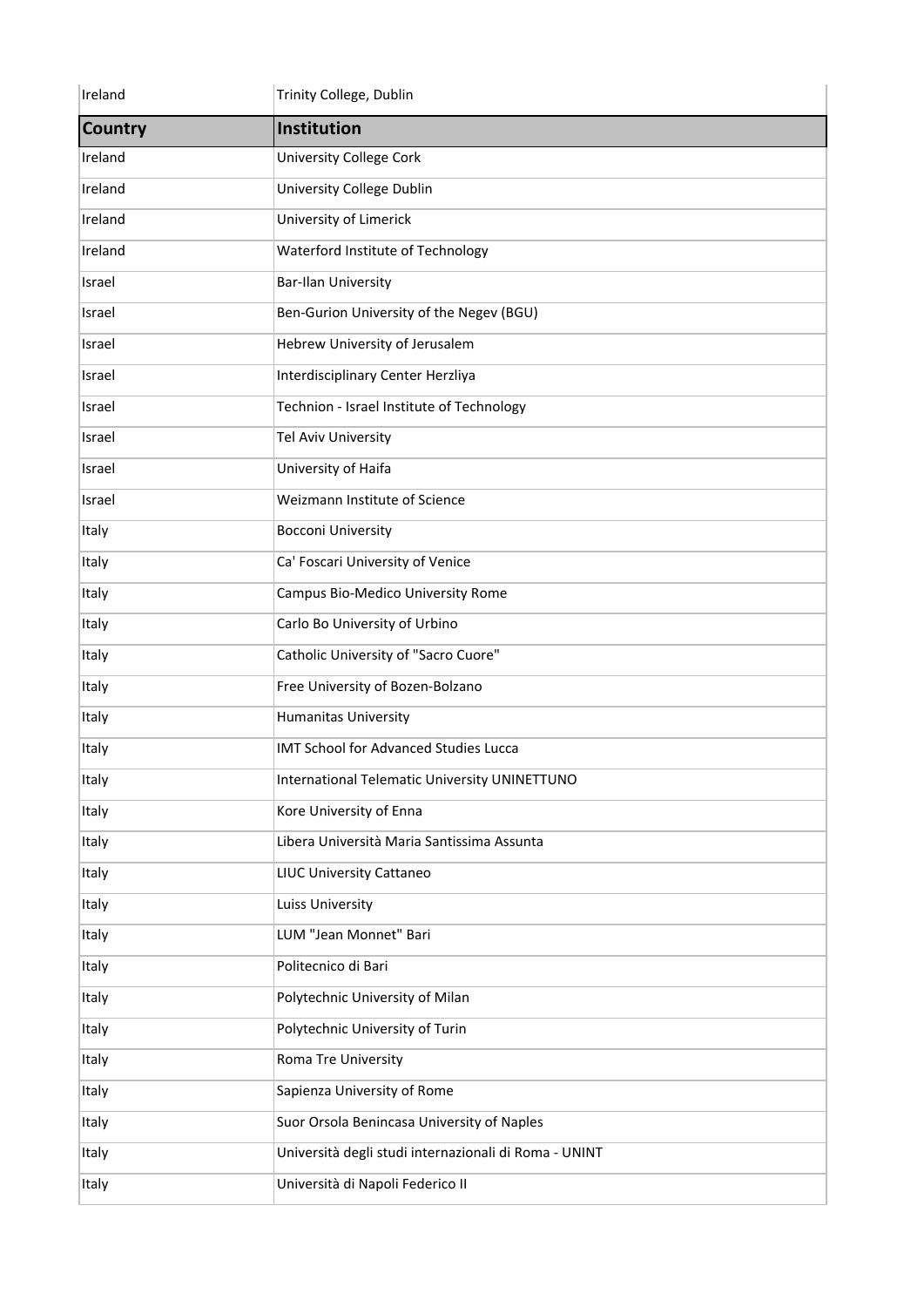| Italy          | Università di Scienze Gastronomiche                            |
|----------------|----------------------------------------------------------------|
| <b>Country</b> | Institution                                                    |
| Italy          | Università IULM                                                |
| Italy          | Università Politecnica delle Marche                            |
| Italy          | University for Foreigners "Dante Alighieri" of Reggio Calabria |
| Italy          | University for Foreigners of Siena                             |
| Italy          | University for Foreigners Perugia                              |
| Italy          | University G D'Annunzio of Chieti-Pescara                      |
| Italy          | University Guglielmo Marconi                                   |
| Italy          | University Niccolò Cusano Rome                                 |
| Italy          | University of Salento                                          |
| Italy          | University of Aosta                                            |
| Italy          | University of Bari                                             |
| Italy          | University of Basilicata                                       |
| Italy          | University of Bergamo                                          |
| Italy          | University of Bologna                                          |
| Italy          | University of Brescia                                          |
| Italy          | University of Cagliari                                         |
| Italy          | University of Calabria                                         |
| Italy          | University of Camerino                                         |
| Italy          | University of Campania Luigi Vanvitelli                        |
| Italy          | University of Cassino and Southern Lazio                       |
| Italy          | University of Catania                                          |
| Italy          | University of Catanzano - Magna Graecia                        |
| Italy          | University of Eastern Piedmont Amedeo Avogadro                 |
| Italy          | University of Ferrara                                          |
| Italy          | University of Florence                                         |
| Italy          | University of Foggia                                           |
| Italy          | University of Genoa                                            |
| Italy          | University of Insubria                                         |
| Italy          | University of l'Aquila                                         |
| Italy          | University of Macerata                                         |
| Italy          | University of Messina                                          |
| Italy          | University of Milan                                            |
| Italy          | University of Milano Bicocca                                   |
| Italy          | University of Modena and Reggio Emilia                         |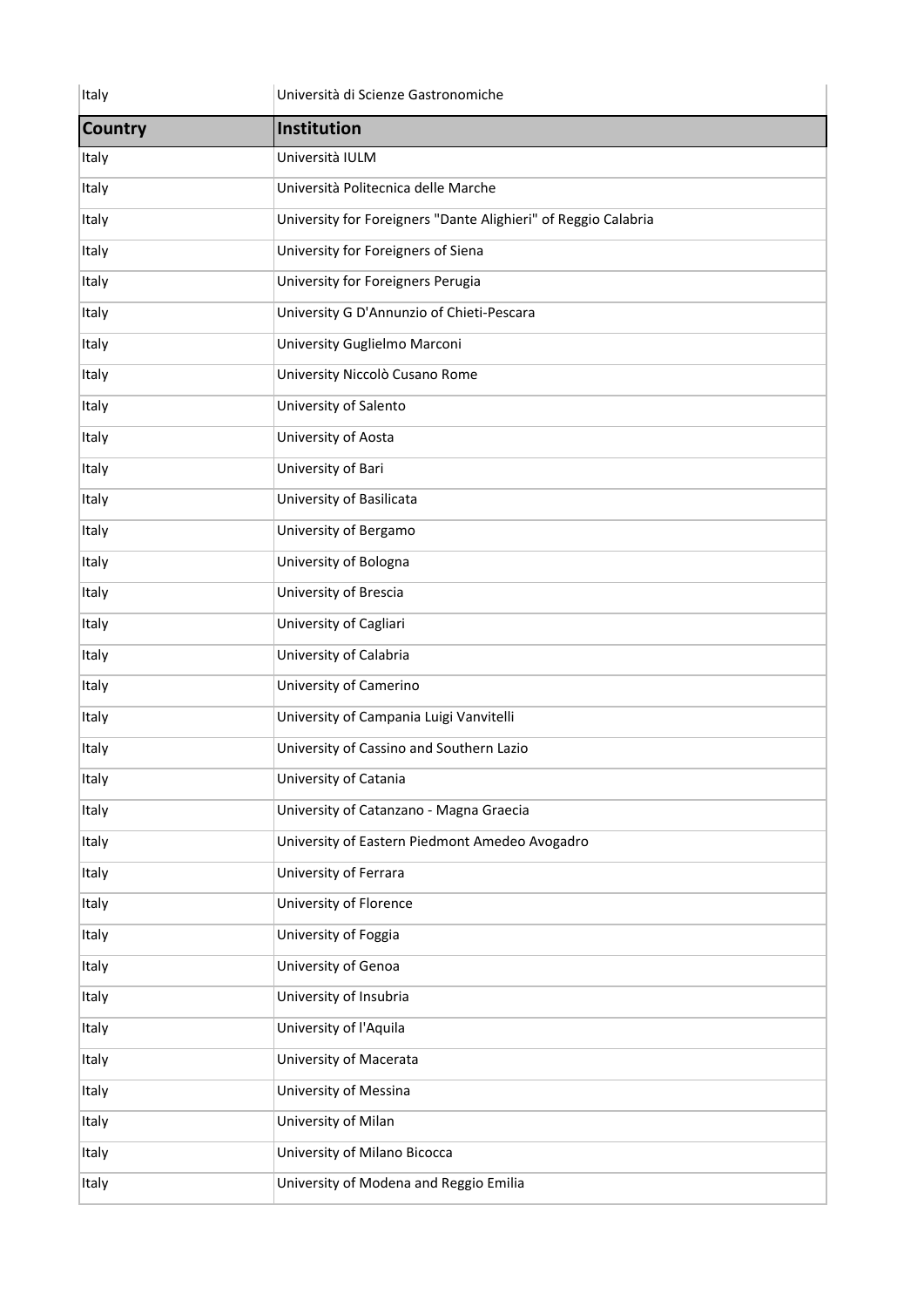| Italy          | University of Molise                                       |
|----------------|------------------------------------------------------------|
| <b>Country</b> | Institution                                                |
| Italy          | University of Naples L'Orientale                           |
| Italy          | University of Naples Parthenope                            |
| Italy          | University of Padua                                        |
| Italy          | University of Palermo                                      |
| Italy          | University of Parma                                        |
| Italy          | University of Pavia                                        |
| Italy          | University of Perugia                                      |
| Italy          | University of Pisa                                         |
| Italy          | University of Reggio Calabria                              |
| Italy          | University of Rome "Foro Italico"                          |
| Italy          | University of Rome Tor Vergata                             |
| Italy          | University of Salerno                                      |
| Italy          | University of Sannio di Benevento                          |
| Italy          | University of Sassari                                      |
| Italy          | University of Siena                                        |
| Italy          | University of Teramo                                       |
| Italy          | University of Trento                                       |
| Italy          | University of Trieste                                      |
| Italy          | University of Turin                                        |
| Italy          | University of Tuscia                                       |
| Italy          | University of Udine                                        |
| Italy          | University of Venezia IUAV                                 |
| Italy          | University of Verona                                       |
| Italy          | Vita-Salute San Raffaele University                        |
| Jamaica        | The University of the West Indies                          |
| Japan          | Chiba University                                           |
| Japan          | <b>Ehime University</b>                                    |
| Japan          | <b>Gifu University</b>                                     |
| Japan          | Gunma University                                           |
| Japan          | Hirosaki University                                        |
| Japan          | Hiroshima University                                       |
| Japan          | Hokkaido University                                        |
| Japan          | Japan Advanced Institute of Science and Technology (JAIST) |
| Japan          | Jichi Medical University                                   |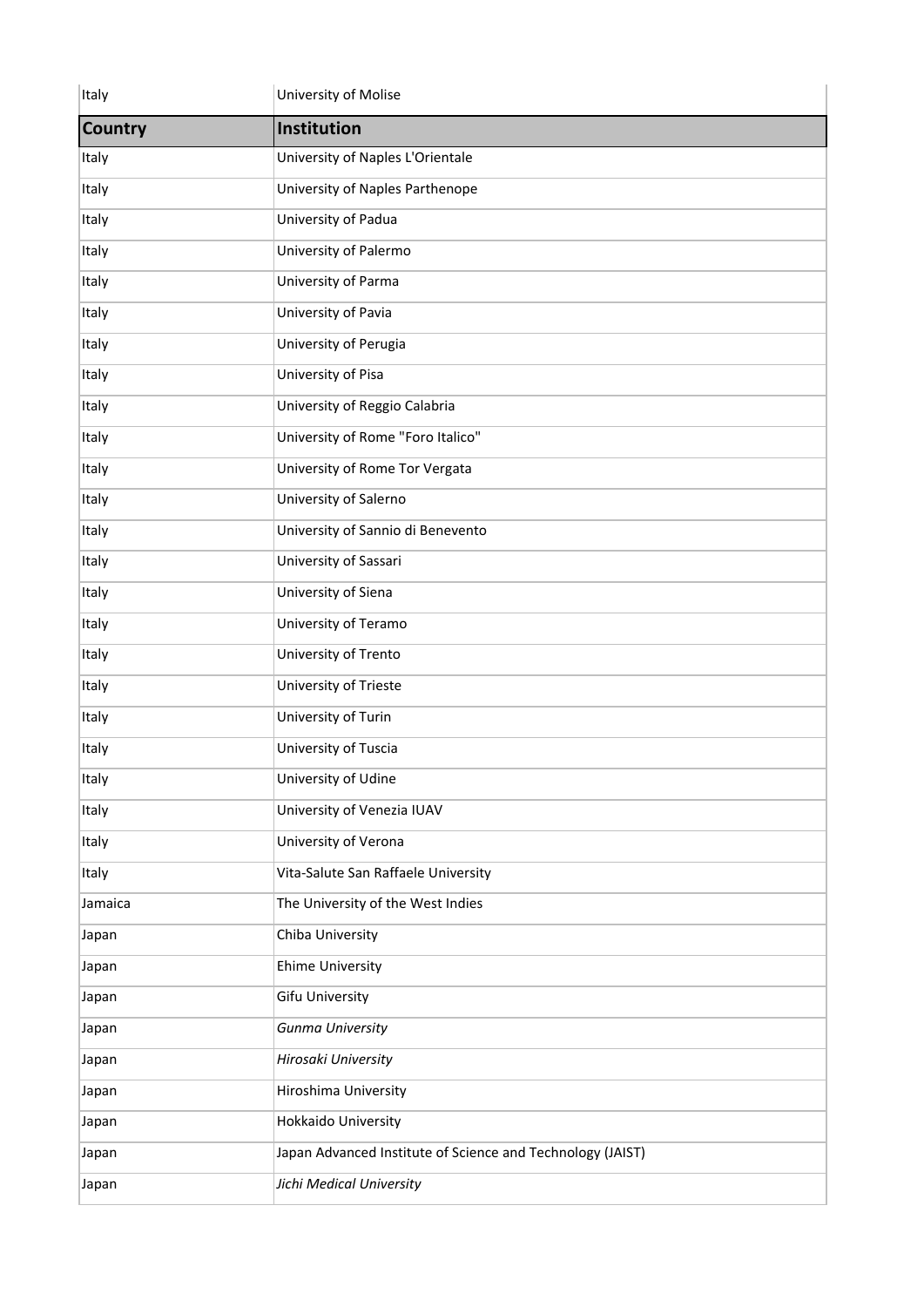| Japan          | Juntendo University                              |
|----------------|--------------------------------------------------|
| <b>Country</b> | Institution                                      |
| Japan          | Kagoshima University                             |
| Japan          | Kanazawa University                              |
| Japan          | Kansai University                                |
| Japan          | <b>Keio University</b>                           |
| Japan          | Kindai University                                |
| Japan          | Kitasato University                              |
| Japan          | Kobe University                                  |
| Japan          | Kumamoto University                              |
| Japan          | Kwansei Gakuin University                        |
| Japan          | Kyoto Prefectural University of Medicine         |
| Japan          | <b>Kyoto University</b>                          |
| Japan          | Kyushu University                                |
| Japan          | Mie University                                   |
| Japan          | Nagaoka University of Technology                 |
| Japan          | Nagasaki University                              |
| Japan          | Nagoya City University                           |
| Japan          | Nagoya Institute of Technology                   |
| Japan          | Nagoya University                                |
| Japan          | Nara Institute of Science and Technology (NAIST) |
|                |                                                  |
| Japan          | Nihon University                                 |
| Japan          | Niigata University                               |
| Japan          | Okayama University                               |
| Japan          | Osaka City University                            |
| Japan          | Osaka Prefecture University                      |
| Japan          | Osaka University                                 |
| Japan          | Ritsumeikan University                           |
| Japan          | Shimane University                               |
| Japan          | Shinshu University                               |
| Japan          | Shizuoka University                              |
| Japan          | The University of Tokyo                          |
| Japan          | <b>Tohoku University</b>                         |
| Japan          | Tokai University                                 |
| Japan          | Tokyo Institute of Technology                    |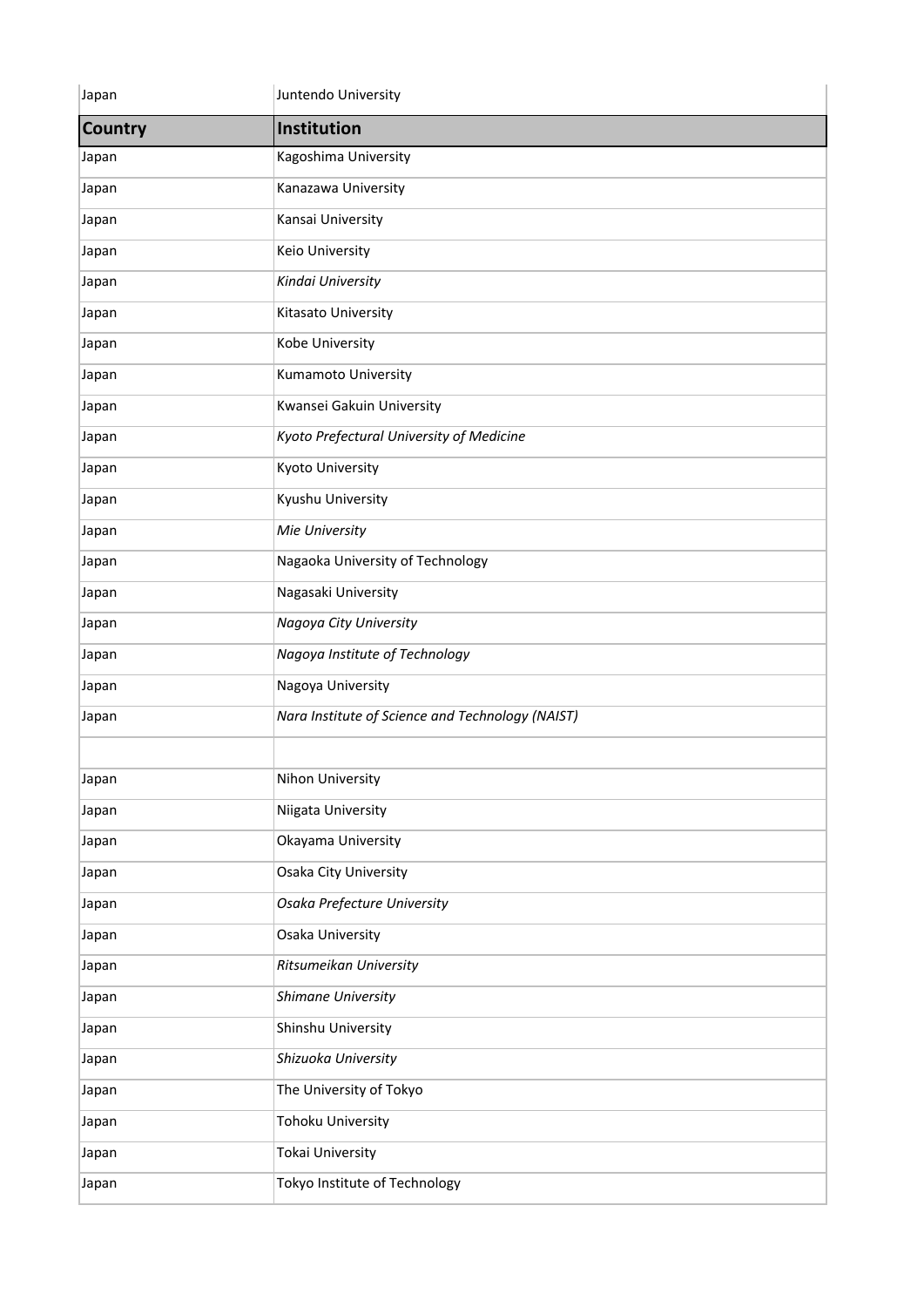| Japan              | Tokyo Medical and Dental University (TMDU)                   |
|--------------------|--------------------------------------------------------------|
| <b>Country</b>     | Institution                                                  |
| Japan              | Tokyo Metropolitan University                                |
| Japan              | Tokyo University of Agriculture and Technology               |
| Japan              | Tokyo University of Science                                  |
| Japan              | Tokyo Women's Medical University                             |
| Japan              | <b>Tottori University</b>                                    |
| Japan              | University of Tokushima                                      |
| Japan              | University of Toyama                                         |
| Japan              | University of Tsukuba                                        |
| Japan              | University of Yamanashi                                      |
| Japan              | Waseda University                                            |
| Japan              | Yamagata University                                          |
| Japan              | Yamaguchi University                                         |
| Japan              | Yokohama City University                                     |
| Japan              | Yokohama National University (YNU)                           |
| Jordan             | Al-Ahliyya Amman University                                  |
| Jordan             | Al al-Bayt University                                        |
| Jordan             | <b>Isra University</b>                                       |
| Jordan             | Jordan University of Science and Technology                  |
| Jordan             | The University of Jordan                                     |
| Jordan             | University of Petra                                          |
| Jordan             | Zarqa University                                             |
| Kazakhstan         | Almaty University of Power Engineering and Telecommunication |
| Kazakhstan         | Korkyt Ata Kyzylorda State University                        |
| Kazakhstan         | Pavlodar State Pedagogical University                        |
| Kenya              | <b>Strathmore University</b>                                 |
| Korea, Republic Of | Ajou University                                              |
| Korea, Republic Of | Catholic University of Korea                                 |
| Korea, Republic Of | <b>Chonbuk National University</b>                           |
| Korea, Republic Of | Chonnam National University                                  |
| Korea, Republic Of | Chosun University                                            |
| Korea, Republic Of | Chung-Ang University (CAU)                                   |
| Korea, Republic Of | Chungbuk National University                                 |
| Korea, Republic Of | Chungnam National University                                 |
| Korea, Republic Of | Dankook University                                           |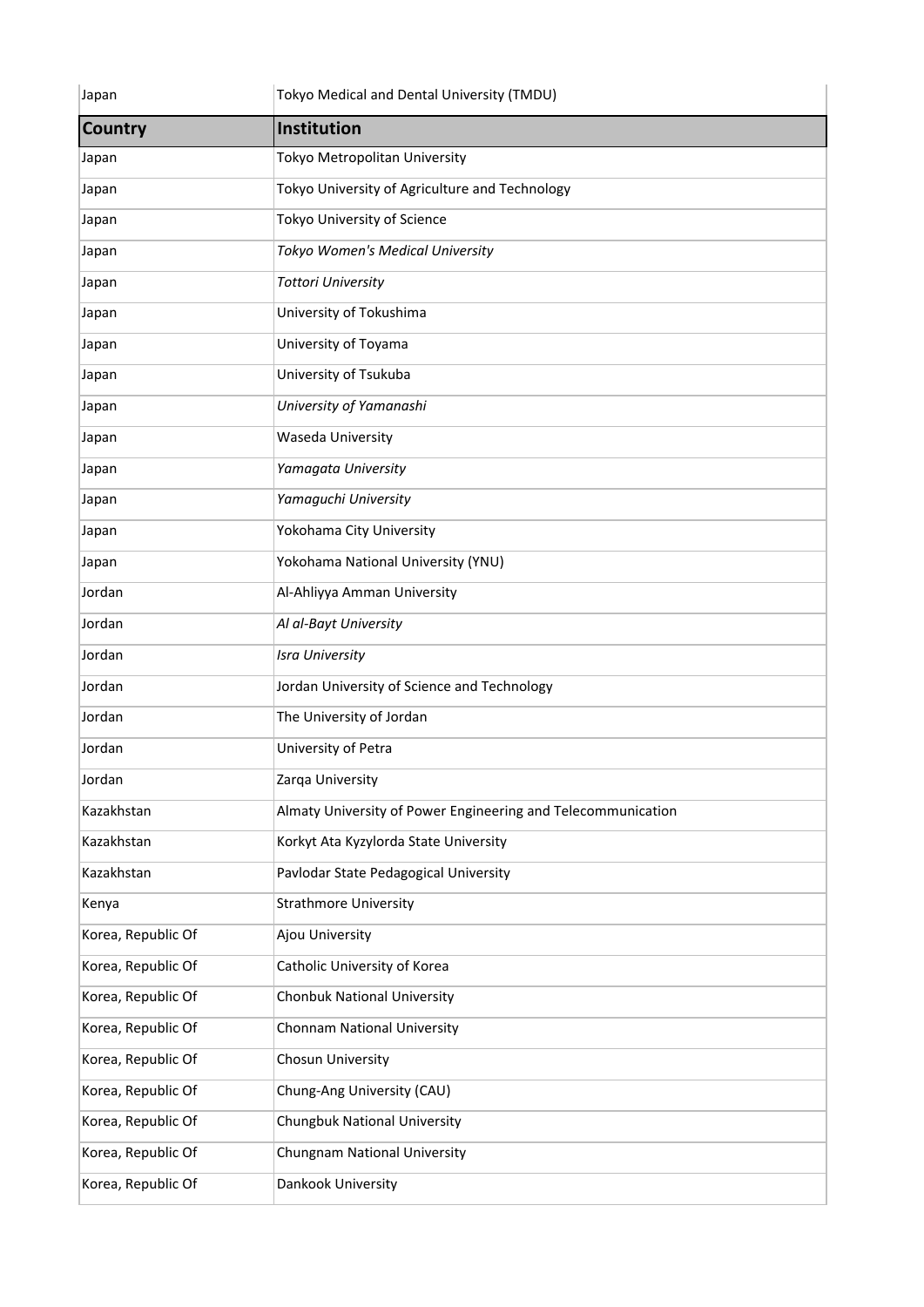| Korea, Republic Of | Dongguk University                                         |
|--------------------|------------------------------------------------------------|
| Country            | Institution                                                |
| Korea, Republic Of | <b>Ewha Womans University</b>                              |
| Korea, Republic Of | Gachon University                                          |
| Korea, Republic Of | Gwangju Institute of Science & Technology                  |
| Korea, Republic Of | <b>Gyeongsang National University</b>                      |
| Korea, Republic Of | <b>Hallym University</b>                                   |
| Korea, Republic Of | Hanyang University                                         |
| Korea, Republic Of | Hongik University                                          |
| Korea, Republic Of | <b>Incheon National University</b>                         |
| Korea, Republic Of | Inha University                                            |
| Korea, Republic Of | Inje University                                            |
| Korea, Republic Of | Jeju National University                                   |
| Korea, Republic Of | Kangwon National University                                |
| Korea, Republic Of | Keimyung University                                        |
| Korea, Republic Of | Konkuk University                                          |
| Korea, Republic Of | Korea Advanced Institute of Science and Technology (KAIST) |
| Korea, Republic Of | Korea University                                           |
| Korea, Republic Of | Kwangwoon University                                       |
| Korea, Republic Of | Kyung Hee University                                       |
| Korea, Republic Of | Kyungpook National University                              |
| Korea, Republic Of | Pohang University of Science and Technology                |
| Korea, Republic Of | <b>Pukyong National University</b>                         |
| Korea, Republic Of | <b>Pusan National University</b>                           |
| Korea, Republic Of | Sejong University                                          |
| Korea, Republic Of | Seoul National University                                  |
| Korea, Republic Of | Seoul National University of Science and Technology        |
| Korea, Republic Of | <b>Sogang University</b>                                   |
| Korea, Republic Of | Sungkyunkwan University                                    |
| Korea, Republic Of | Ulsan National Institute of Science and Technology         |
| Korea, Republic Of | University of Science and Technology, South Korea          |
| Korea, Republic Of | University of Ulsan                                        |
| Korea, Republic Of | Yeungnam University                                        |
| Korea, Republic Of | Yonsei University                                          |
| Kuwait             | Kuwait University                                          |
| Latvia             | BA School of Business and Finance                          |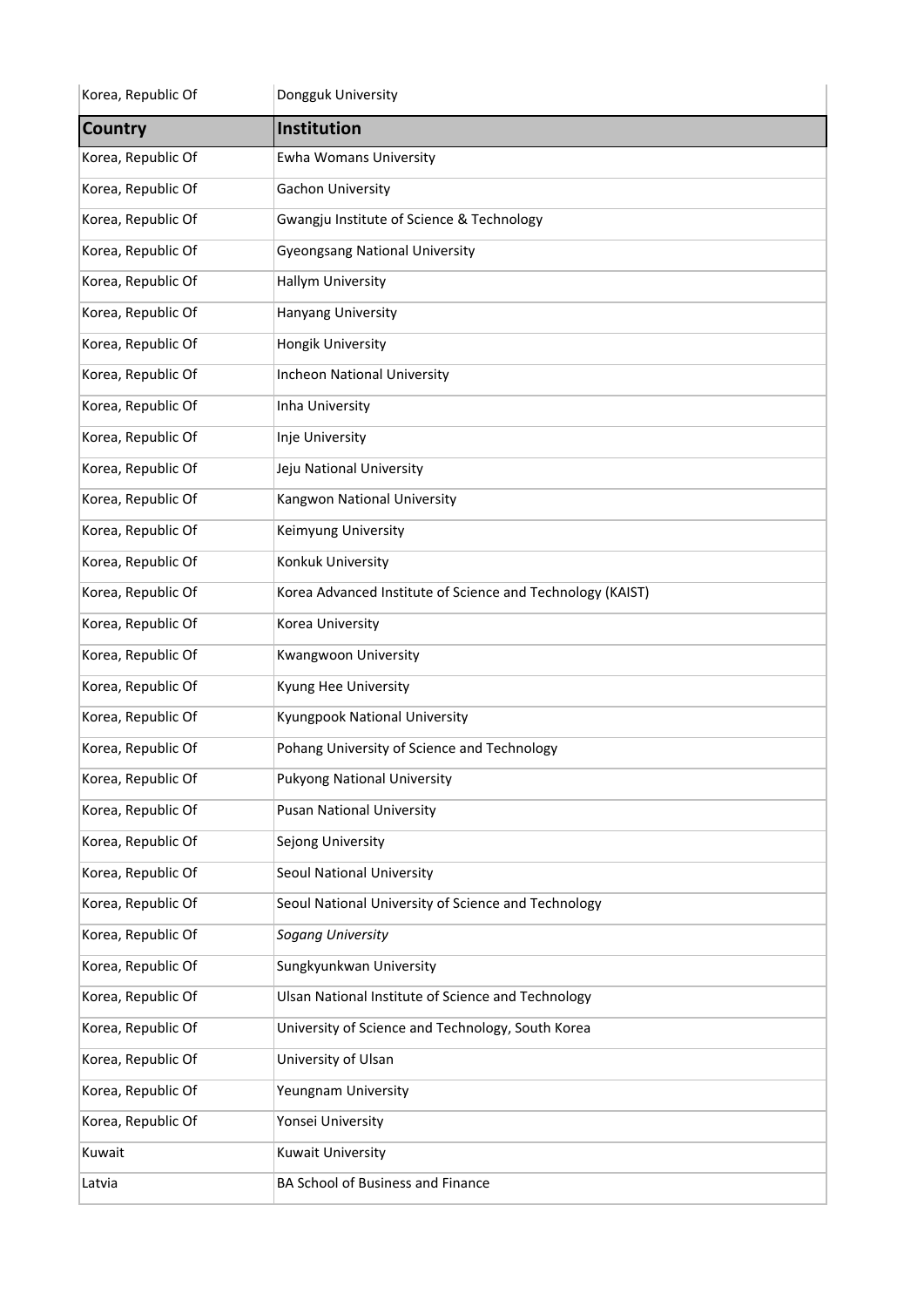| Latvia         | <b>Baltic International Academy</b>                 |
|----------------|-----------------------------------------------------|
| <b>Country</b> | Institution                                         |
| Latvia         | Daugavpils University                               |
| Latvia         | <b>EKA University of Applied Sciences</b>           |
| Latvia         | ISMA University of Applied Sciences                 |
| Latvia         | Jazeps Vitols Latvian Academy of Music              |
| Latvia         | Latvia University of Life Sciences and Technologies |
| Latvia         | Latvian Academy of Culture                          |
| Latvia         | Latvian Academy of Sport Education (LASE)           |
| Latvia         | Latvian Christian Academy                           |
| Latvia         | Latvian Maritime Academy                            |
| Latvia         | Liepaja University                                  |
| Latvia         | Rezekne Academy of Technologies                     |
| Latvia         | <b>Riga Stradins University</b>                     |
| Latvia         | <b>Riga Technical University</b>                    |
| Latvia         | RISEBA University of Applied Sciences               |
| Latvia         | Stockholm School of Economics in Riga               |
| Latvia         | Transport and Telecommunication Institute (TSI)     |
| Latvia         | <b>Turiba University</b>                            |
| Latvia         | University of Latvia                                |
| Latvia         | Ventspils University of Applied Sciences            |
| Lebanon        | American University of Beirut                       |
| Lebanon        | <b>Beirut Arab University</b>                       |
| Lebanon        | Lebanese American University                        |
| Lebanon        | University of Balamand                              |
| Liechtenstein  | University of Liechtenstein                         |
| Lithuania      | Kaunas University of Technology                     |
| Lithuania      | Kauno Kolegija/ University of Applied Sciences      |
| Lithuania      | Klaipeda State University of Applied Sciences       |
| Lithuania      | Klaipėda University                                 |
| Lithuania      | Lithuanian Maritime Academy                         |
| Lithuania      | Lithuanian Sports University                        |
| Lithuania      | Lithuanian University of Health Sciences            |
| Lithuania      | Mykolas Romeris University                          |
| Lithuania      | Siauliai State College                              |
| Lithuania      | <b>SMK University of Applied Social Sciences</b>    |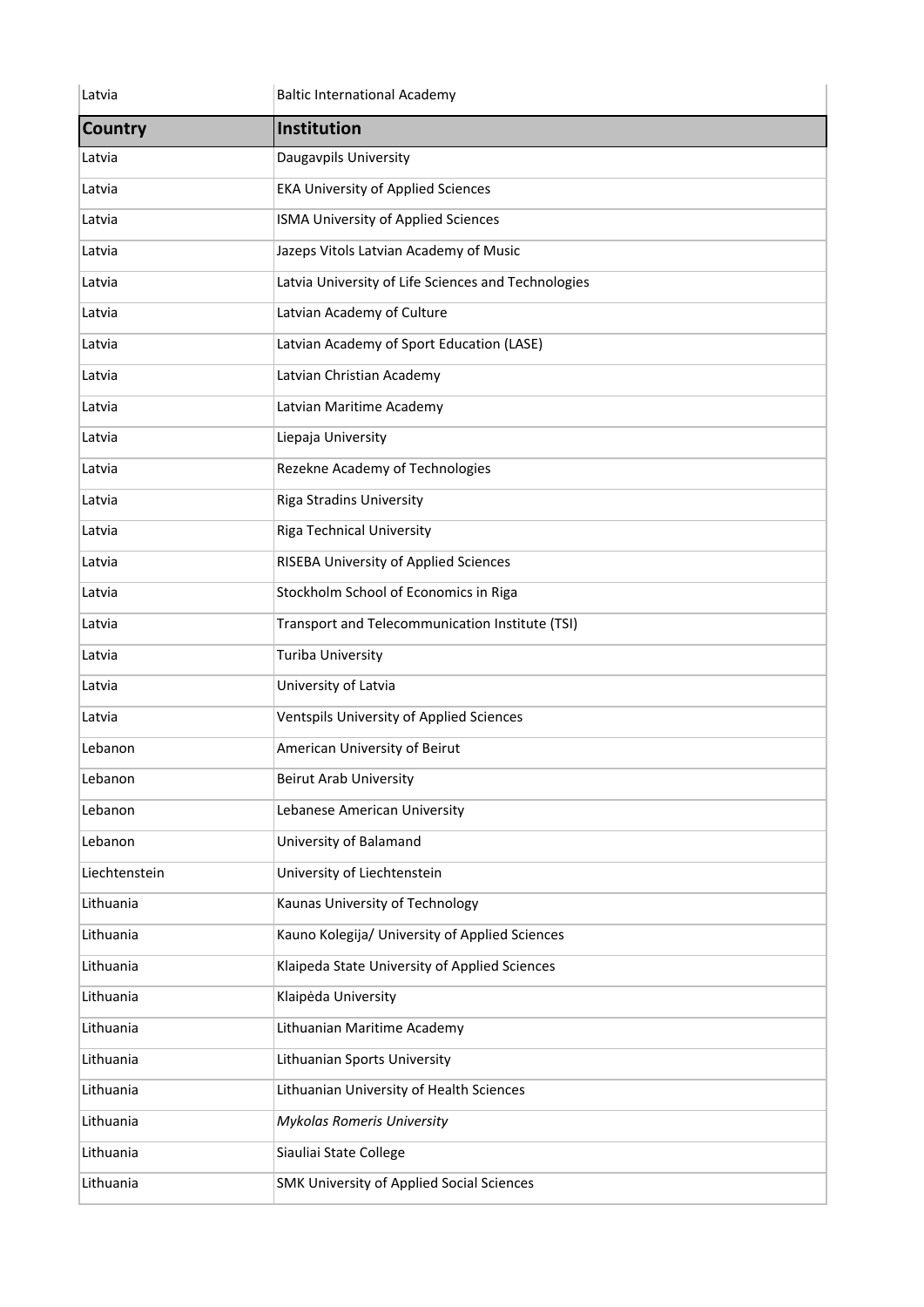| Lithuania      | Vilniaus kolegija/University of Applied Sciences |
|----------------|--------------------------------------------------|
| <b>Country</b> | Institution                                      |
| Lithuania      | Vilnius Gediminas Technical University           |
| Lithuania      | Vilnius University                               |
| Lithuania      | <b>Vytautas Magnus University</b>                |
| Luxembourg     | University of Luxembourg                         |
| Malaysia       | Lincoln University College                       |
| Malaysia       | Universiti Sains Malaysia                        |
| Malaysia       | Universiti Teknologi Petronas                    |
| Malaysia       | University Kebangsaan Malaysia                   |
| Malaysia       | University of Malaya                             |
| Malaysia       | University of Technology, Malaysia               |
| Malaysia       | University Putra Malaysia                        |
| Malta          | University of Malta                              |
| Mexico         | Autonomous University of Nuevo Leon              |
| Mexico         | <b>CETYS University</b>                          |
| Mexico         | National Autonomous University of Mexico         |
| Mexico         | National Polytechnic Institute, IPN              |
| Mexico         | Tecnológico de Monterrey                         |
| Mexico         | Universidad Autónoma Metropolitana               |
| Mexico         | Universidad de Guadalajara                       |
| Mexico         | University of Colima                             |
| Moldova        | Academy of Economic Studies of Moldova           |
| Moldova        | Free International University of Moldova         |
| Moldova        | <b>Technical University of Moldova</b>           |
| Mongolia       | National University of Mongolia                  |
| Morocco        | Al Akhawayn University in Ifrane (AUI)           |
| Morocco        | <b>Euromed University of Fez</b>                 |
| Morocco        | Ibn Tofail University                            |
| Morocco        | Mohammed V University in Rabat                   |
| Morocco        | Sultan Moulay Slimane University of Beni Mellal  |
| Namibia        | Namibia University of Science and Technology     |
| New Zealand    | Auckland University of Technology                |
| New Zealand    | <b>Massey University</b>                         |
| New Zealand    | University of Auckland                           |
| New Zealand    | University of Canterbury                         |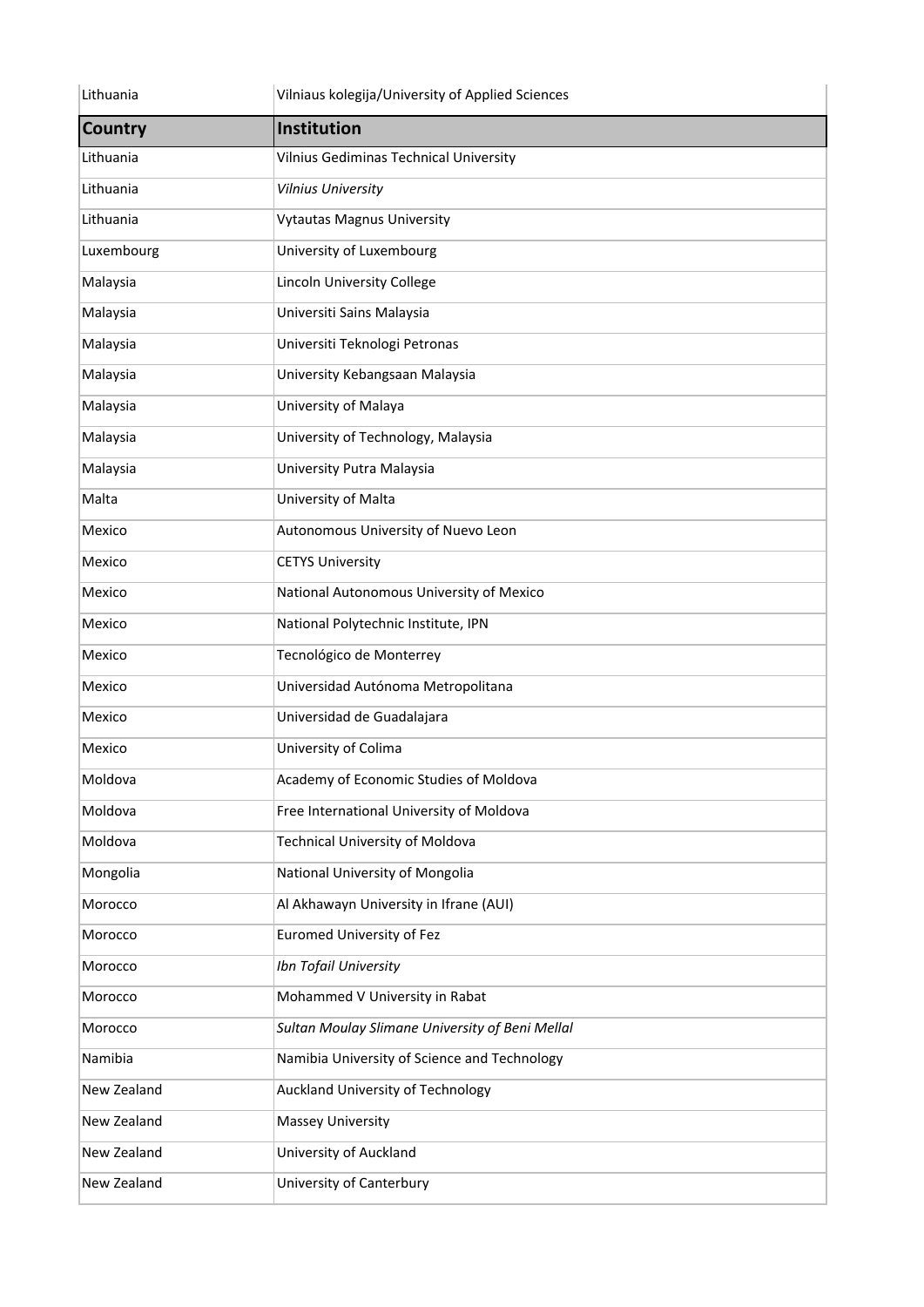| New Zealand     | University of Otago                                       |
|-----------------|-----------------------------------------------------------|
| <b>Country</b>  | Institution                                               |
| New Zealand     | University of Waikato                                     |
| New Zealand     | Victoria University of Wellington                         |
| North Macedonia | Ss. Cyril and Methidius University in Skopje              |
| Norway          | MF Norwegian School of Theology, Religion and Society     |
| Norway          | Norwegian School of Sport Sciences                        |
| Norway          | Norwegian University of Life Sciences                     |
| Norway          | Norwegian University of Science and Technology            |
| Norway          | UiT The Arctic University of Norway                       |
| Norway          | University of Agder                                       |
| Norway          | University of Bergen                                      |
| Norway          | University of Oslo                                        |
| Norway          | University of Stavanger                                   |
| Oman            | <b>Sultan Qaboos University</b>                           |
| Pakistan        | COMSATS Institute of Information Technology, Islamabad    |
| Pakistan        | Foundation University Islamabad                           |
| Pakistan        | Jinnah Sindh Medical University                           |
| Pakistan        | National University of Sciences and Technology, Islamabad |
| Pakistan        | University of Agriculture, Faisalabad                     |
| Pakistan        | University of Balochistan                                 |
| Pakistan        | University of the Punjab                                  |
| Pakistan        | University of Veterinary and Animal Sciences              |
| Palestine       | Arab American University                                  |
| Palestine       | <b>Birzeit University</b>                                 |
| Peru            | Scientific University of the South                        |
| Philippines     | De La Salle University                                    |
| Poland          | Adam Mickiewicz University Poznań                         |
| Poland          | AGH University of Science and Technology in Krakow        |
| Poland          | <b>Bialystok University of Technology</b>                 |
| Poland          | <b>Cracow University of Economics</b>                     |
| Poland          | <b>Gdańsk University of Technology</b>                    |
| Poland          | Jagiellonian University in Kraków                         |
| Poland          | Lodz University of Technology                             |
| Poland          | Maria Curie-Skłodowska University in Lublin               |
| Poland          | Maritime University of Szczecin                           |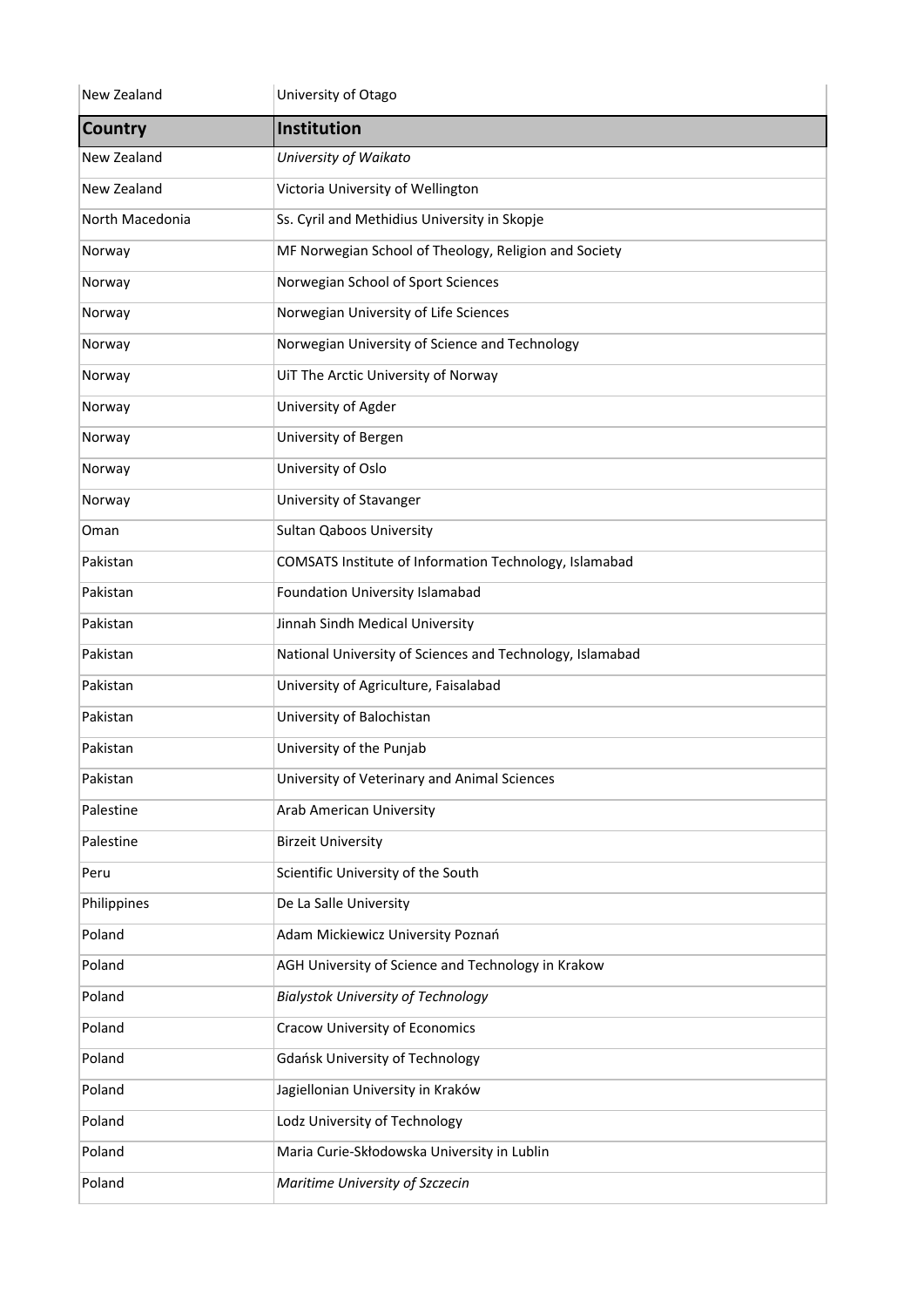| Poland         | Medical University of Bialystok                                      |
|----------------|----------------------------------------------------------------------|
| <b>Country</b> | Institution                                                          |
| Poland         | <b>Medical University of Gdańsk</b>                                  |
| Poland         | Medical University of Lodz                                           |
| Poland         | Medical University of Lublin                                         |
| Poland         | Medical University of Silesia in Katowice                            |
| Poland         | Military University of Technology in Warsaw                          |
| Poland         | Pope John Paul II State School Of Higher Education in Biała Podlaska |
| Poland         | Poznań University of Life Sciences                                   |
| Poland         | Poznan University of Medical Sciences                                |
| Poland         | Poznan University of Technology                                      |
| Poland         | Rzeszów University of Technology                                     |
| Poland         | <b>SGH Warsaw School of Economics</b>                                |
| Poland         | Silesian University of Technology in Gliwice                         |
| Poland         | SWPS University of Social Sciences and Humanities                    |
| Poland         | The Eugeniusz Geppert Academy of Art and Design                      |
| Poland         | The Medical University of Warsaw                                     |
| Poland         | The State University of Applied Sciences in Elbląg                   |
| Poland         | University of Agriculture in Kraków                                  |
| Poland         | University of Economics in Katowice                                  |
| Poland         | University of Information Technology and Management                  |
| Poland         | University of Life Sciences in Lublin                                |
| Poland         | University of Lodz                                                   |
| Poland         | University of Silesia in Katowice                                    |
| Poland         | University of Warmia and Mazury in Olsztyn                           |
| Poland         | University of Warsaw                                                 |
| Poland         | University of Wrocław                                                |
| Poland         | Warsaw University of Life Sciences - SGGW                            |
| Poland         | Warsaw University of Technology                                      |
| Poland         | West Pomeranian University of Technology, Szczecin                   |
| Poland         | <b>Wrocław Medical University</b>                                    |
| Poland         | Wroclaw University of Environmental and Life Sciences                |
| Poland         | Wrocław University of Science and Technology                         |
| Poland         | <b>WSB University</b>                                                |
| Portugal       | Higher Institute Manuel Teixeira Gomes                               |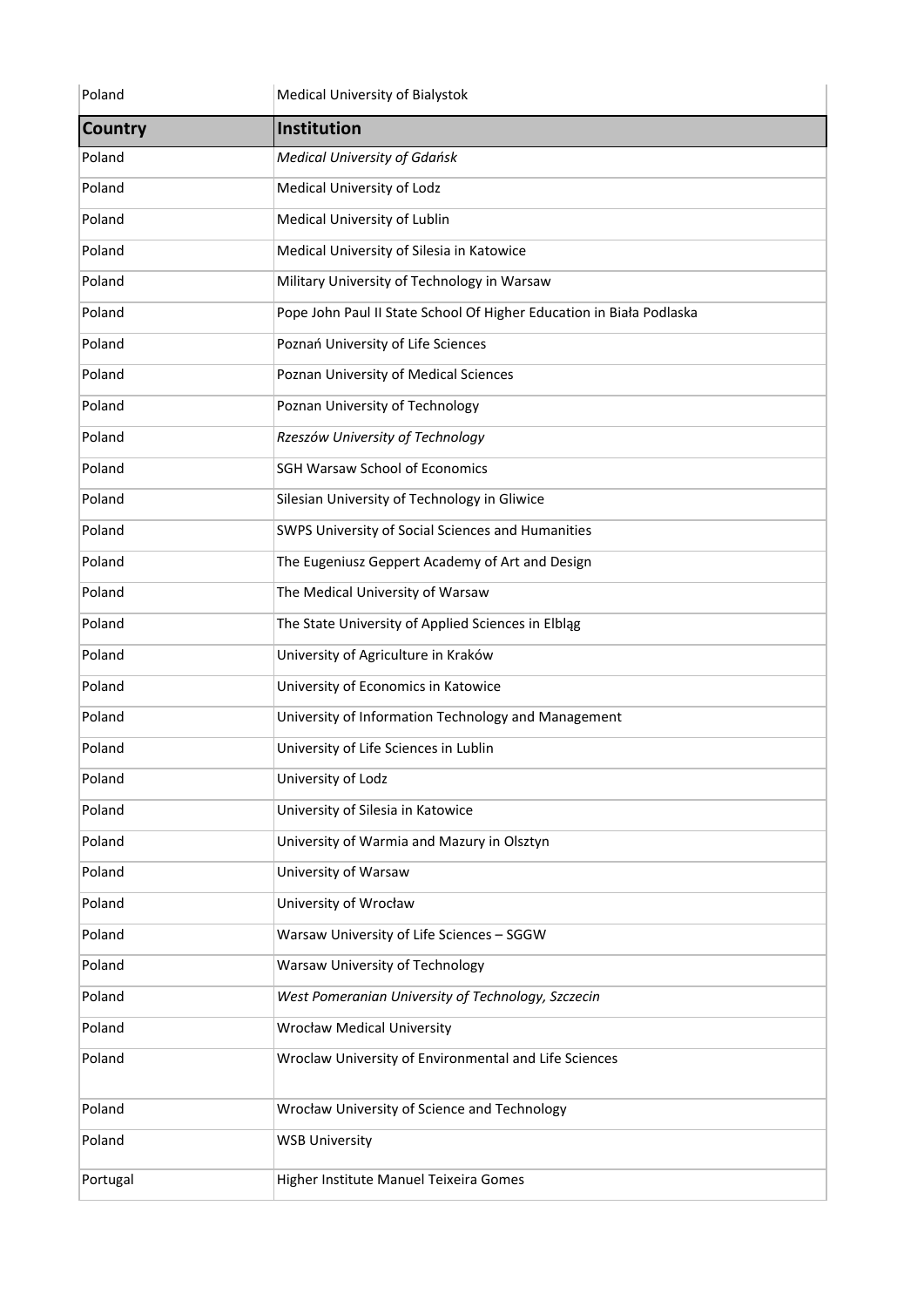| Portugal       | Higher School of Education of Paula Frassinetti                                               |
|----------------|-----------------------------------------------------------------------------------------------|
| <b>Country</b> | Institution                                                                                   |
| Portugal       | ISAG - European Business School                                                               |
| Portugal       | Iscte - University Institute of Lisbon                                                        |
| Portugal       | Lusófona University                                                                           |
| Portugal       | <b>NOVA University Lisbon</b>                                                                 |
| Portugal       | Open University (Portugal)                                                                    |
| Portugal       | Polytechnic Institute of Bragança                                                             |
| Portugal       | Polytechnic Institute of Castelo Branco                                                       |
| Portugal       | Polytechnic Institute of Coimbra - IPC                                                        |
| Portugal       | Polytechnic Institute of Leiria                                                               |
| Portugal       | Polytechnic Institute of Lisbon (IPL)                                                         |
| Portugal       | Polytechnic Institute of Maia - IPMAIA                                                        |
| Portugal       | Polytechnic Institute of Portalegre                                                           |
| Portugal       | Polytechnic Institute of Viana do Castelo                                                     |
| Portugal       | Universidade Católica Portuguesa                                                              |
| Portugal       | Universidade Lusofona do Porto                                                                |
| Portugal       | University Fernando Pessoa                                                                    |
| Portugal       | University Institute of Maia - ISMAI                                                          |
| Portugal       | University of Algarve                                                                         |
| Portugal       | University of Aveiro                                                                          |
| Portugal       | University of Beira Interior                                                                  |
| Portugal       | University of Coimbra                                                                         |
| Portugal       | University of Lisbon                                                                          |
| Portugal       | University of Minho                                                                           |
| Portugal       | University of Porto                                                                           |
| Portugal       | University of Trás-os-Montes and Alto Douro                                                   |
| Qatar          | <b>Qatar University</b>                                                                       |
| Romania        | "Gheorghe Asachi" Technical University of lasi                                                |
| Romania        | "Henri Coanda" Air Force Academy                                                              |
| Romania        | "Ion Ionescu de la Brad" University of Agricultural Sciences and<br>tarinamı Madicina af Iaci |
| Romania        | "Ion Mincu" University of Architecture and Urban Planning                                     |
| Romania        | "Mircea Cel Batran" Naval Academy of Romania                                                  |
| Romania        | "Eftimie Murgu" University of Reşiţa                                                          |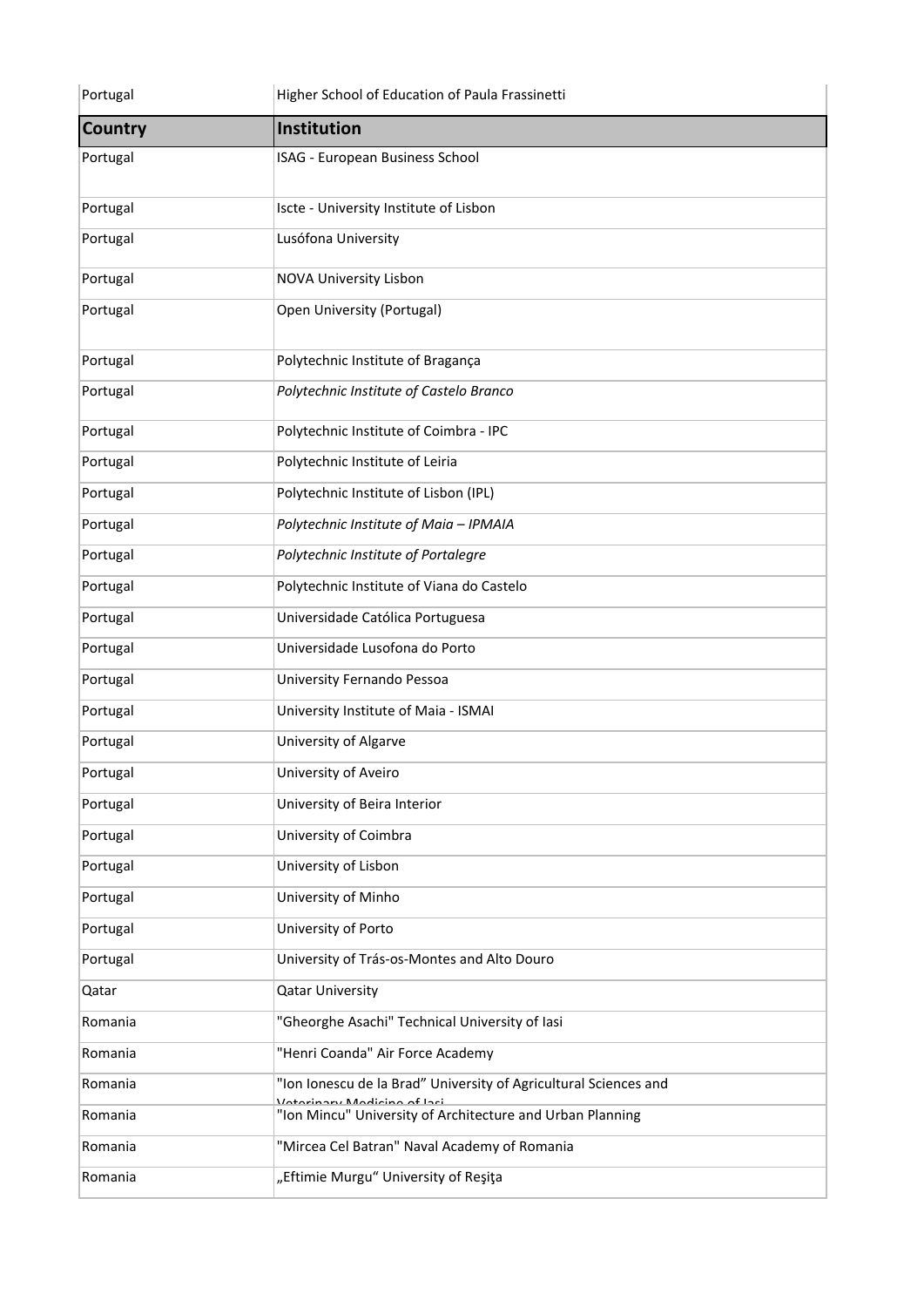| Romania        | Aurel Vlaicu University of Arad                                                 |
|----------------|---------------------------------------------------------------------------------|
| Romania        | Babes-Bolyai University                                                         |
| <b>Country</b> | Institution                                                                     |
| Romania        | Banat University of Agricultural Sciences and Veterinary Medicine Timisoara     |
| Romania        | <b>Bucharest University of Economic Studies</b>                                 |
| Romania        | Constanta Maritime University                                                   |
| Romania        | Dunarea de Jos University of Galati                                             |
| Romania        | George Emil Palade University of Medicine, Pharmacy, Science, and Technology of |
| Romania        | Grigore T Popa University of Medicine and Pharmacy lasi                         |
| Romania        | Lucian Blaga University of Sibiu                                                |
| Romania        | National University of Arts, Bucharest                                          |
| Romania        | National University of Physical Education and Sport Bucharest                   |
| Romania        | Politehnica University of Timisoara                                             |
| Romania        | Polytechnic University of Bucharest                                             |
| Romania        | Protestant Theological Institute Cluj-Napoca                                    |
| Romania        | Stefan cel Mare University of Suceava                                           |
| Romania        | Technical University of Civil Engineering of Bucharest                          |
| Romania        | Technical University of Cluj-Napoca                                             |
| Romania        | Transilvania University of Brasov                                               |
| Romania        | University of Agronomic Sciences and Veterinary Medicine of Bucharest           |
| Romania        | University of Bucharest                                                         |
| Romania        | University POLITEHNICA of Bucharest                                             |
| Romania        | Valahia University of Targoviste                                                |
| San Marino     | University of San Marino                                                        |
| Saudi Arabia   | King Abdulaziz University                                                       |
| Saudi Arabia   | King Abdullah University of Science and Technology                              |
| Saudi Arabia   | King Fahd University of Petroleum & Minerals                                    |
| Saudi Arabia   | King Saud University                                                            |
| Saudi Arabia   | Prince Sattam bin Abdulaziz University                                          |
| Serbia         | University of Belgrade                                                          |
| Serbia         | University of Kragujevac                                                        |
| Serbia         | University of Nis                                                               |
| Serbia         | University of Novi Sad                                                          |
| Singapore      | Nanyang Technological University                                                |
| Singapore      | National University of Singapore                                                |
| Slovakia       | Comenius University in Bratislava                                               |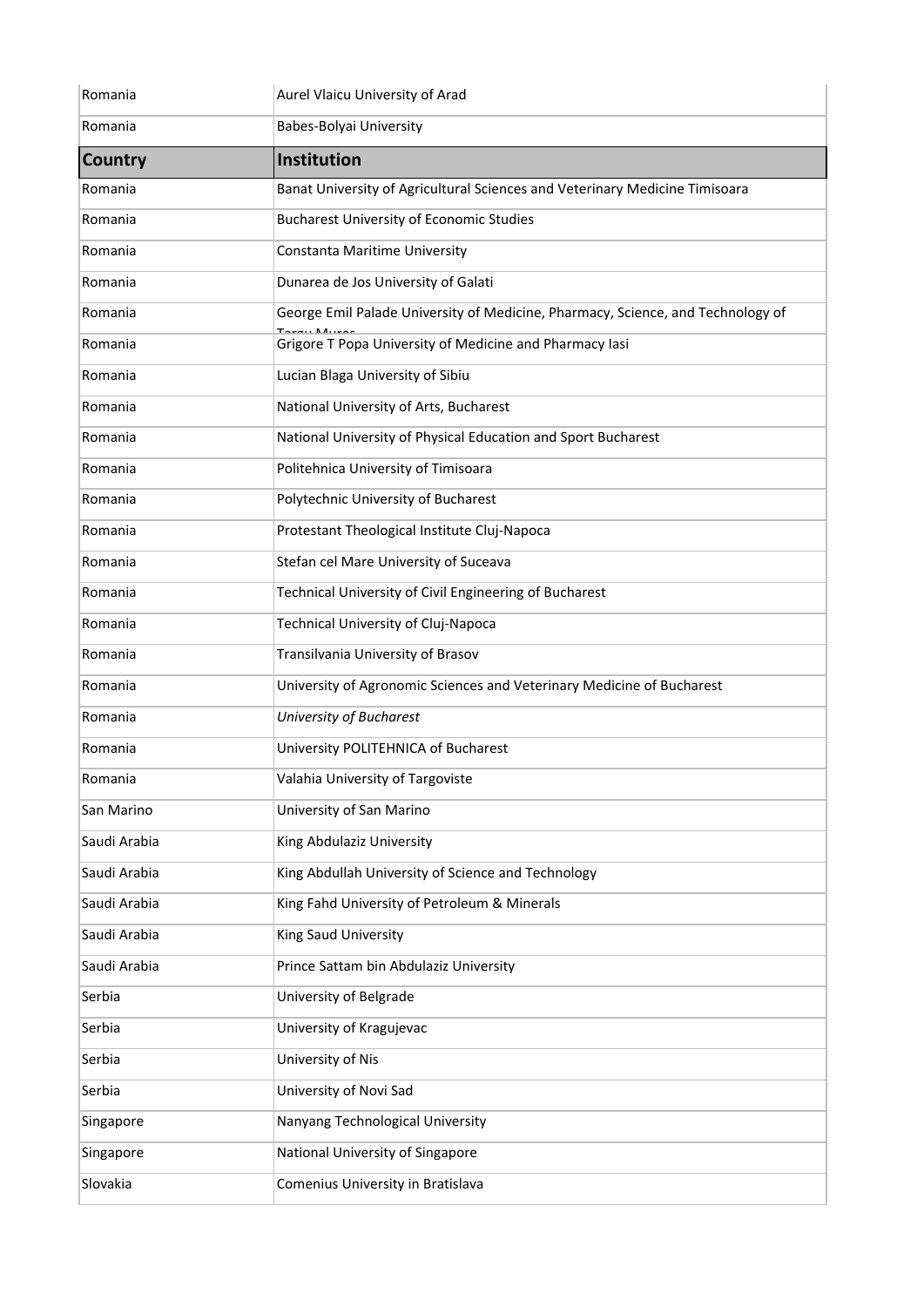| Slovakia       | Pavol Jozef Safarik University in Kosice           |
|----------------|----------------------------------------------------|
| Slovakia       | Slovak University of Technology in Bratislava      |
| <b>Country</b> | Institution                                        |
| Slovakia       | Technical University of Košice                     |
| Slovakia       | Technical University in Zvolen                     |
| Slovakia       | <b>Trnava University</b>                           |
| Slovakia       | University of Economics in Bratislava              |
| Slovakia       | University of Žilina                               |
| Slovenia       | Academia College of Short Cycle Higher Education   |
| Slovenia       | University of Ljubljana                            |
| Slovenia       | <b>University of Maribor</b>                       |
| Slovenia       | University of Nova Gorica                          |
| Slovenia       | University of Primorska                            |
| South Africa   | Durban University of Technology                    |
| South Africa   | North-West University (NWU)                        |
| South Africa   | <b>Rhodes University</b>                           |
| South Africa   | <b>Stellenbosch University</b>                     |
| South Africa   | University of Cape Town                            |
| South Africa   | University of Johannesburg                         |
| South Africa   | University of KwaZulu-Natal                        |
| South Africa   | University of Pretoria                             |
| South Africa   | University of the Free State                       |
| South Africa   | University of the Witwatersrand                    |
| Spain          | Abat Oliba CEU                                     |
| Spain          | Autonomous University of Madrid                    |
| Spain          | Autonomous Universty of Barcelona                  |
| Spain          | Carlos III University of Madrid                    |
| Spain          | Catholic University of Avila                       |
| Spain          | Catholic University of Murcia (UCAM)               |
| Spain          | Catholic University of Valencia San Vicente Mártir |
| Spain          | CEU San Pablo University                           |
| Spain          | <b>Comillas Pontifical University</b>              |
| Spain          | Complutense University of Madrid                   |
| Spain          | <b>CUNEF University</b>                            |
| Spain          | <b>ESIC Business &amp; Marketing School</b>        |
| Spain          | IMF Business School in Madrid                      |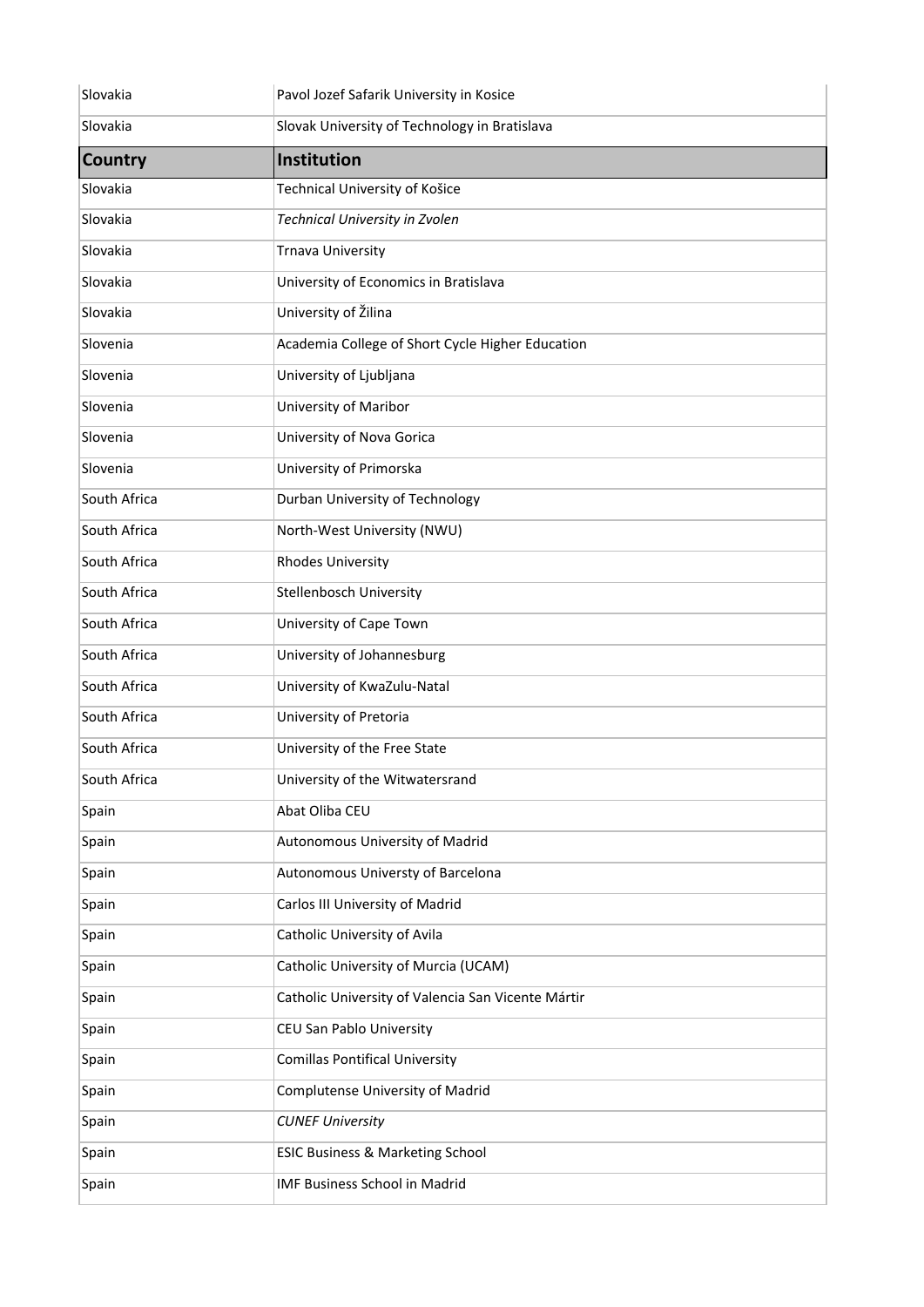| Spain          | International University de Catalunya                 |
|----------------|-------------------------------------------------------|
| Spain          | Jaume I de Castellón                                  |
| <b>Country</b> | Institution                                           |
| Spain          | Mondragon University                                  |
| Spain          | Oberta de Catalunya                                   |
| Spain          | Pablo de Olavide University                           |
| Spain          | Politechnic University of Madrid                      |
| Spain          | Pompeu Fabra University                               |
| Spain          | Pontifical University of Salamanca                    |
| Spain          | Public University of Navarre                          |
| Spain          | Rey Juan Carlos                                       |
| Spain          | San Jorge University                                  |
| Spain          | <b>Technical University of Cartagena</b>              |
| Spain          | <b>UNEDThe National Distance Education University</b> |
| Spain          | Universidad de Zaragoza                               |
| Spain          | Universidad Europea de Madrid                         |
| Spain          | Universidad Europea del Atlántico                     |
| Spain          | Universidad Francisco de Vitoria                      |
| Spain          | Universidad Nebrija                                   |
| Spain          | Universidad Ramon Llull                               |
| Spain          | Universitat de Barcelona                              |
| Spain          | Universitat de Girona (University of Girona)          |
| Spain          | Universitat de Lleida                                 |
| Spain          | Universitat Politècnica de Catalunya                  |
| Spain          | Universitat Politècnica de València                   |
| Spain          | University Alfonso X El Sabio                         |
| Spain          | University CEU Cardenal Herrera                       |
| Spain          | University International of La Rioja                  |
| Spain          | University Isabel I de Castilla                       |
| Spain          | University La Rioja                                   |
| Spain          | University Loyola Andalucia                           |
| Spain          | University Miguel Hernández de Elche                  |
| Spain          | University of A Coruña                                |
| Spain          | University of Alcalá                                  |
| Spain          | University of Alicante                                |
| Spain          | University of Almería                                 |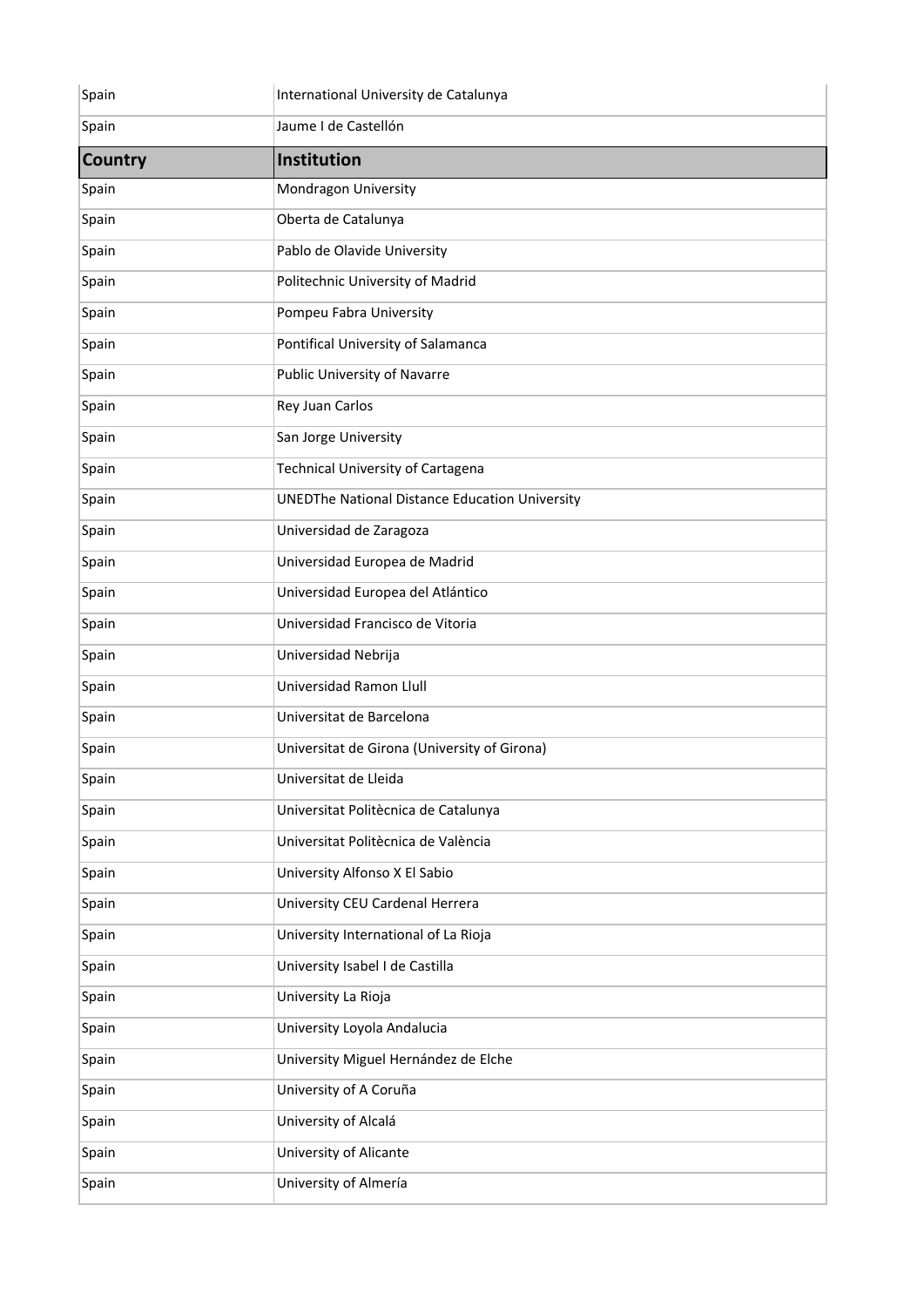| Spain          | University of Burgos                                |
|----------------|-----------------------------------------------------|
| Spain          | University of Cádiz                                 |
| <b>Country</b> | Institution                                         |
| Spain          | University of Cantabria                             |
| Spain          | University of Castilla-La Mancha                    |
| Spain          | University of Córdoba                               |
| Spain          | University of Deusto                                |
| Spain          | University of Extremadura                           |
| Spain          | University of Granada                               |
| Spain          | University of Huelva                                |
| Spain          | University of Jaen                                  |
| Spain          | University of La Laguna                             |
| Spain          | University of Las Palmas de Gran Canaria            |
| Spain          | University of León (Spain)                          |
| Spain          | University of Málaga                                |
| Spain          | University of Murcia                                |
| Spain          | University of Navarra                               |
| Spain          | University of Oviedo                                |
| Spain          | University of Salamanca                             |
| Spain          | University of Santiago de Compostela                |
| Spain          | University of Seville                               |
| Spain          | University of the Balearic Islands                  |
| Spain          | University of the Basque Country                    |
| Spain          | University of Valencia                              |
| Spain          | University of Valladolid                            |
| Spain          | University of Vic - Central University of Catalonia |
| Spain          | University of Vigo                                  |
| Spain          | University Rovira i Virgili                         |
| Spain          | Valencian International University                  |
| Sri Lanka      | General Sir John Kotelawala Defence University      |
| Sri Lanka      | The Open University of Sri Lanka                    |
| Sri Lanka      | University of Moratuwa Sri Lanka                    |
| Sri Lanka      | University of Sri Jayewardenepura                   |
| Sweden         | Beckmans Designhögskola                             |
| Sweden         | <b>Blekinge Institute of Technology</b>             |
| Sweden         | <b>Chalmers University of Technology</b>            |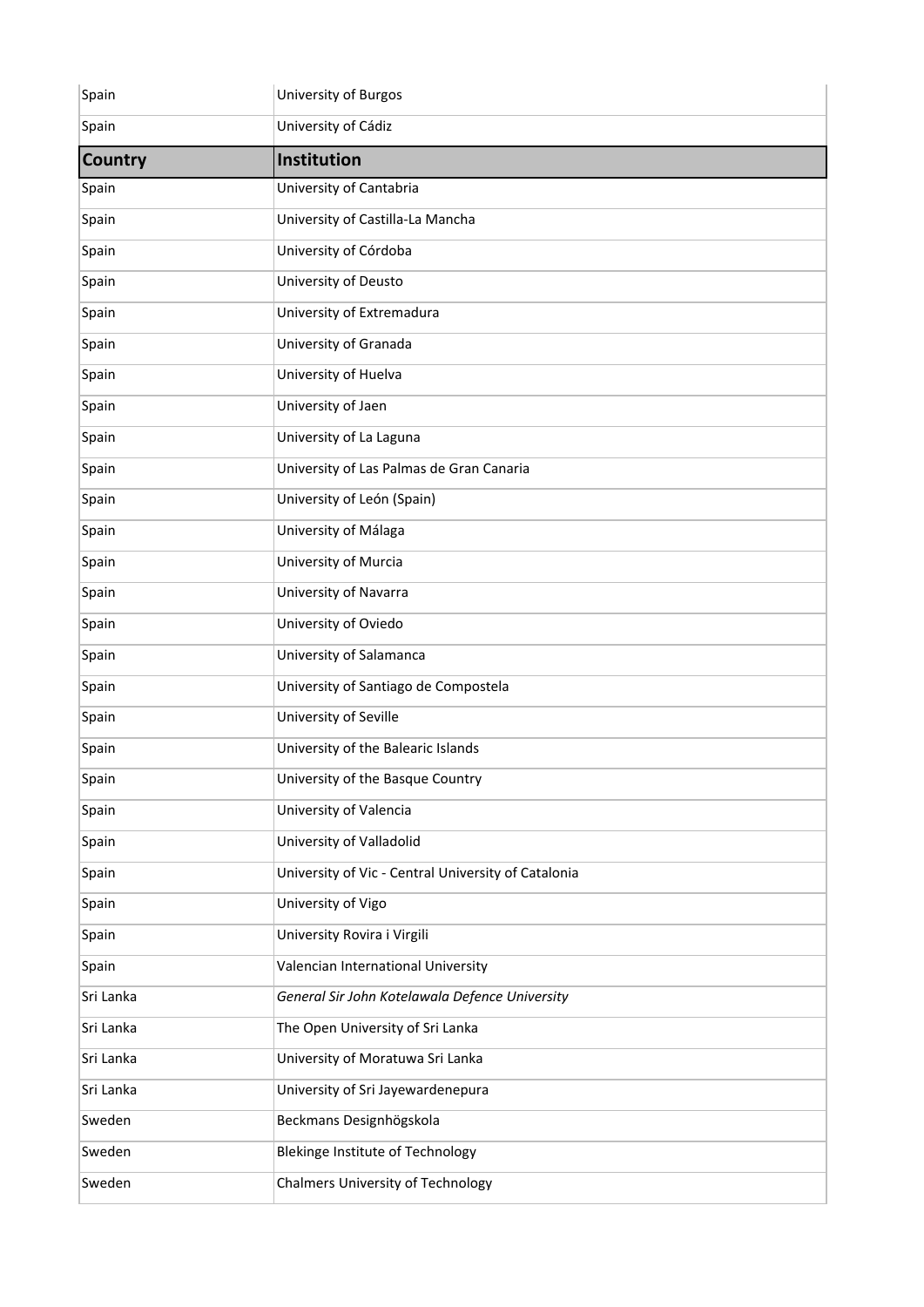| Sweden         | Dalarna University                                         |
|----------------|------------------------------------------------------------|
| Sweden         | Enskilda Högskolan Stockholm                               |
| <b>Country</b> | <b>Institution</b>                                         |
| Sweden         | Ericastiftelsen                                            |
| Sweden         | Ersta Sköndal Bräcke University College                    |
| Sweden         | Försvarshögskolan                                          |
| Sweden         | Gammelkroppa skogsskola                                    |
| Sweden         | Gymnastik- och idrottshögskolan                            |
| Sweden         | Halmstad University                                        |
| Sweden         | Högskolan i Borås                                          |
| Sweden         | Högskolan i Gävle                                          |
| Sweden         | Johannelunds teologiska höhskola                           |
| Sweden         | Jönköping University                                       |
| Sweden         | Karlstads universitet                                      |
| Sweden         | Karolinska Institute                                       |
| Sweden         | Kristianstad University                                    |
| Sweden         | KTH Royal Institute of Technology                          |
| Sweden         | Linköping University                                       |
| Sweden         | Linnaeus University                                        |
| Sweden         | Luleå University of Technology                             |
| Sweden         | Lund University                                            |
| Sweden         | Mälardalen University                                      |
| Sweden         | Malmö University                                           |
| Sweden         | Mid Sweden University                                      |
| Sweden         | Newmaninstitutet                                           |
| Sweden         | Örebro Teologiska högskola                                 |
| Sweden         | Royal College of Music in Stockholm                        |
| Sweden         | Royal Institute of Art                                     |
| Sweden         | Södertörn University                                       |
| Sweden         | Sophiahemmet högskola                                      |
| Sweden         | Stockholm School of Economics                              |
| Sweden         | Stockholm School of Theology                               |
| Sweden         | Stockholm University                                       |
| Sweden         | Stockholm University College of Music Education SMI        |
| Sweden         | Stockholm University of the Arts                           |
| Sweden         | Swedish Red Cross University College of Nursing and Health |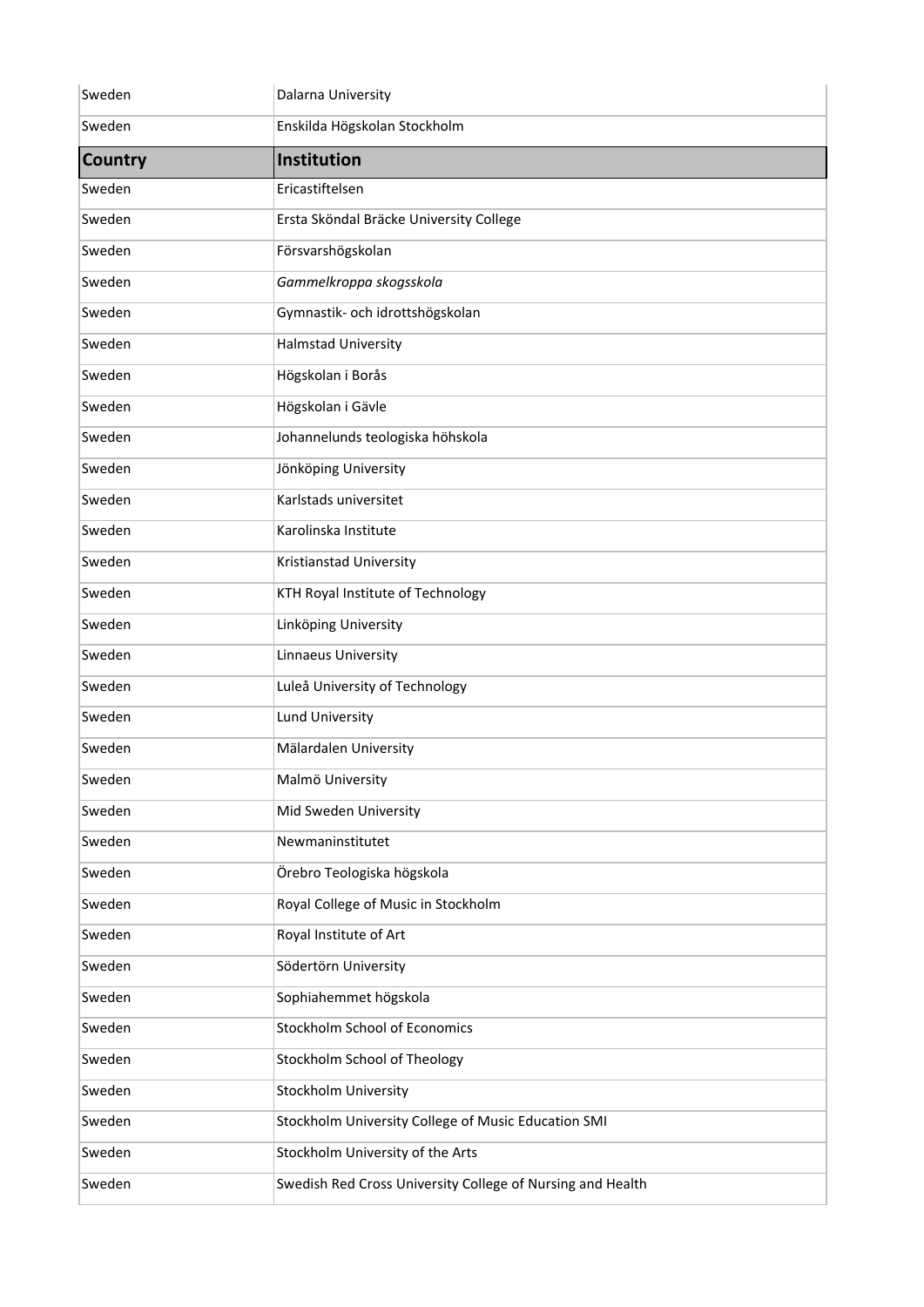| Sweden         | Swedish University of Agricultural Sciences                 |
|----------------|-------------------------------------------------------------|
| Sweden         | Umeå University                                             |
| <b>Country</b> | Institution                                                 |
| Sweden         | University College of Arts, Crafts and Design               |
| Sweden         | University of Gothenburg                                    |
| Sweden         | University of Örebro                                        |
| Sweden         | University of Skövde                                        |
| Sweden         | <b>University West</b>                                      |
| Sweden         | <b>Uppsala University</b>                                   |
| Switzerland    | <b>IFM Business School</b>                                  |
| Switzerland    | <b>SBS Swiss Business School</b>                            |
| Switzerland    | Swiss Federal Institute of Technology Lausanne              |
| Switzerland    | Swiss Federal Institute of Technology Zurich (ETH Zurich)   |
| Switzerland    | University of Applied Sciences and Arts Western Switzerland |
| Switzerland    | University of Basel                                         |
| Switzerland    | University of Bern                                          |
| Switzerland    | University of Fribourg                                      |
| Switzerland    | University of Geneva                                        |
| Switzerland    | University of Lausanne                                      |
| Switzerland    | University of Lucerne                                       |
| Switzerland    | University of St.Gallen                                     |
| Switzerland    | University of Zurich                                        |
| Switzerland    | USI - University of Italian speaking Switzerland            |
| Thailand       | Asian Institute of Technology (AIT)                         |
| Thailand       | <b>Burapha University</b>                                   |
| Thailand       | Chiang Mai University                                       |
| Thailand       | Chulalongkorn University                                    |
| Thailand       | Huachiew Chalermprakiet University                          |
| Thailand       | Kalasin University                                          |
| Thailand       | Kamphaeng Phet Rajabhat University                          |
| Thailand       | Kasem Bundit University                                     |
| Thailand       | <b>Kasetsart University</b>                                 |
| Thailand       | Khon Kaen University                                        |
| Thailand       | King Mongkut's Institute of Technology Ladkrabang (KMITL)   |
| Thailand       | King Mongkut's University of Technology North Bangkok       |
| Thailand       | King Mongkut's University of Technology Thonburi            |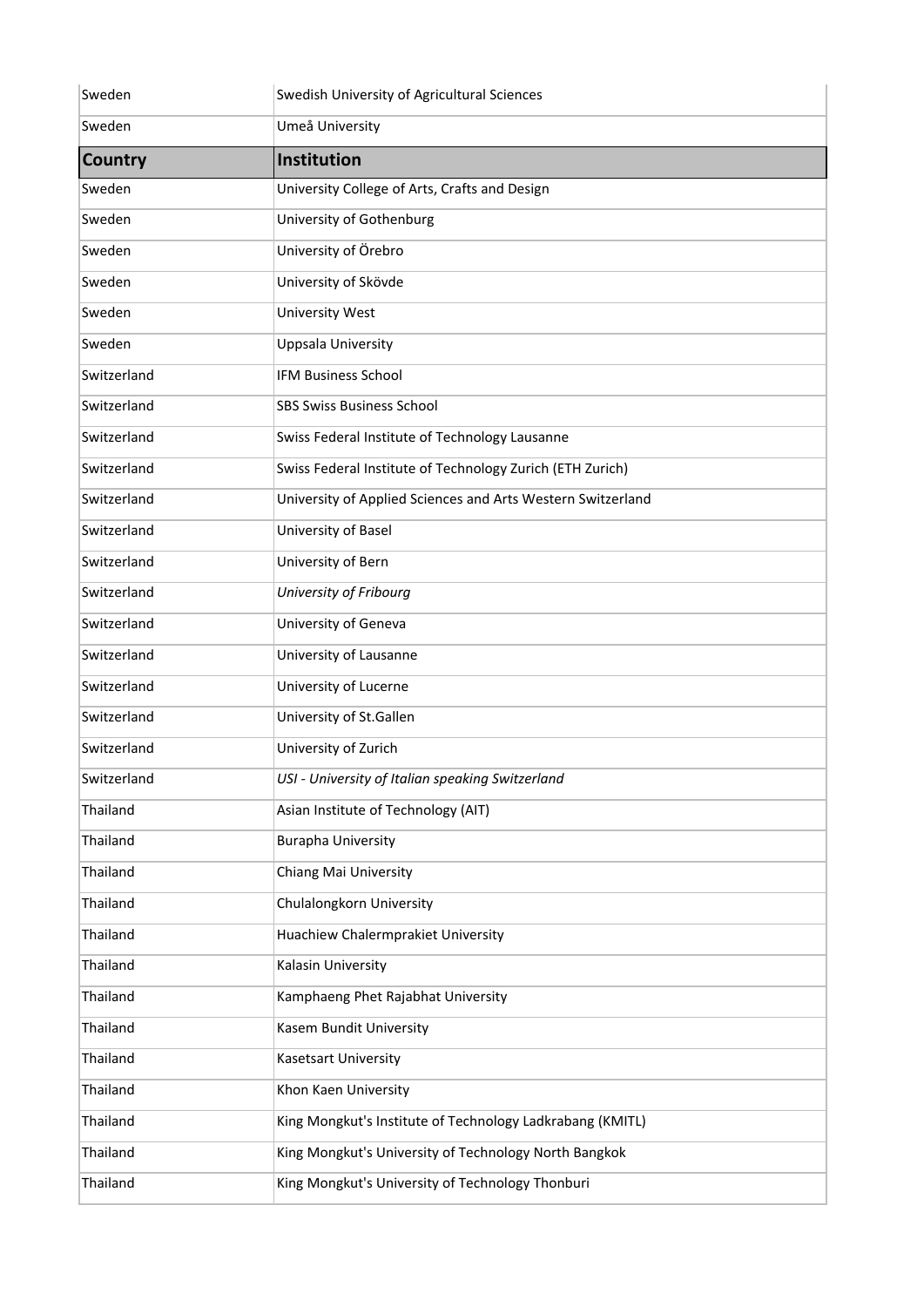| Thailand       | Loei Rajabhat University                                |
|----------------|---------------------------------------------------------|
| Thailand       | Maejo University                                        |
| <b>Country</b> | Institution                                             |
| Thailand       | Mahachulalongkornrajavidyalaya University               |
| Thailand       | Mahasarakham University (MSU)                           |
| Thailand       | <b>Mahidol University</b>                               |
| Thailand       | Muban Chom Bueng Rajabhat University                    |
| Thailand       | Nakhon Phanom University                                |
| Thailand       | Nakhon Ratchasima Rajabhat University (NRRU)            |
| Thailand       | Nakhon Si Thammarat Rajabhat University                 |
| Thailand       | Naresuan University                                     |
| Thailand       | Northeastern University                                 |
| Thailand       | Panyapiwat Institute of Management                      |
| Thailand       | Phetchabun Rajabhat University                          |
| Thailand       | Phuket Rajabhat University                              |
| Thailand       | Prince of Songkla University                            |
| Thailand       | Princess Galyani Vadhana Institute of Music             |
| Thailand       | Princess of Naradhiwas University                       |
| Thailand       | Rajamangala University of Technology Isan               |
| Thailand       | Rajamangala University of Technology Rattanakosin       |
| Thailand       | Rajamangala University of Technology Srivijaya          |
| Thailand       | Rajamangala University of Technology Suvarnabhumi       |
| Thailand       | Rajamangala University of Technology Thanyaburi (RMUTT) |
| Thailand       | Sakon Nakhon Rajabhat University                        |
| Thailand       | Siam University                                         |
| Thailand       | Srinakharinwirot University                             |
| Thailand       | Sripatum University                                     |
| Thailand       | Suranaree University of Technology                      |
| Thailand       | Suratthani Rajabhat University                          |
| Thailand       | Thammasat University                                    |
| Thailand       | Ubon Ratchathani University                             |
| Thailand       | Udon Thani Rajabhat University                          |
| Thailand       | University of Phayao                                    |
| Thailand       | University of the Thai Chamber of Commerce              |
| Thailand       | Valaya Alongkorn Rajabhat University                    |
| Thailand       | Vongchavalitkul University                              |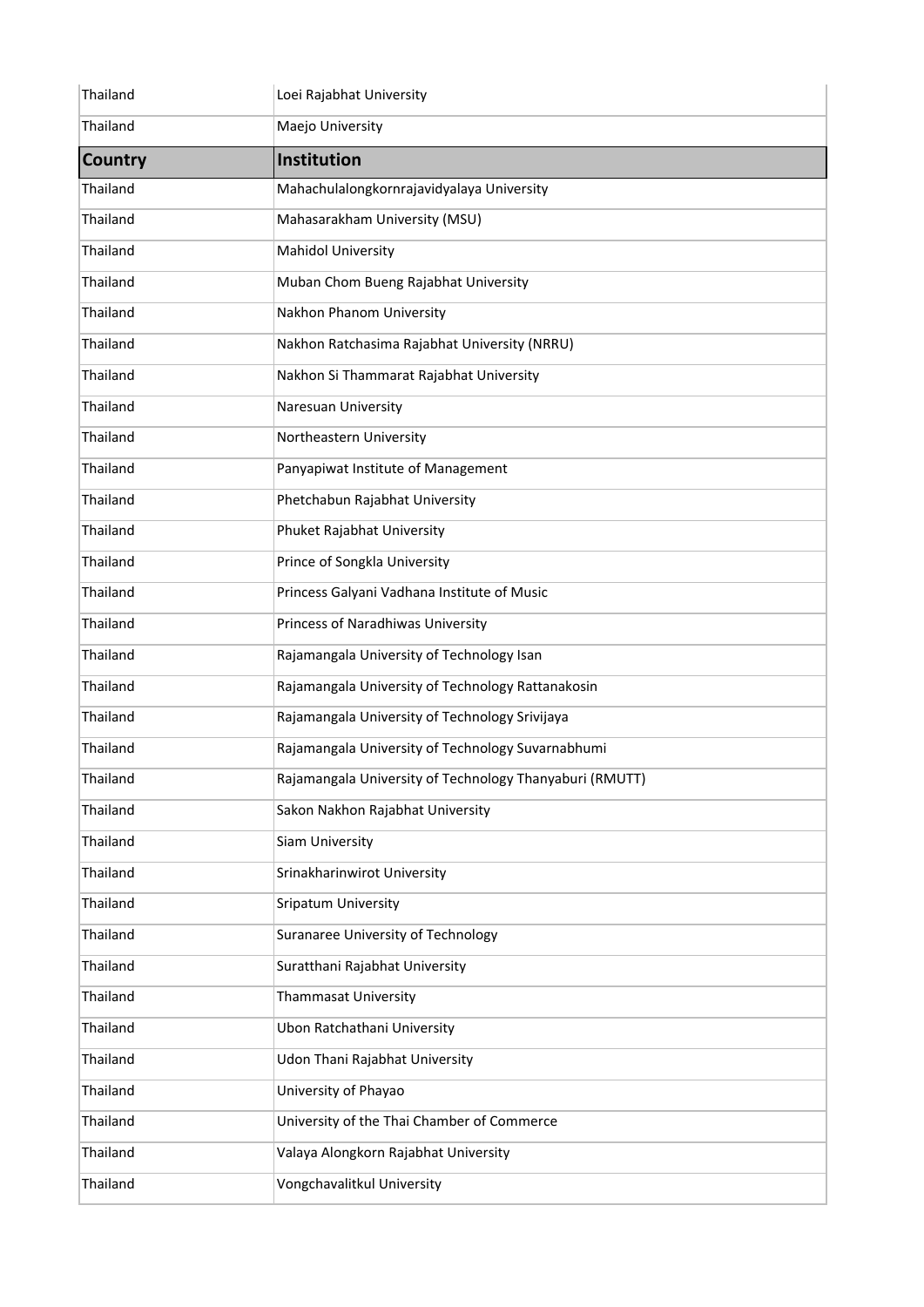| Thailand               | <b>Walailak University</b>                          |
|------------------------|-----------------------------------------------------|
| Thailand               | Yala Rajabhat University                            |
| <b>Country</b>         | <b>Institution</b>                                  |
| The Netherlands        | <b>AERES University of Applied Sciences</b>         |
| The Netherlands        | Amsterdam School of the Arts                        |
| The Netherlands        | ArtEZ Hogeschool voor de kunsten                    |
| The Netherlands        | <b>AVANS University of Applied Sciences</b>         |
| The Netherlands        | <b>Breda University of Applied Sciences</b>         |
| <b>The Netherlands</b> | Codarts University of the Arts                      |
| The Netherlands        | De Haagse Hogeschool                                |
| The Netherlands        | De Kempel Hogeschool                                |
| The Netherlands        | Delft University of Technology                      |
| The Netherlands        | Design Academy Eindhoven                            |
| The Netherlands        | Driestar Christian University for Teacher Education |
| The Netherlands        | Ede Christian University of Applied Science         |
| The Netherlands        | Eindhoven University of Technology                  |
| The Netherlands        | <b>Erasmus University Rotterdam</b>                 |
| The Netherlands        | Fontys Hogescholen                                  |
| The Netherlands        | Gerrit Rietveld Academie                            |
| The Netherlands        | HAN University of Applied Sciences                  |
| The Netherlands        | Hanze University of Applied Sciences                |
| The Netherlands        | HAS University of Applied Sciences                  |
| The Netherlands        | Hogeschool Ipabo                                    |
| The Netherlands        | Hogeschool Leiden                                   |
| The Netherlands        | <b>Hogeschool Rotterdam</b>                         |
| The Netherlands        | Hogeschool voor de Kunsten Utrecht                  |
| <b>The Netherlands</b> | Hotelschool Den Haag                                |
| The Netherlands        | HZ University of Applied Sciences                   |
| The Netherlands        | Inholland Hogeschool                                |
| The Netherlands        | Katholieke Pabo Zwolle                              |
| The Netherlands        | <b>Maastricht University</b>                        |
| The Netherlands        | Marnix Academie                                     |
| The Netherlands        | NHL Stenden Hogeschool                              |
| The Netherlands        | <b>Nyenrode Business University</b>                 |
| The Netherlands        | Protestantse Theologische Universiteit              |
| The Netherlands        | Radboud University Nijmegen                         |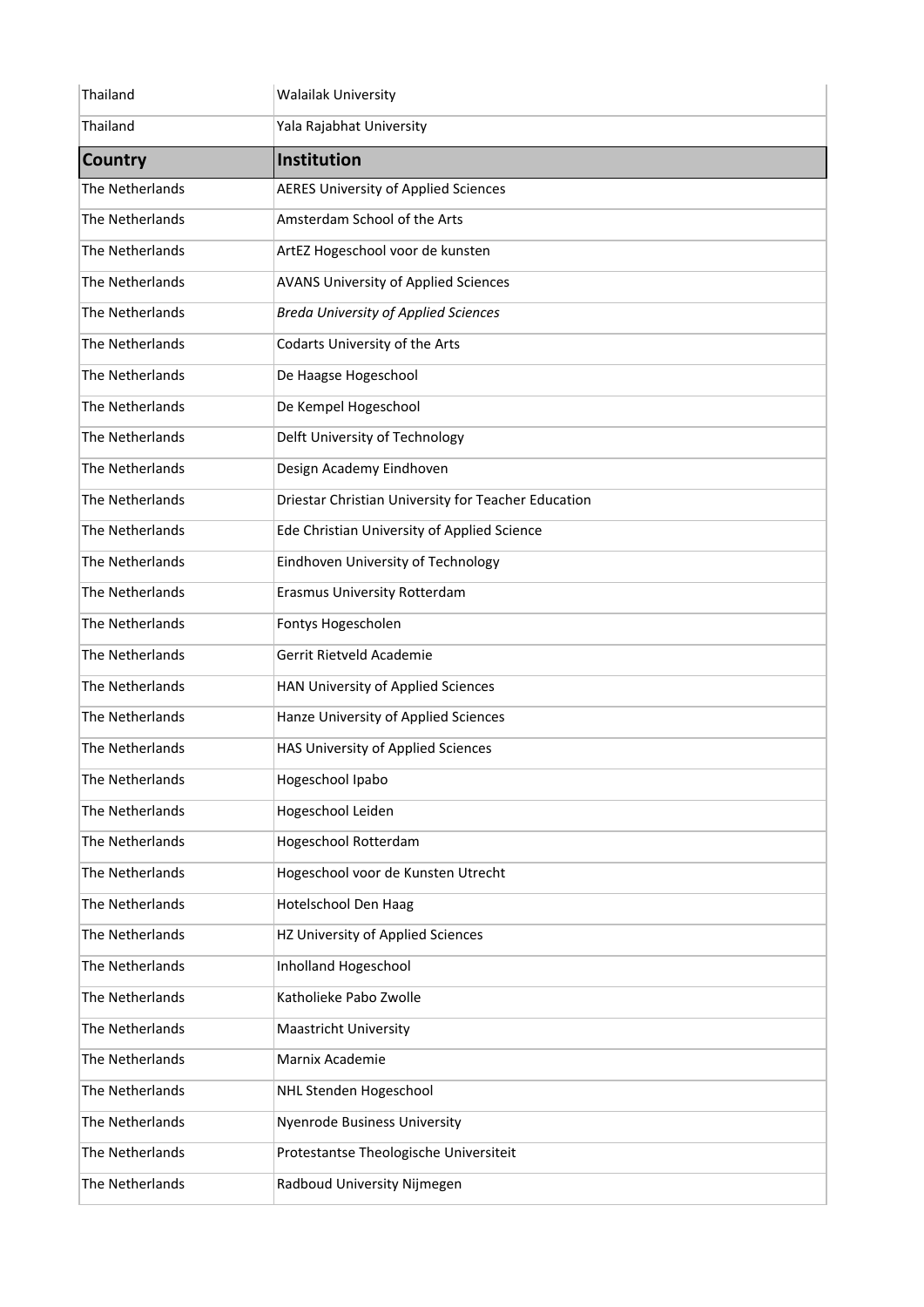| The Netherlands | Saxion University of Applied Sciences              |
|-----------------|----------------------------------------------------|
| The Netherlands | Theological University Apeldoorn                   |
| <b>Country</b>  | Institution                                        |
| The Netherlands | Theological University Kampen                      |
| The Netherlands | Thomas More Hogeschool                             |
| The Netherlands | <b>Tilburg University</b>                          |
| The Netherlands | University of Amsterdam                            |
| The Netherlands | University of Applied Science Amsterdam            |
| The Netherlands | University of Applied Sciences Utrecht             |
| The Netherlands | University of Groningen                            |
| The Netherlands | University of Humanistic Studies                   |
| The Netherlands | University of Leiden                               |
| The Netherlands | University of the Arts The Hague                   |
| The Netherlands | University of Twente                               |
| The Netherlands | <b>Utrecht University</b>                          |
| The Netherlands | Van Hall Larenstein University of Applied Sciences |
| The Netherlands | Vrije Universiteit Amsterdam                       |
| The Netherlands | <b>Wageningen University</b>                       |
| The Netherlands | Windesheim University of Applied Sciences          |
| The Netherlands | Zuyd Hogeschool                                    |
| Tunisia         | Université de Tunis El Manar                       |
| Tunisia         | University of Monastir                             |
| Tunisia         | University of Sfax                                 |
| Turkey          | Abdullah Gül University (AGU)                      |
| Turkey          | Akdeniz University                                 |
| Turkey          | Anadolu University                                 |
| Turkey          | Ankara University                                  |
| Turkey          | Atatürk University                                 |
| Turkey          | <b>Atilim University</b>                           |
| Turkey          | Bahçeşehir University                              |
| Turkey          | <b>Baskent University</b>                          |
| Turkey          | <b>Bilkent University</b>                          |
| Turkey          | Boğaziçi University                                |
| Turkey          | <b>Bursa Technical University</b>                  |
| Turkey          | Çukurova University                                |
| Turkey          | Dokuz Eylül University                             |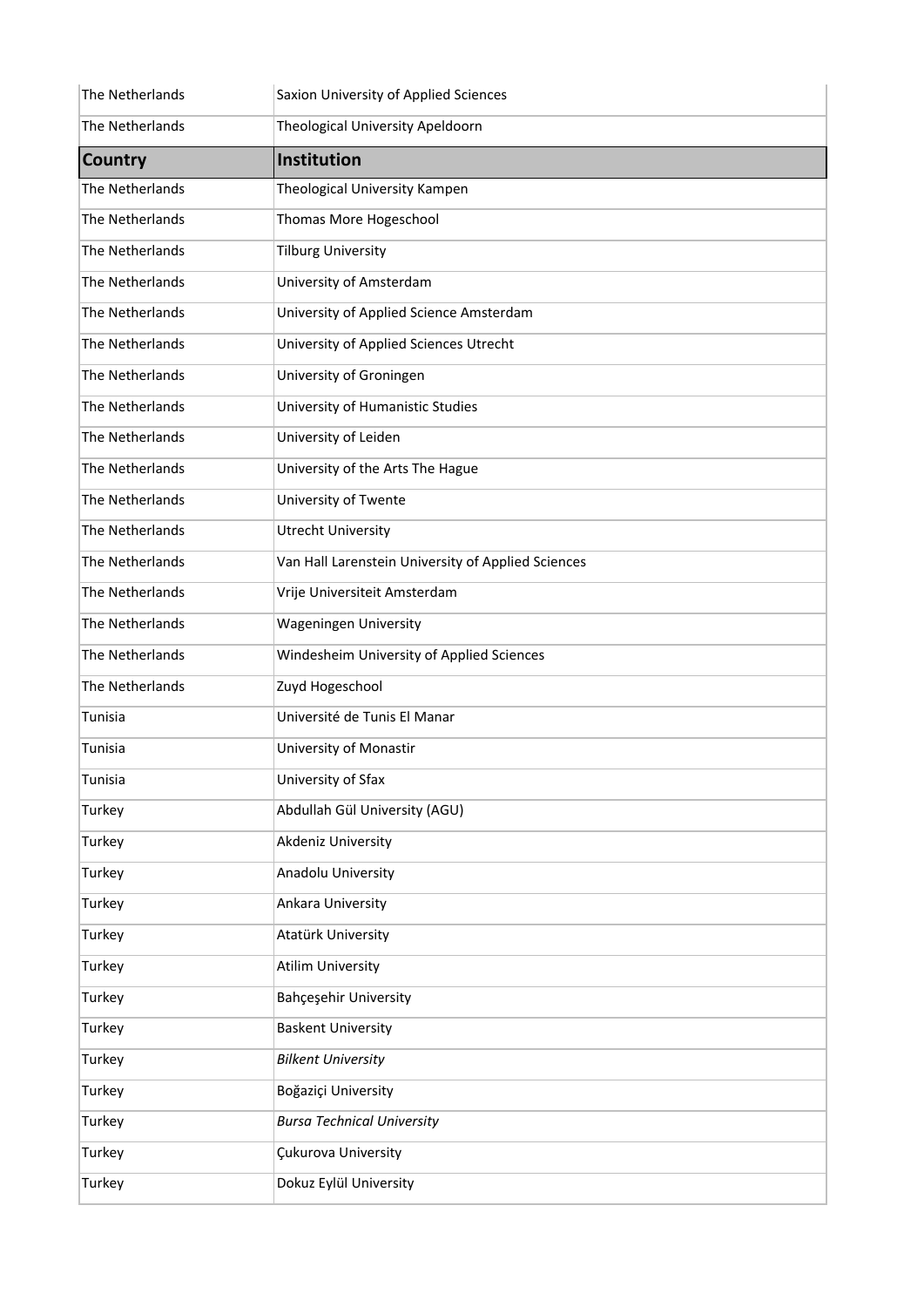| Turkey         | <b>Ege University</b>                                  |
|----------------|--------------------------------------------------------|
| Turkey         | <b>Erciyes University</b>                              |
| <b>Country</b> | Institution                                            |
| Turkey         | Eskişehir Osmangazi University                         |
| Turkey         | <b>Firat University</b>                                |
| Turkey         | Gazi University                                        |
| Turkey         | Gebze Technical University (GTU)                       |
| Turkey         | Hacettepe University                                   |
| Turkey         | İnönü University                                       |
| Turkey         | <b>Istanbul Aydin University</b>                       |
| Turkey         | <b>Istanbul Medipol University</b>                     |
| Turkey         | <b>Istanbul Technical University</b>                   |
| Turkey         | <b>Istanbul University</b>                             |
| Turkey         | Izmir Institute of Technology                          |
| Turkey         | Izmir University of Economics                          |
| Turkey         | Kadir Has University                                   |
| Turkey         | Karadeniz Technical University                         |
| Turkey         | Kocaeli University                                     |
| Turkey         | Koç University                                         |
| Turkey         | Marmara University                                     |
| Turkey         | Middle East Technical University                       |
| Turkey         | Mugla Sitki Kocman University                          |
| Turkey         | <b>Ondokuz Mayis University</b>                        |
| Turkey         | Ozyegin University                                     |
| Turkey         | Sakarya University                                     |
| Turkey         | Selçuk University                                      |
| Turkey         | <b>Suleyman Demirel University</b>                     |
| Turkey         | <b>TED University</b>                                  |
| Turkey         | TOBB University of Economics and Technology (TOBB ETÜ) |
| Turkey         | Uludag Üniversity                                      |
| Turkey         | Van Yuzuncu Yil University                             |
| Turkey         | Yeditepe University                                    |
| Turkey         | <b>Yildiz Technical University</b>                     |
| Turkey         | Zonguldak Bulent Ecevit University                     |
| Uganda         | Makerere University                                    |
| Ukraine        | "KROK" University                                      |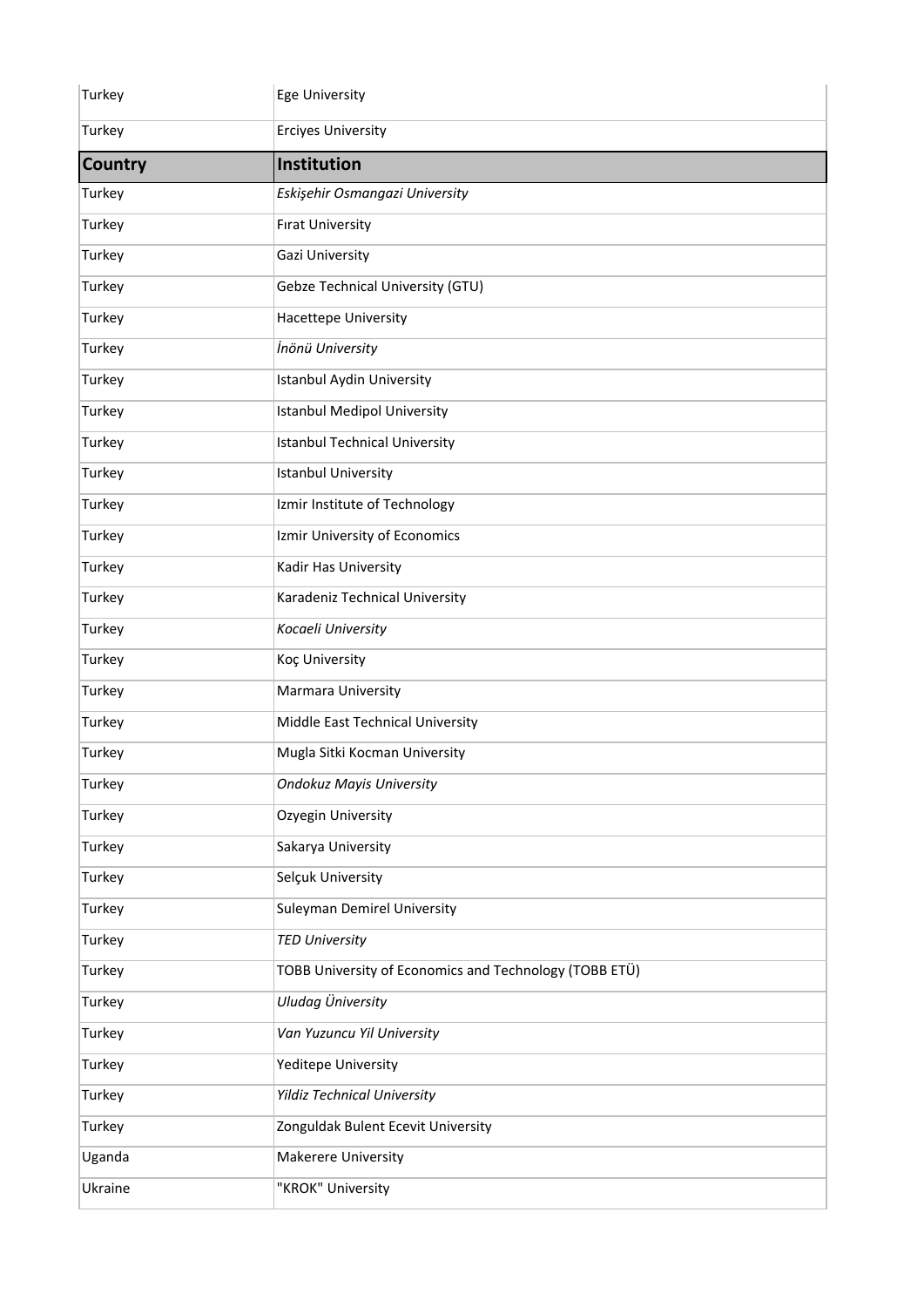| Ukraine        | "Zaporizhzhia Polytechnic" National university                                       |
|----------------|--------------------------------------------------------------------------------------|
| Ukraine        | <b>Banking University</b>                                                            |
| <b>Country</b> | <b>Institution</b>                                                                   |
| Ukraine        | Bila Tserkva National Agrarian University                                            |
| Ukraine        | Bogdan Khmelnitsky Melitopol State Pedagogical University                            |
| Ukraine        | Borys Grinchenko Kyiv University                                                     |
| Ukraine        | Cherkasy State Technological University                                              |
| Ukraine        | Chernihiv Polytechnic National University                                            |
| Ukraine        | Drohobych Ivan Franko State Pedagogical University                                   |
| Ukraine        | Higher Educational Establishment of Ukoopspilka "Poltava University of Economics and |
| Ukraine        | H. S. Skovoroda Kharkiv National Pedagogical University                              |
| Ukraine        | I. Horbachevsky Ternopil National Medical University                                 |
| Ukraine        | <b>International European University</b>                                             |
| Ukraine        | Interregional Academy of Personnel Management                                        |
| Ukraine        | Ivan Franko National University of Lviv                                              |
| Ukraine        | Ivano-Frankivsk National Medical University                                          |
| Ukraine        | Ivano-Frankivsk National Technical University of Oil and Gas                         |
| Ukraine        | Kharkiv I.P. Kotlyarevsky National University of Arts                                |
| Ukraine        | Kharkiv National Agrarian University named after V.V. Dokuchayev                     |
| Ukraine        | Kharkiv National Medical University                                                  |
| Ukraine        | Kharkiv National University Civil Engineering and Architecture                       |
| Ukraine        | Kharkiv National University of Internal Affairs                                      |
| Ukraine        | Kharkiv National University of Radio Electronics                                     |
| Ukraine        | Kharkiv University of Humanities "People's Ukrainian Academy"                        |
| Ukraine        | Kherson State Agrarian and Economic University                                       |
| Ukraine        | Kherson State Maritime Academy                                                       |
| Ukraine        | Kherson State University                                                             |
| Ukraine        | Kiev Institute of Business and Technology                                            |
| Ukraine        | Kremenchuk Mykhailo Ostrohradskiy National University                                |
| Ukraine        | Kryvyi Rih State Pedagogical University                                              |
| Ukraine        | Kyiv National Economic University named after Vadym Hetman                           |
| Ukraine        | Kyiv National University of Technologies and Design                                  |
| Ukraine        | Kyiv National University of Trade and Economics                                      |
| Ukraine        | Lesya Ukrainka Volyn National University                                             |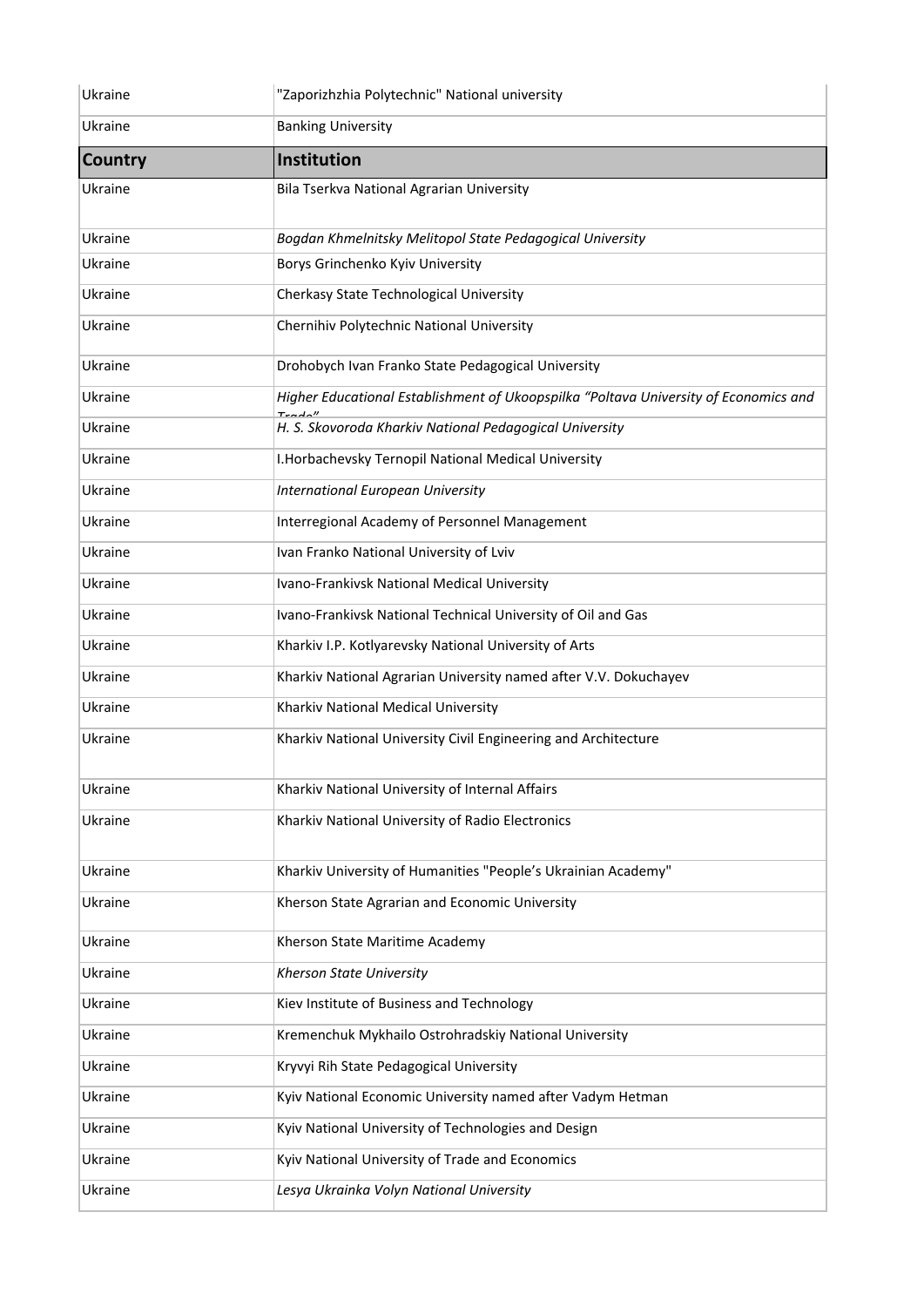| Ukraine        | Luhansk National Agrarian University                                              |
|----------------|-----------------------------------------------------------------------------------|
| Ukraine        | Lutsk National Technical University                                               |
| <b>Country</b> | Institution                                                                       |
| Ukraine        | Lviv Polytechnic National University                                              |
| Ukraine        | Lviv State University of Physical Culture named after Ivan Boberskyj              |
| Ukraine        | <b>Mariupol State University</b>                                                  |
| Ukraine        | Mykolayiv National Agrarian University                                            |
| Ukraine        | National Academy of Internal Affairs                                              |
| Ukraine        | National Aerospace University 'Kharkiv Aviation Institute'                        |
| Ukraine        | <b>National Aviation University</b>                                               |
| Ukraine        | National Metallurgical Academy of Ukraine                                         |
| Ukraine        | National Pedagogical Dragomanov University                                        |
| Ukraine        | National Pirogov Memorial Medical University, Vinnytsya                           |
| Ukraine        | National Technical University "Kharkiv Polytechnic Institute"                     |
| Ukraine        | National Technical University Dnipro Polytechnic                                  |
| Ukraine        | National Technical University of Ukraine Igor Sikorsky Kyiv Polytechnic Institute |
| Ukraine        | <b>National Transport University</b>                                              |
| Ukraine        | National University «Yuri Kondratyuk Poltava Polytechnic»                         |
| Ukraine        | National University "Odesa Law Academy"                                           |
| Ukraine        | National University of Pharmacy                                                   |
| Ukraine        | O.M.Beketov National University of Urban Economy in Kharkiv                       |
| Ukraine        | Odesa State Agrarian University                                                   |
| Ukraine        | Odessa National Academy of Food Technologies                                      |
| Ukraine        | Odessa Polytechnic National University                                            |
| Ukraine        | Odessa State Environmental University                                             |
| Ukraine        | Pavlo Tychyna Uman State Pedagogical University                                   |
| Ukraine        | Petro Mohyla Black Sea National University                                        |
| Ukraine        | Poltava State Medical University                                                  |
| Ukraine        | Private higher educational establishment "Kyiv medical university"                |
| Ukraine        | Prydniprovska State Academy of Civil Engineering and Architecture                 |
| Ukraine        | Shupyk National Healthcare University of Ukraine                                  |
| Ukraine        | Simon Kuznets Kharkiv National University of Economics                            |
| Ukraine        | South Ukrainian National Pedagogical University named after K. D. Ushynsky        |
| Ukraine        | State Higher Education Institution "Donbas State Pedagogical University"          |
| Ukraine        | State Institution "Dnipropetrovsk Medical Academy of the Ministry of              |
| Ukraine        | $\n  l$ the af Libraina"<br>Sumy National Agrarian University                     |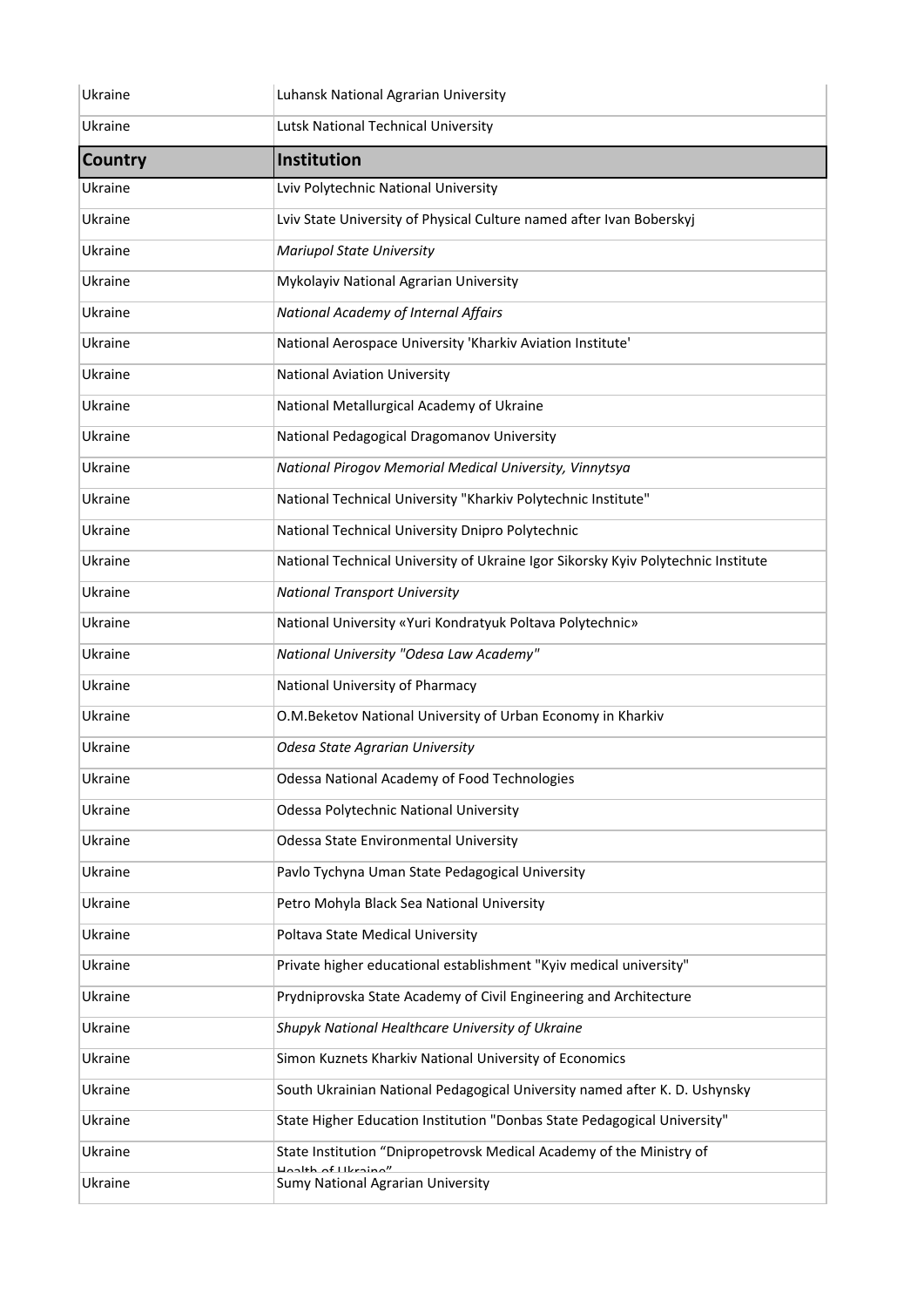| Ukraine                     | <b>Sumy State University</b>                                         |
|-----------------------------|----------------------------------------------------------------------|
| Ukraine                     | Taras Shevchenko National University of Kyiv                         |
| <b>Country</b>              | Institution                                                          |
| Ukraine                     | Ternopil Ivan Puluj National Technical University                    |
| Ukraine                     | Ternopil Volodymyr Hnatiuk National Pedagogical University           |
| Ukraine                     | The National University of Ostroh Academy                            |
| Ukraine                     | The National University of Water and Environmental Engineering       |
| Ukraine                     | Ukrainian Catholic University                                        |
| Ukraine                     | Ukrainian Engineering Pedagogics Academy                             |
| Ukraine                     | Ukrainian State University of Chemical Technology                    |
| Ukraine                     | University of the State Fiscal Service of Ukraine                    |
| Ukraine                     | <b>Uzhhorod National University</b>                                  |
| Ukraine                     | V.N. Karazin Kharkiv National University                             |
| Ukraine                     | Vasyl Stefanyk Precarpathian National University                     |
| Ukraine                     | Vasyl' Stus Donetsk National University                              |
| Ukraine                     | Vinnytsia National Agrarian University                               |
| Ukraine                     | Vinnytsia National Technical University                              |
| Ukraine                     | Volodymyr Vynnychenko Central Ukrainian State Pedagogical University |
| Ukraine                     | West Ukrainian National University                                   |
| Ukraine                     | Yaroslav Mudryi National Law University                              |
| Ukraine                     | Yuriy Fedkovych Chernivtsi National University                       |
| Ukraine                     | Zaporizhzhia State Medical University                                |
| Ukraine                     | Zhytomyr Ivan Franko State University                                |
| Ukraine                     | Zhytomyr National Agroecological University                          |
| Ukraine                     | Zhytomyr Polytechnic State University                                |
| <b>United Arab Emirates</b> | American University in the Emirates                                  |
| <b>United Arab Emirates</b> | Khalifa University of Science and Technology (KU)                    |
| <b>United Arab Emirates</b> | United Arab Emirates University                                      |
| United Kingdom              | Aberystwyth University                                               |
| United Kingdom              | <b>AECC University College</b>                                       |
| United Kingdom              | Anglia Ruskin University                                             |
| United Kingdom              | Arts University Bournemouth                                          |
| United Kingdom              | <b>Aston University</b>                                              |
| United Kingdom              | <b>Bangor University</b>                                             |
| United Kingdom              | <b>Bath Spa University</b>                                           |
| United Kingdom              | Birkbeck, University of London                                       |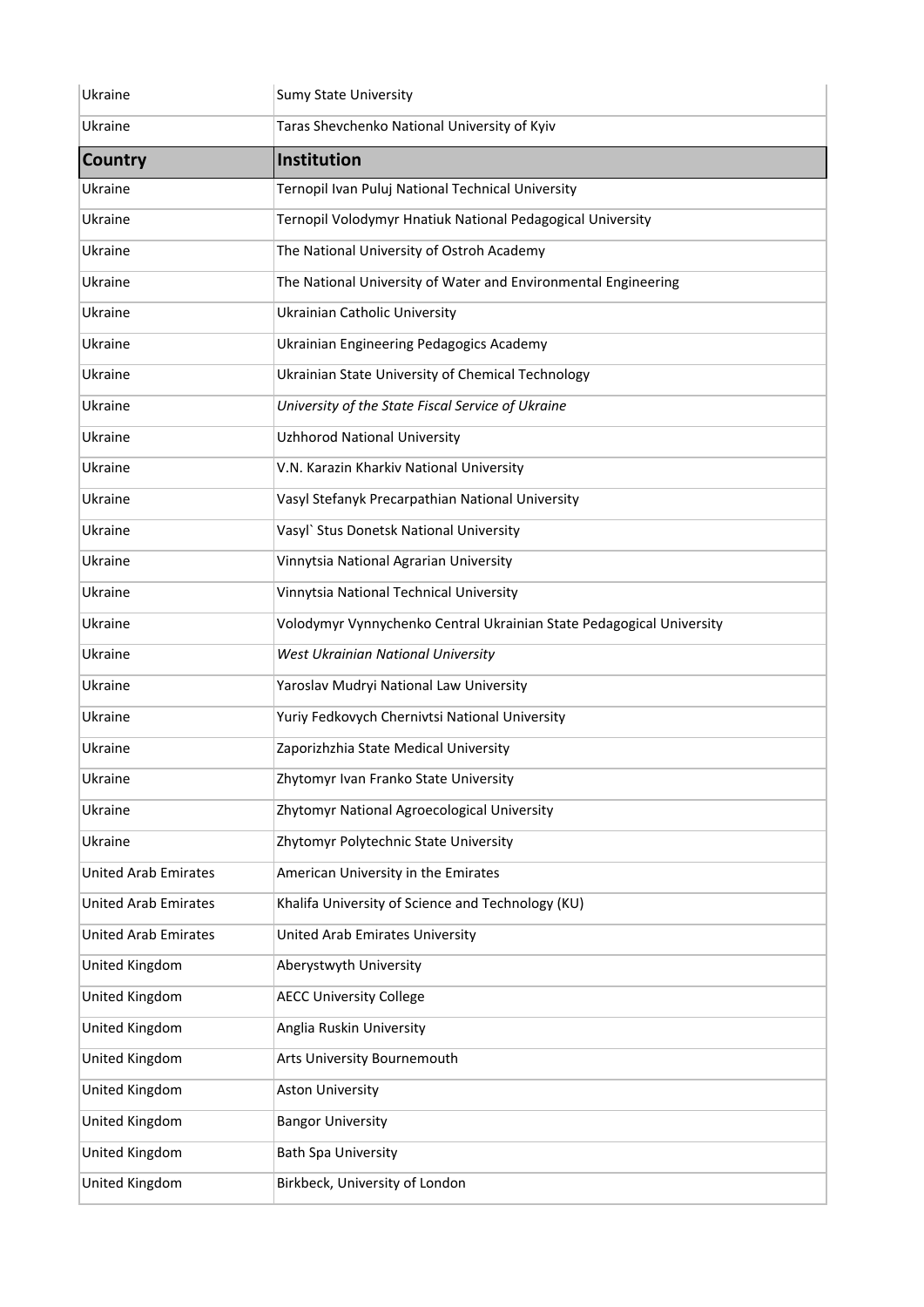| United Kingdom | <b>Birmingham City University</b>     |
|----------------|---------------------------------------|
| United Kingdom | <b>Bishop Grosseteste University</b>  |
| <b>Country</b> | <b>Institution</b>                    |
| United Kingdom | <b>Bournemouth University</b>         |
| United Kingdom | <b>Brunel University London</b>       |
| United Kingdom | <b>Buckinghamshire New University</b> |
| United Kingdom | Canterbury Christ Church University   |
| United Kingdom | Cardiff Metropolitan University       |
| United Kingdom | <b>Cardiff University</b>             |
| United Kingdom | City, University of London            |
| United Kingdom | Conservatoire for Dance and Drama     |
| United Kingdom | Courtauld Institute of Art            |
| United Kingdom | Cranfield University                  |
| United Kingdom | De Montfort University                |
| United Kingdom | Durham University                     |
| United Kingdom | <b>Edge Hill University</b>           |
| United Kingdom | <b>Edinburgh Napier University</b>    |
| United Kingdom | <b>Falmouth University</b>            |
| United Kingdom | <b>Glasgow Caledonian University</b>  |
| United Kingdom | Glasgow School of Art                 |
| United Kingdom | Glyndŵr University                    |
| United Kingdom | Goldsmiths, University of London      |
| United Kingdom | Guildhall School of Music and Drama   |
| United Kingdom | <b>Harper Adams University</b>        |
| United Kingdom | Heriot-Watt University                |
| United Kingdom | <b>Heythrop College</b>               |
| United Kingdom | Imperial College London               |
| United Kingdom | Keele University                      |
| United Kingdom | King's College London                 |
| United Kingdom | Kingston University                   |
| United Kingdom | Lancaster University                  |
| United Kingdom | Leeds Arts University                 |
| United Kingdom | Leeds Beckett University              |
| United Kingdom | <b>Leeds Trinity University</b>       |
| United Kingdom | Liverpool Hope University             |
| United Kingdom | Liverpool John Moores University      |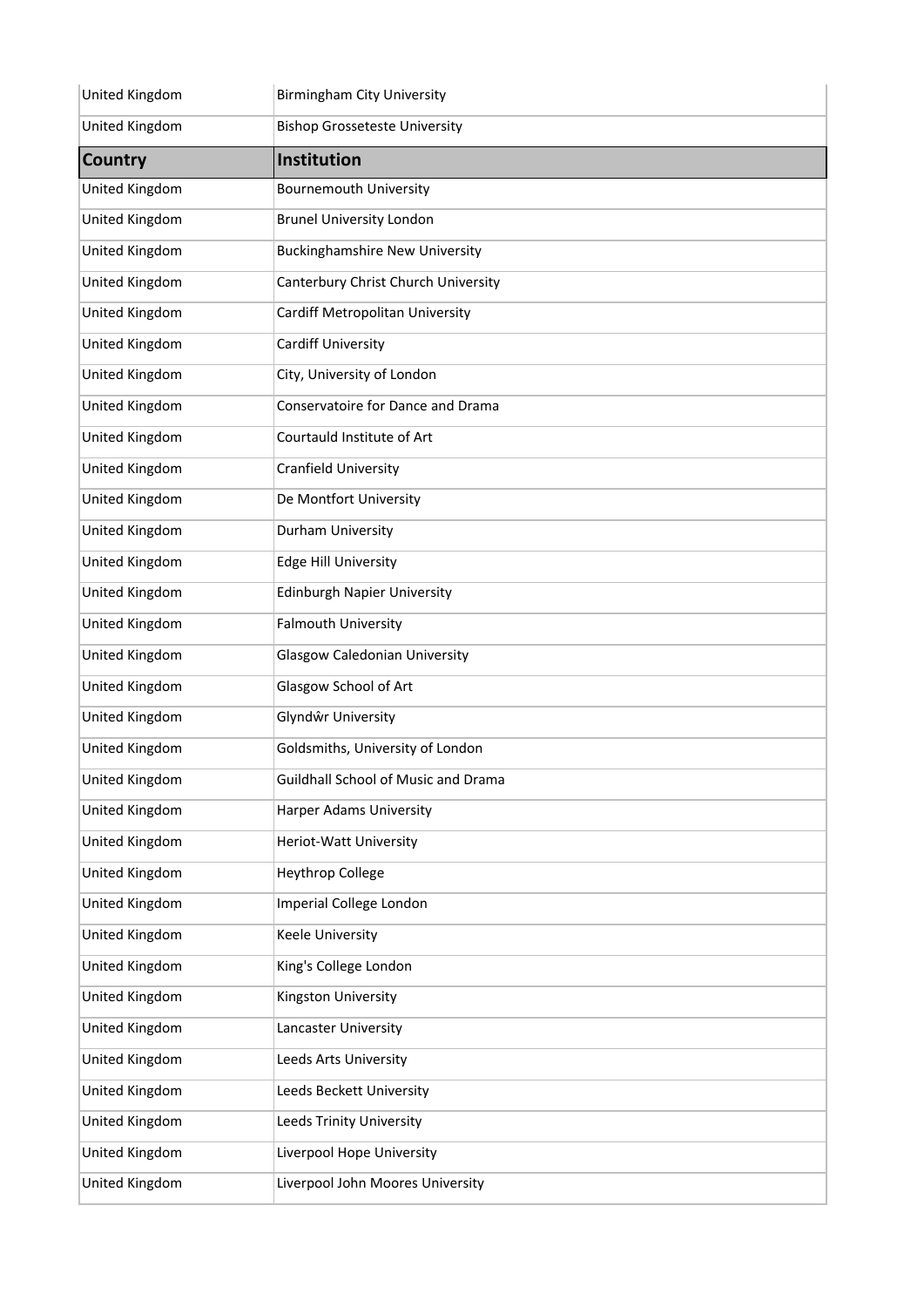| United Kingdom        | Liverpool School of Tropical Medicine          |
|-----------------------|------------------------------------------------|
| United Kingdom        | London Business School                         |
| <b>Country</b>        | Institution                                    |
| United Kingdom        | London Metropolitan University                 |
| United Kingdom        | London School of Hygiene and Tropical Medicine |
| United Kingdom        | London South Bank University                   |
| United Kingdom        | Loughborough University                        |
| United Kingdom        | Manchester Metropolitan University             |
| United Kingdom        | Middlesex University                           |
| United Kingdom        | <b>Newcastle University</b>                    |
| United Kingdom        | Newman University                              |
| United Kingdom        | Northumbria University                         |
| United Kingdom        | Norwich University of the Arts                 |
| United Kingdom        | Nottingham Trent University                    |
| United Kingdom        | <b>Oxford Brookes University</b>               |
| United Kingdom        | Plymouth College of Art                        |
| United Kingdom        | Queen Margaret University, Edinburgh           |
| United Kingdom        | Queen Mary, University of London               |
| United Kingdom        | Queen's University Belfast                     |
| United Kingdom        | Ravensbourne                                   |
| United Kingdom        | Rose Bruford College                           |
| United Kingdom        | Royal Academy of Music                         |
| <b>United Kingdom</b> | Royal Agricultural University                  |
| United Kingdom        | Royal College of Art                           |
| United Kingdom        | Royal College of Music, London                 |
| United Kingdom        | Royal Conservatoire of Scotland                |
| United Kingdom        | Royal Holloway, University of London           |
| United Kingdom        | Royal Northern College of Music                |
| United Kingdom        | Royal Veterinary College                       |
| United Kingdom        | Scotland's Rural College (SRUC)                |
| United Kingdom        | Sheffield Hallam University                    |
| United Kingdom        | SOAS, University of London                     |
| United Kingdom        | Southampton Solent University                  |
| United Kingdom        | St George's Hospital Medical School            |
| United Kingdom        | St Mary's University College                   |
| United Kingdom        | St Mary's University, Twickenham               |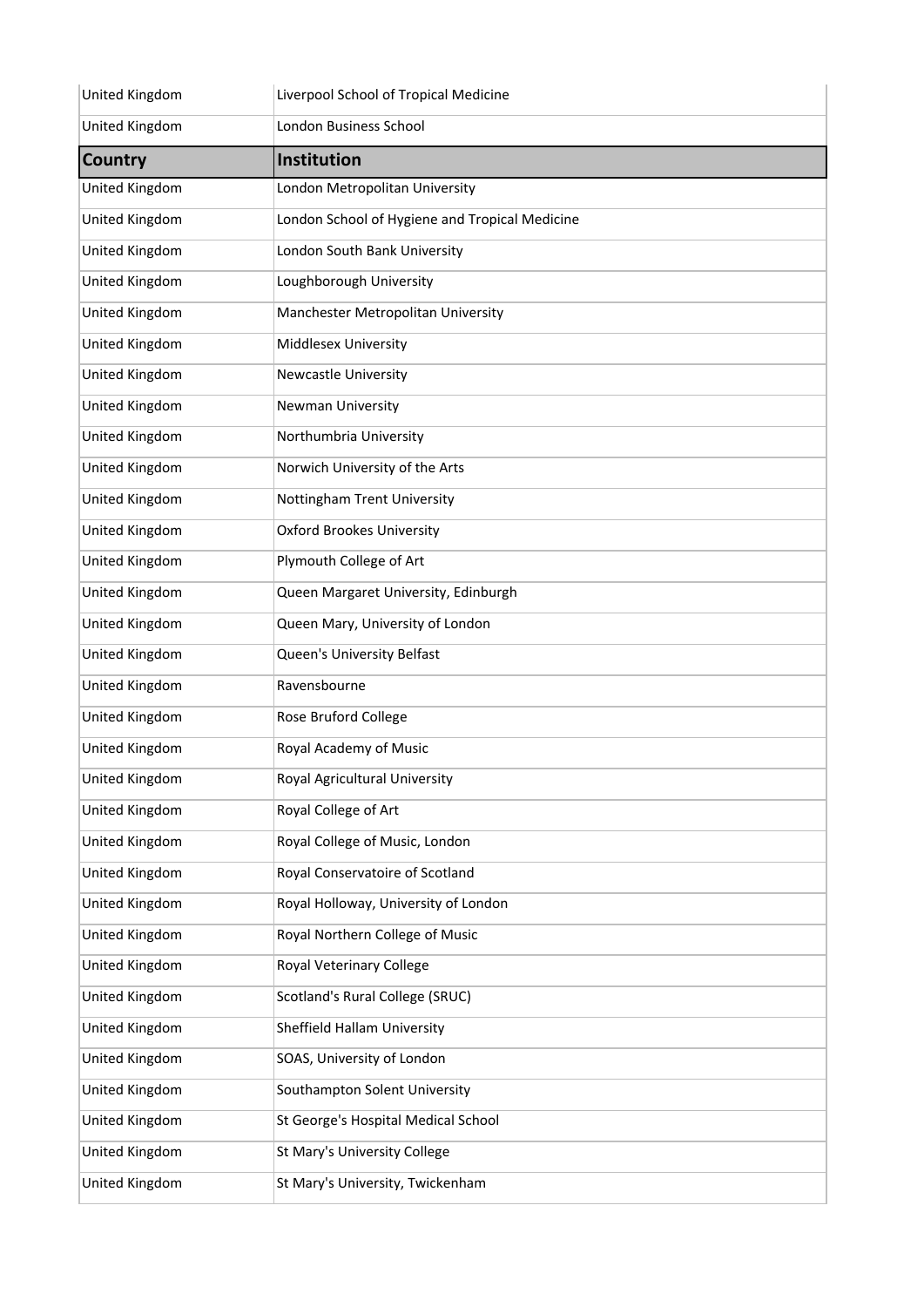| United Kingdom | <b>Staffordshire University</b>                      |
|----------------|------------------------------------------------------|
| United Kingdom | <b>Stranmillis University College</b>                |
| Country        | <b>Institution</b>                                   |
| United Kingdom | Swansea University                                   |
| United Kingdom | <b>Teesside University</b>                           |
| United Kingdom | The Institute of Cancer Research                     |
| United Kingdom | The Liverpool Institute for Performing Arts          |
| United Kingdom | The London School of Economics and Political Science |
| United Kingdom | The National Film and Television School              |
| United Kingdom | The Open University                                  |
| United Kingdom | The Robert Gordon University                         |
| United Kingdom | The Royal Central School of Speech and Drama         |
| United Kingdom | The University College of Osteopathy                 |
| United Kingdom | The University of Buckingham                         |
| United Kingdom | The University of Edinburgh                          |
| United Kingdom | The University of Hull                               |
| United Kingdom | The University of Kent                               |
| United Kingdom | The University of Northampton                        |
| United Kingdom | The University of Sunderland                         |
| United Kingdom | The University Of West London                        |
| United Kingdom | Trinity Laban Conservatoire of Music and Dance       |
| United Kingdom | <b>Ulster University</b>                             |
| United Kingdom | <b>University Campus Suffolk</b>                     |
| United Kingdom | University College Birmingham                        |
| United Kingdom | University College London                            |
| United Kingdom | University for the Creative Arts                     |
| United Kingdom | University of Aberdeen                               |
| United Kingdom | University of Abertay Dundee                         |
| United Kingdom | University of Bath                                   |
| United Kingdom | University of Bedfordshire                           |
| United Kingdom | University of Birmingham                             |
| United Kingdom | University of Bolton                                 |
| United Kingdom | University of Bradford                               |
| United Kingdom | University of Brighton                               |
| United Kingdom | University of Bristol                                |
| United Kingdom | University of Cambridge                              |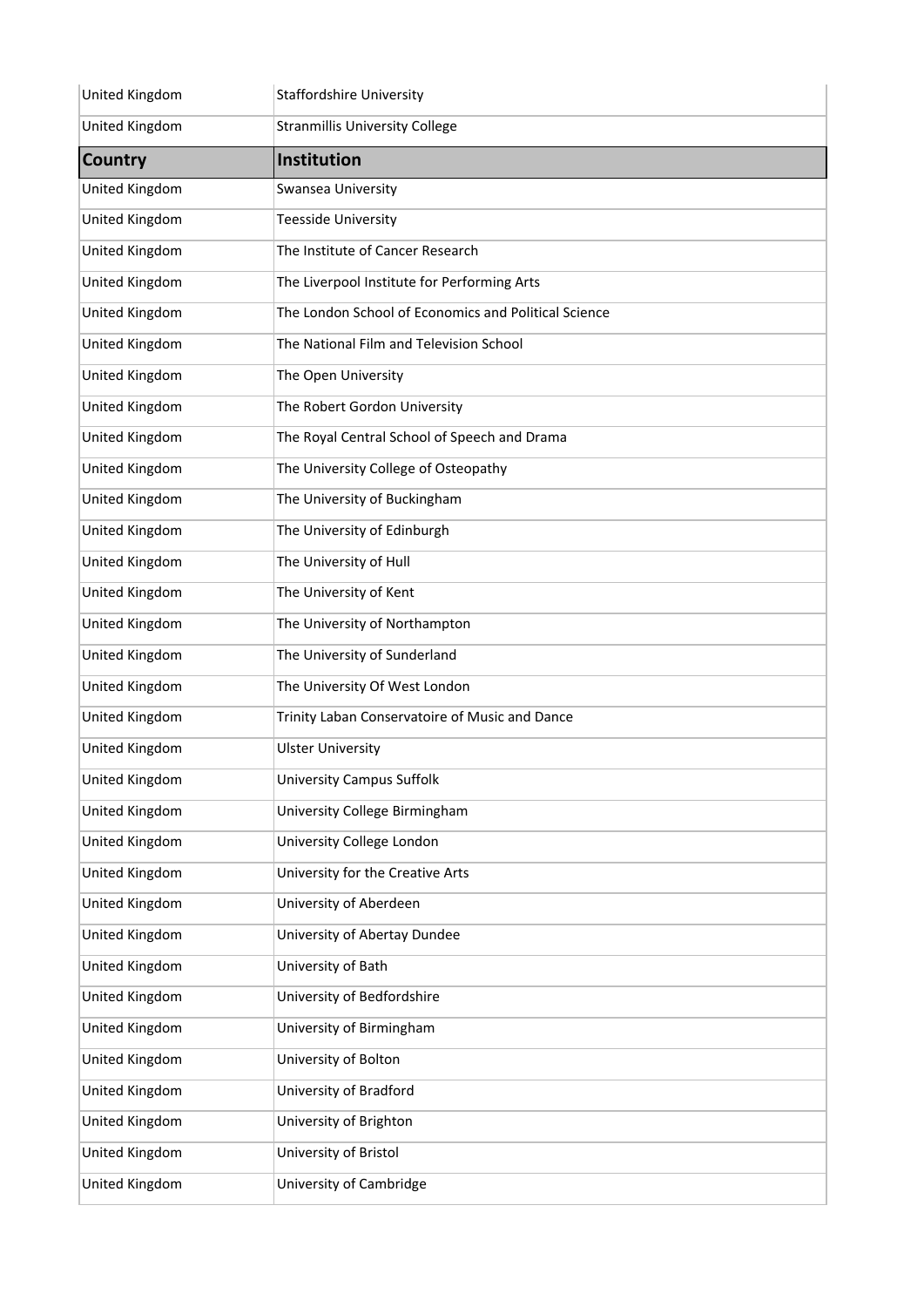| United Kingdom | University of Central Lancashire  |
|----------------|-----------------------------------|
| United Kingdom | University of Chester             |
| <b>Country</b> | <b>Institution</b>                |
| United Kingdom | University of Chichester          |
| United Kingdom | University of Coventry            |
| United Kingdom | University of Cumbria             |
| United Kingdom | University of Derby               |
| United Kingdom | University of Dundee              |
| United Kingdom | University of East Anglia         |
| United Kingdom | University of East London         |
| United Kingdom | University of Essex               |
| United Kingdom | University of Exeter              |
| United Kingdom | University of Glasgow             |
| United Kingdom | University of Gloucestershire     |
| United Kingdom | University of Greenwich           |
| United Kingdom | University of Hertfordshire       |
| United Kingdom | University of Huddersfield        |
| United Kingdom | University of Leeds               |
| United Kingdom | University of Leicester           |
| United Kingdom | University of Lincoln             |
| United Kingdom | University of Liverpool           |
| United Kingdom | University of London              |
| United Kingdom | University of Manchester          |
| United Kingdom | University of Nottingham          |
| United Kingdom | University of Oxford              |
| United Kingdom | University of Plymouth            |
| United Kingdom | University of Portsmouth          |
| United Kingdom | University of Reading             |
| United Kingdom | University of Roehampton          |
| United Kingdom | University of Salford             |
| United Kingdom | University of Sheffield           |
| United Kingdom | University of South Wales         |
| United Kingdom | University of Southampton         |
| United Kingdom | University of St Andrews          |
| United Kingdom | University of St Mark and St John |
| United Kingdom | University of Stirling            |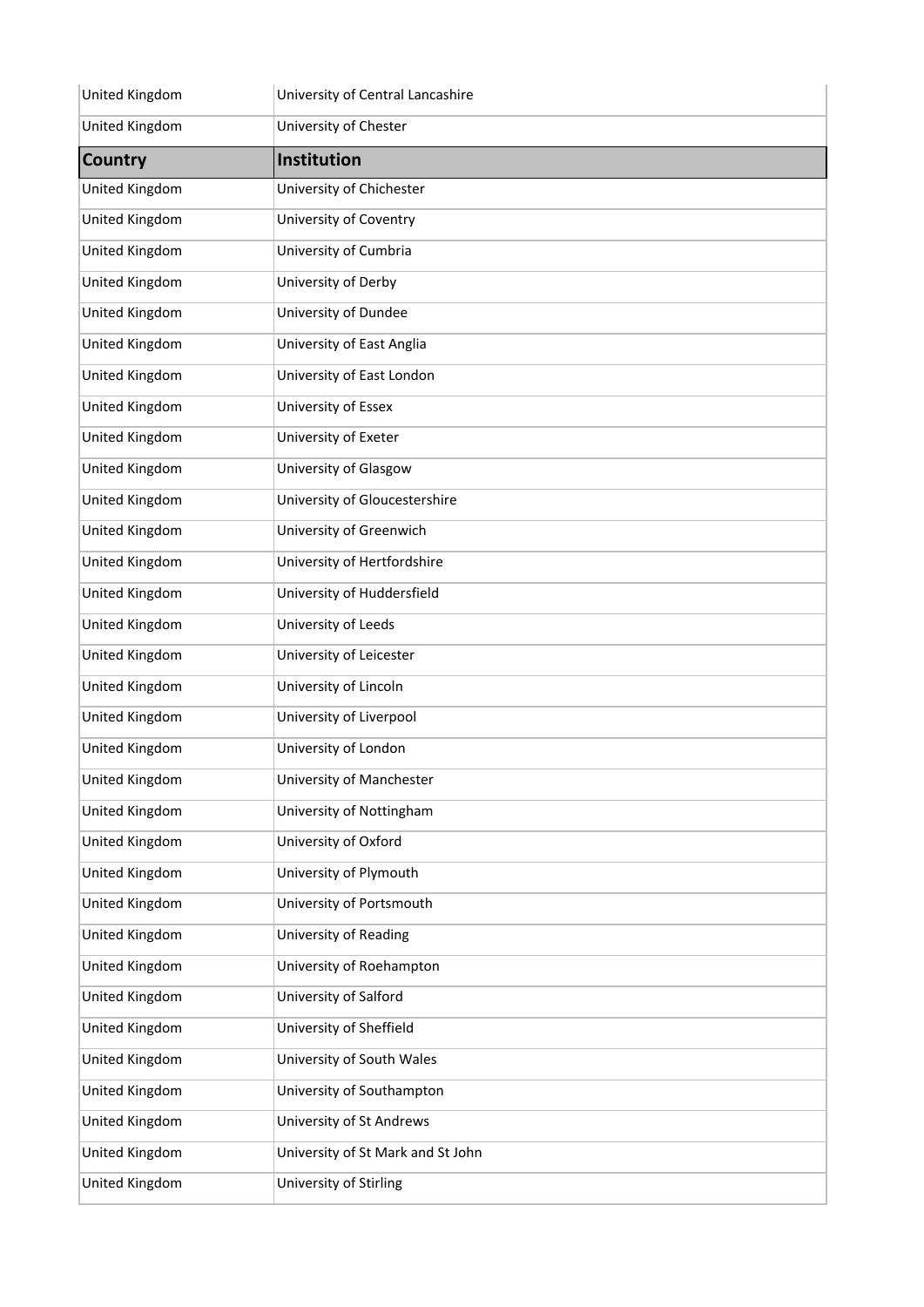| United Kingdom       | University of Strathclyde                           |
|----------------------|-----------------------------------------------------|
| United Kingdom       | University of Surrey                                |
| <b>Country</b>       | Institution                                         |
| United Kingdom       | University of Sussex                                |
| United Kingdom       | University of the Arts, London                      |
| United Kingdom       | University of the Highlands and Islands             |
| United Kingdom       | University of the West of England, Bristol          |
| United Kingdom       | University of the West of Scotland                  |
| United Kingdom       | University of Wales Trinity Saint David             |
| United Kingdom       | University of Warwick                               |
| United Kingdom       | University of Westminster                           |
| United Kingdom       | University of Winchester                            |
| United Kingdom       | University of Wolverhampton                         |
| United Kingdom       | University of Worcester                             |
| United Kingdom       | University of York                                  |
| United Kingdom       | Writtle University College                          |
| United Kingdom       | York St John University                             |
| <b>United States</b> | Academy College                                     |
| <b>United States</b> | Agnes Scott College                                 |
| <b>United States</b> | Albright College                                    |
| <b>United States</b> | American University of Puerto Rico                  |
| <b>United States</b> | Amherst College                                     |
| <b>United States</b> | Arizona State University                            |
| <b>United States</b> | Auburn University                                   |
| <b>United States</b> | <b>Averett University</b>                           |
| <b>United States</b> | Bard College at Simon's Rock                        |
| <b>United States</b> | <b>Bates College</b>                                |
| <b>United States</b> | <b>Baylor College of Medicine</b>                   |
| <b>United States</b> | <b>Baylor University</b>                            |
| <b>United States</b> | Be'er Yaakov Talmudic Seminary                      |
| <b>United States</b> | <b>Belmont Abbey College</b>                        |
| <b>United States</b> | <b>Bethel University</b>                            |
| <b>United States</b> | Bethune-Cookman University                          |
| <b>United States</b> | Binghamton University, State University of New York |
| <b>United States</b> | <b>Bloomfield College</b>                           |
| <b>United States</b> | <b>Boston College</b>                               |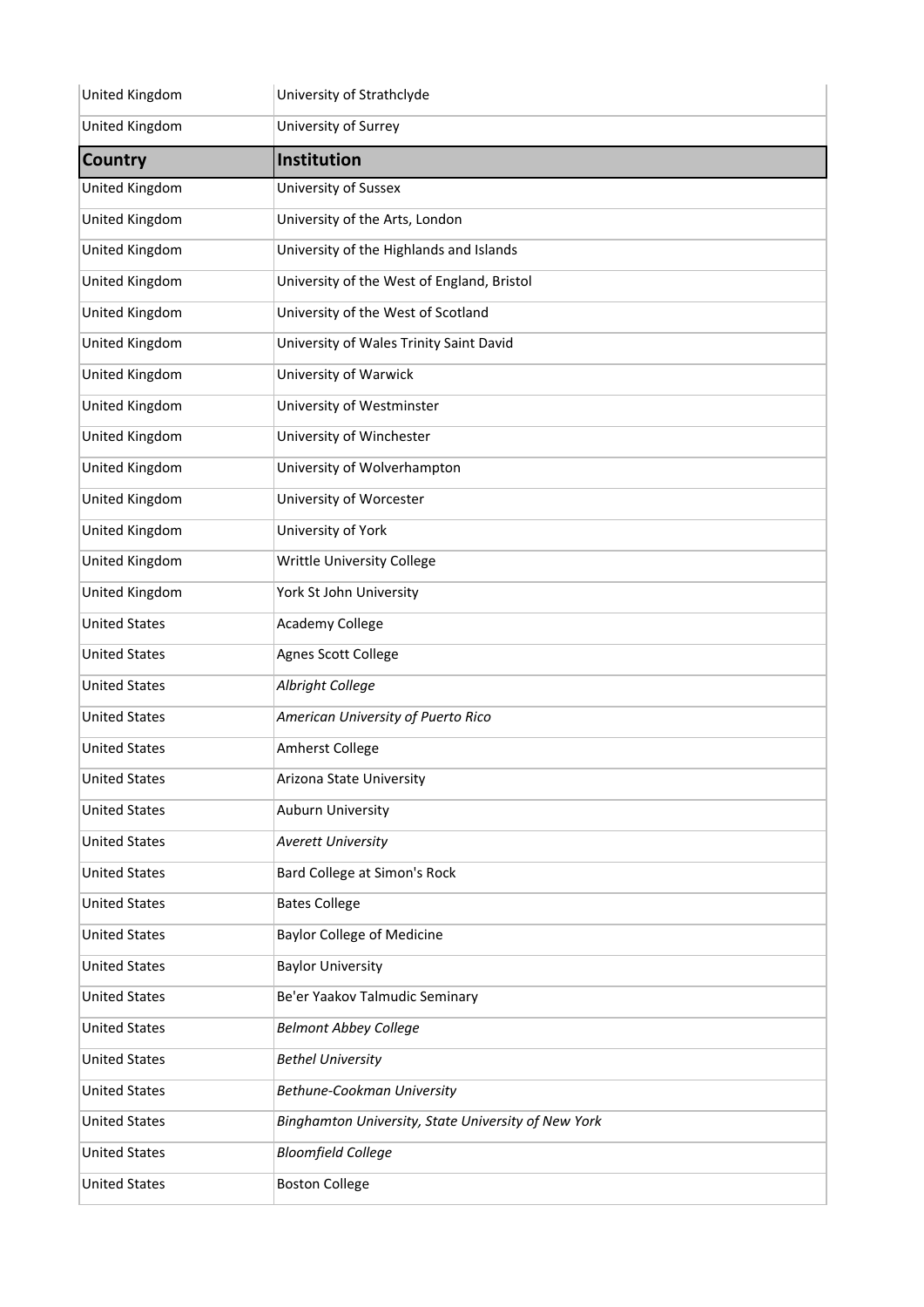| <b>United States</b> | <b>Boston University</b>               |
|----------------------|----------------------------------------|
| <b>United States</b> | <b>Bowdoin College</b>                 |
| <b>Country</b>       | <b>Institution</b>                     |
| <b>United States</b> | <b>Brandeis University</b>             |
| <b>United States</b> | <b>Brigham Young University</b>        |
| <b>United States</b> | <b>Brown University</b>                |
| <b>United States</b> | <b>Bryan College-Dayton</b>            |
| <b>United States</b> | <b>Bryan University</b>                |
| <b>United States</b> | California Institute of Technology     |
| <b>United States</b> | Caribbean University-Carolina          |
| <b>United States</b> | Carleton College                       |
| <b>United States</b> | <b>Carnegie Mellon University</b>      |
| <b>United States</b> | Carroll College                        |
| <b>United States</b> | Case Western Reserve University        |
| <b>United States</b> | Central Christian College of the Bible |
| <b>United States</b> | Central Penn College                   |
| <b>United States</b> | Centre College                         |
| <b>United States</b> | Chamberlain University-North Carolina  |
| <b>United States</b> | <b>Clemson University</b>              |
| <b>United States</b> | Colby College                          |
| <b>United States</b> | College of the Atlantic                |
| <b>United States</b> | College of the Holy Cross              |
| <b>United States</b> | College of William and Mary            |
| <b>United States</b> | Colorado School of Mines               |
| <b>United States</b> | <b>Colorado State University</b>       |
| <b>United States</b> | Columbia University                    |
| <b>United States</b> | Concordia College-New York             |
| <b>United States</b> | <b>Cornell University</b>              |
| <b>United States</b> | Covenant College                       |
| <b>United States</b> | <b>Culinary Institute of America</b>   |
| <b>United States</b> | Dartmouth College                      |
| <b>United States</b> | Davidson College                       |
| <b>United States</b> | <b>Denison University</b>              |
| <b>United States</b> | DePauw University                      |
| <b>United States</b> | Dickinson College                      |
| <b>United States</b> | <b>Dillard University</b>              |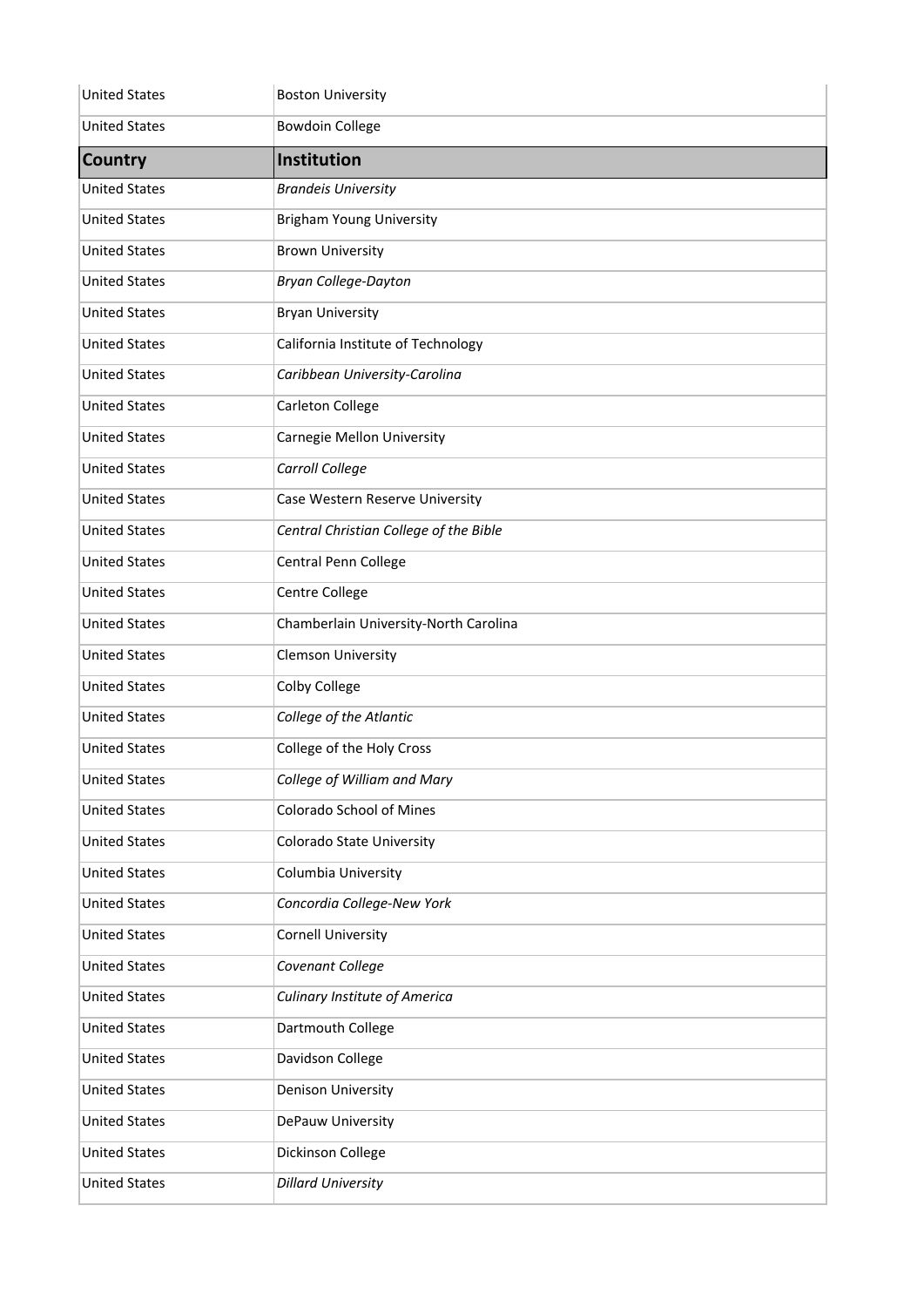| <b>United States</b> | Dordt University                     |
|----------------------|--------------------------------------|
| <b>United States</b> | <b>Drexel University</b>             |
| <b>Country</b>       | Institution                          |
| <b>United States</b> | <b>Duke University</b>               |
| <b>United States</b> | <b>East Carolina University</b>      |
| <b>United States</b> | East-West University                 |
| <b>United States</b> | <b>Ecclesia College</b>              |
| <b>United States</b> | <b>Emory University</b>              |
| <b>United States</b> | <b>Fairfield University</b>          |
| <b>United States</b> | Family of Faith Christian University |
| <b>United States</b> | <b>Fisher College</b>                |
| <b>United States</b> | Florida Atlantic University          |
| <b>United States</b> | Florida College                      |
| <b>United States</b> | Florida International University     |
| <b>United States</b> | Florida State University             |
| <b>United States</b> | Franklin and Marshall College        |
| <b>United States</b> | <b>Fremont University</b>            |
| <b>United States</b> | <b>Friends University</b>            |
| <b>United States</b> | George Mason University              |
| <b>United States</b> | George Washington University         |
| <b>United States</b> | Georgetown University                |
| <b>United States</b> | Georgia Institute of Technology      |
| <b>United States</b> | Georgia Regents University Augusta   |
| <b>United States</b> | Georgia State University             |
| <b>United States</b> | Gettysburg College                   |
| <b>United States</b> | <b>Grace Christian University</b>    |
| <b>United States</b> | Great Lakes Christian College        |
| <b>United States</b> | Greensboro College                   |
| <b>United States</b> | <b>Grinnell College</b>              |
| <b>United States</b> | <b>Hamilton College</b>              |
| <b>United States</b> | <b>Hamilton Technical College</b>    |
| <b>United States</b> | Hannibal-LaGrange University         |
| <b>United States</b> | Hanover College                      |
| <b>United States</b> | <b>Harvard University</b>            |
| <b>United States</b> | Harvey Mudd College                  |
| <b>United States</b> | <b>Haverford College</b>             |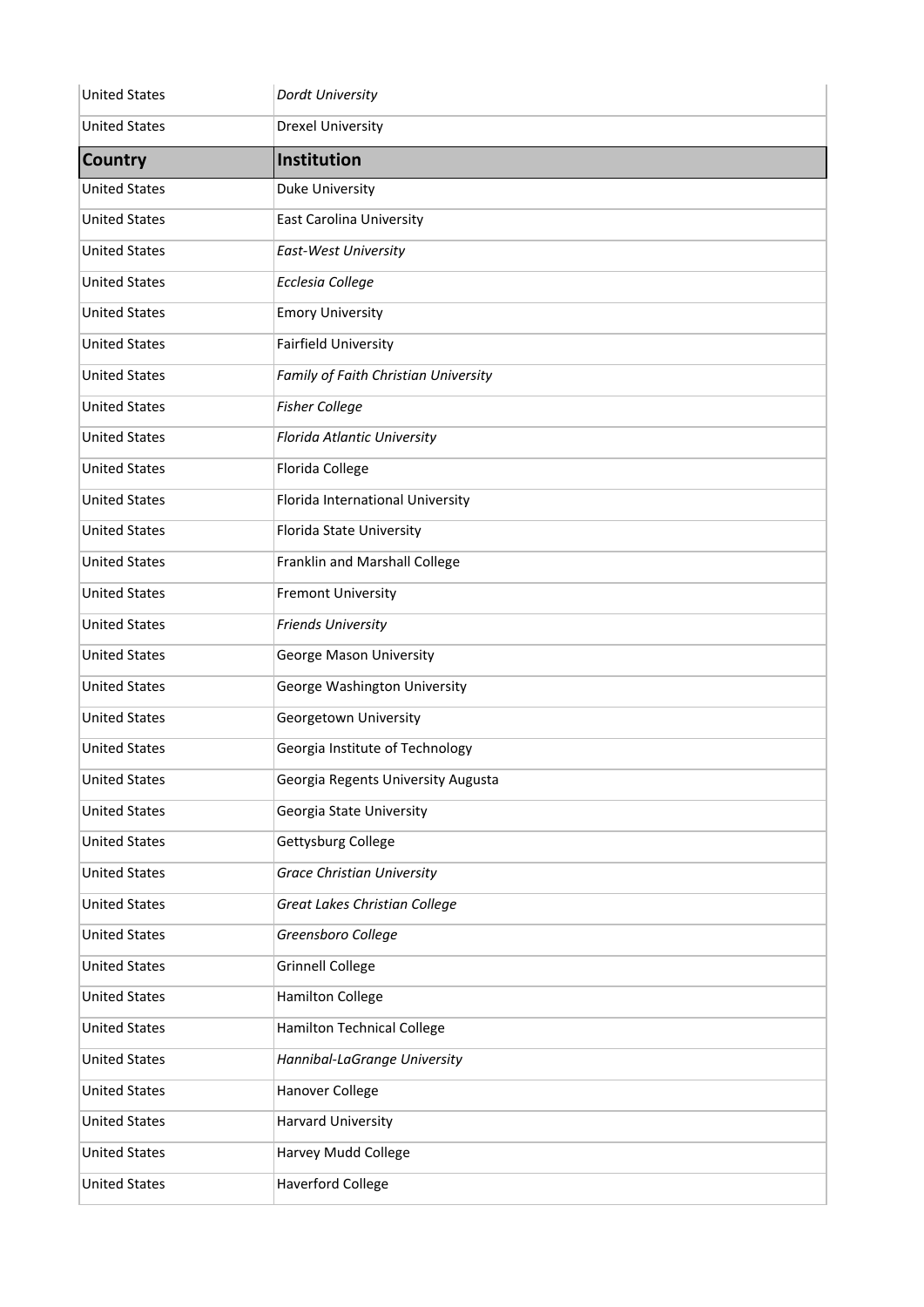| <b>United States</b> | <b>Heidelberg University</b>               |
|----------------------|--------------------------------------------|
| <b>United States</b> | <b>Hendrix College</b>                     |
| <b>Country</b>       | Institution                                |
| <b>United States</b> | Herzing University-Akron                   |
| <b>United States</b> | <b>Hope College</b>                        |
| <b>United States</b> | Hussian College-Daymar College Clarksville |
| <b>United States</b> | Icahn School of Medicine at Mount Sinai    |
| <b>United States</b> | Illinois Institute of Technology           |
| <b>United States</b> | Indiana University - Purdue University     |
| <b>United States</b> | Indiana University Bloomington             |
| <b>United States</b> | Inter American University of Puerto Rico   |
| <b>United States</b> | Iowa State University                      |
| <b>United States</b> | James Madison University                   |
| <b>United States</b> | John Paul the Great Catholic University    |
| <b>United States</b> | Johns Hopkins University                   |
| <b>United States</b> | Johnson University Florida                 |
| <b>United States</b> | Kalamazoo College                          |
| <b>United States</b> | Kansas State University                    |
| <b>United States</b> | Kehilath Yakov Rabbinical Seminary         |
| <b>United States</b> | Kent State University                      |
| <b>United States</b> | Kenyon College                             |
| <b>United States</b> | <b>Kettering University</b>                |
| <b>United States</b> | Lafayette College                          |
| <b>United States</b> | Lakeview College of Nursing                |
| <b>United States</b> | Laurus College                             |
| <b>United States</b> | Lehigh University                          |
| <b>United States</b> | Le Moyne-Owen College                      |
| <b>United States</b> | Limestone University                       |
| <b>United States</b> | Livingstone College                        |
| <b>United States</b> | Loma Linda University                      |
| <b>United States</b> | Louisiana State University                 |
| <b>United States</b> | Loyola University Chicago                  |
| <b>United States</b> | Macalester College                         |
| <b>United States</b> | Manhattan Christian College                |
| <b>United States</b> | Marquette University                       |
| <b>United States</b> | Marymount Manhattan College                |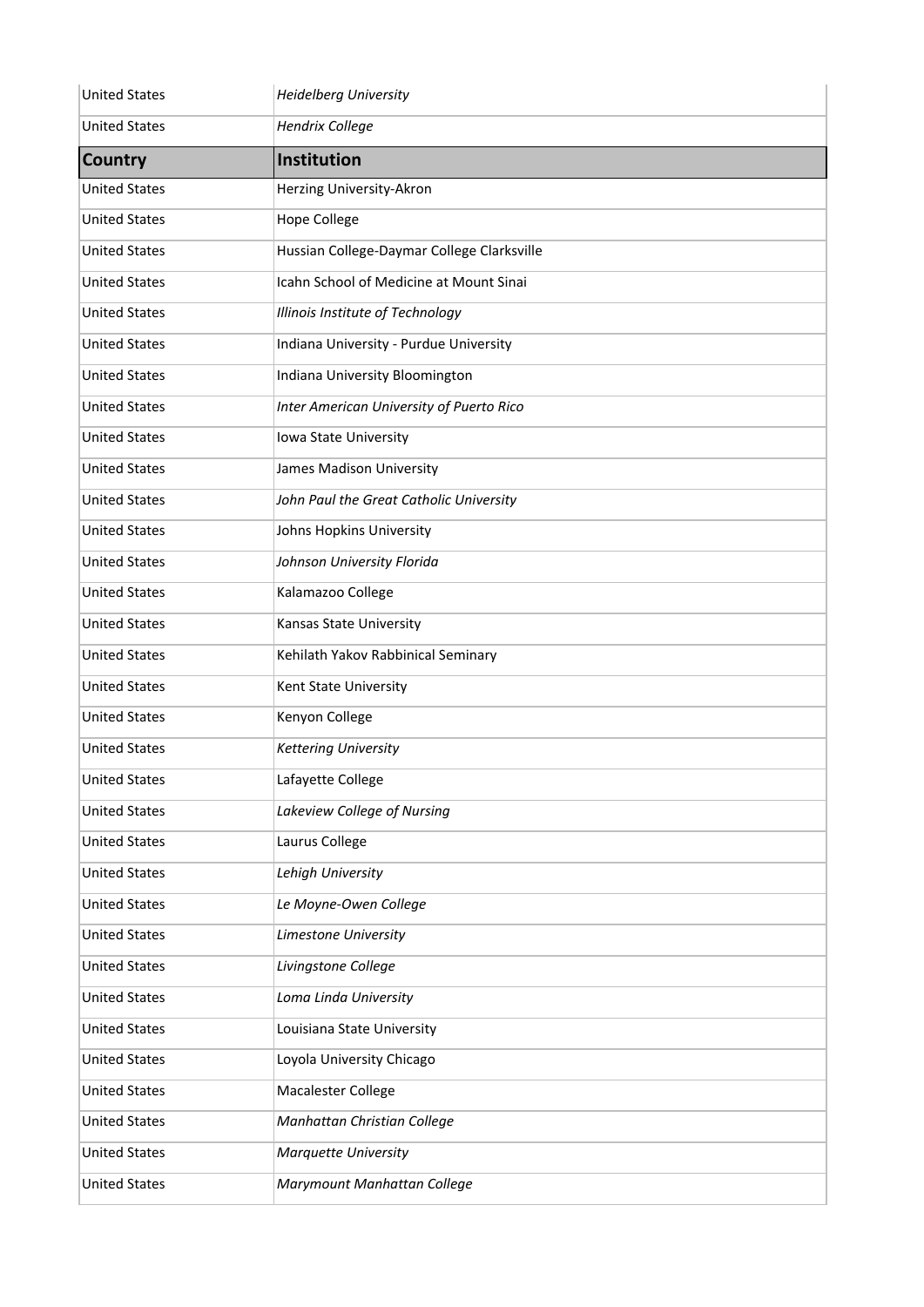| <b>United States</b> | Massachusetts Institute of Technology                               |
|----------------------|---------------------------------------------------------------------|
| <b>United States</b> | Medical College of Wisconsin                                        |
| <b>Country</b>       | Institution                                                         |
| <b>United States</b> | Medical University of South Carolina                                |
| <b>United States</b> | Miami International University of Art & Design-Art Institute Dallas |
| <b>United States</b> | Miami University                                                    |
| <b>United States</b> | Michigan State University                                           |
| <b>United States</b> | Michigan Technological University                                   |
| <b>United States</b> | Midway University                                                   |
| <b>United States</b> | Mississippi State University                                        |
| <b>United States</b> | Missouri University of Science & Technology                         |
| <b>United States</b> | Monroe College                                                      |
| <b>United States</b> | Montana State University                                            |
| <b>United States</b> | Muhlenberg College                                                  |
| <b>United States</b> | Nebraska University - Lincoln                                       |
| <b>United States</b> | New Jersey Institute of Technology                                  |
| <b>United States</b> | New Mexico State University                                         |
| <b>United States</b> | New York University                                                 |
| <b>United States</b> | North Carolina State University                                     |
| <b>United States</b> | North Central College                                               |
| <b>United States</b> | North Dakota State University                                       |
| <b>United States</b> | Northeastern University United States                               |
| <b>United States</b> | Northland College                                                   |
| <b>United States</b> | Northwestern University                                             |
| <b>United States</b> | <b>Oakland University</b>                                           |
| <b>United States</b> | <b>Ohio State University</b>                                        |
| <b>United States</b> | <b>Ohio University</b>                                              |
| <b>United States</b> | Ohio Wesleyan University                                            |
| <b>United States</b> | Oklahoma State University - Stillwater                              |
| <b>United States</b> | Old Dominion University                                             |
| <b>United States</b> | Olin College of Engineering                                         |
| <b>United States</b> | Oregon Health & Science University                                  |
| <b>United States</b> | <b>Oregon State University</b>                                      |
| <b>United States</b> | Park University                                                     |
| <b>United States</b> | Pima Medical Institute-Tucson                                       |
| <b>United States</b> | Pomona College                                                      |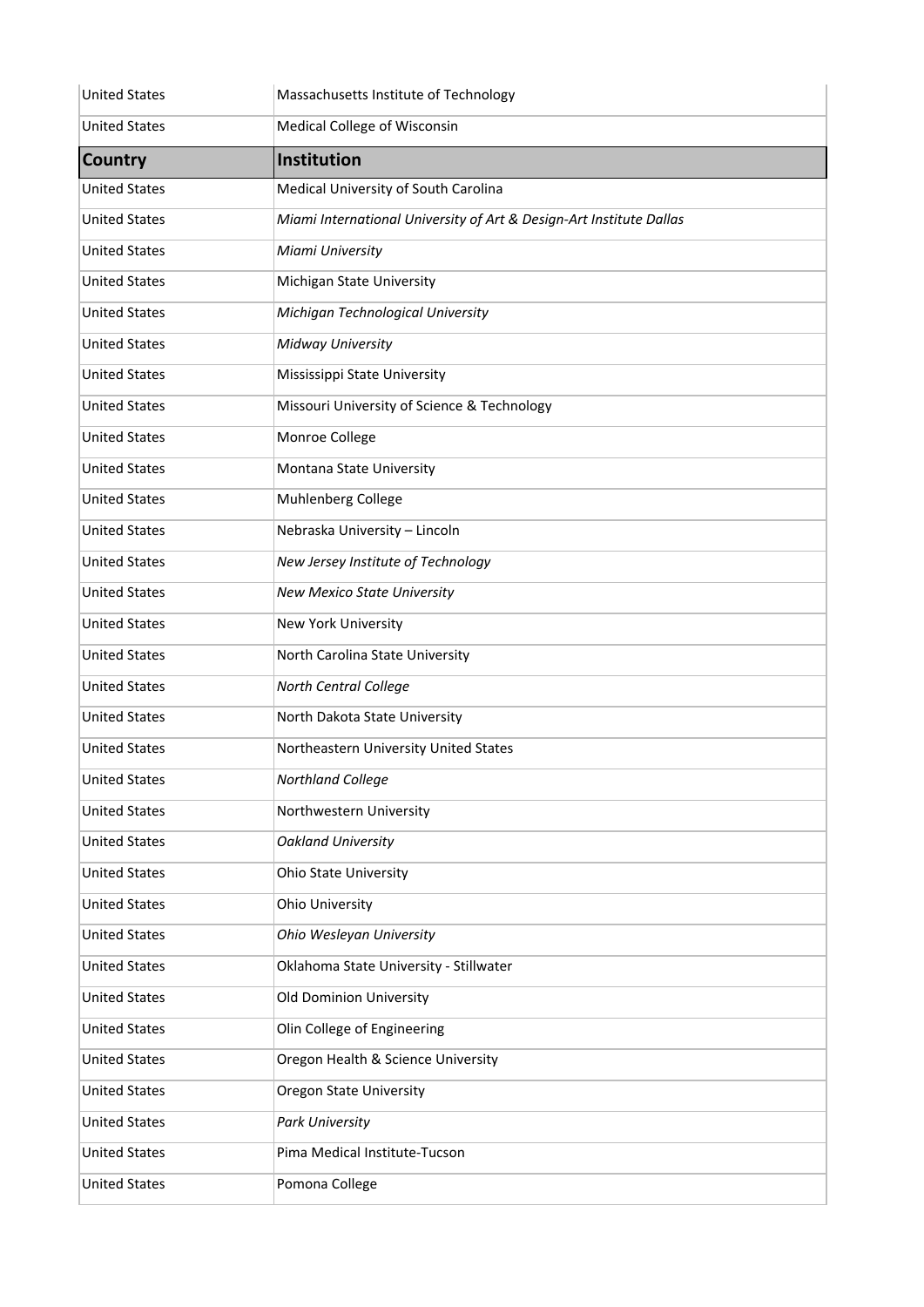| <b>United States</b> | <b>Portland State University</b>            |
|----------------------|---------------------------------------------|
| <b>United States</b> | Princeton University                        |
| <b>Country</b>       | Institution                                 |
| <b>United States</b> | Providence College                          |
| <b>United States</b> | Purdue University - Lafayette               |
| <b>United States</b> | Rasmussen College-Kansas                    |
| <b>United States</b> | Rasmussen College-Minnesota                 |
| <b>United States</b> | <b>Reformed University</b>                  |
| <b>United States</b> | Reinhardt University                        |
| <b>United States</b> | Remington College-Honolulu Campus           |
| <b>United States</b> | Rensselaer Polytechnic Institute            |
| <b>United States</b> | <b>Rice University</b>                      |
| <b>United States</b> | Richmont Graduate University                |
| <b>United States</b> | Rochester Institute of Technology           |
| <b>United States</b> | <b>Rush University</b>                      |
| <b>United States</b> | <b>Rust College</b>                         |
| <b>United States</b> | Rutgers University - New Brunswick          |
| <b>United States</b> | Saint Anselm College                        |
| <b>United States</b> | Saint Johns University                      |
| <b>United States</b> | Saint Louis University                      |
| <b>United States</b> | Saint Mary's College                        |
| <b>United States</b> | Saint Norbert College                       |
| <b>United States</b> | San Diego State University                  |
| <b>United States</b> | <b>Shorter University</b>                   |
| <b>United States</b> | Siena Heights University                    |
| <b>United States</b> | South Dakota State University               |
| <b>United States</b> | South University-West Palm Beach            |
| <b>United States</b> | Southern California Institute of Technology |
| <b>United States</b> | Southern Illinois University                |
| <b>United States</b> | Southern Methodist University               |
| <b>United States</b> | Southern States University                  |
| <b>United States</b> | Southern Virginia University                |
| <b>United States</b> | Southwestern College                        |
| <b>United States</b> | Spelman College                             |
| <b>United States</b> | St John's Seminary                          |
| <b>United States</b> | St Olaf College                             |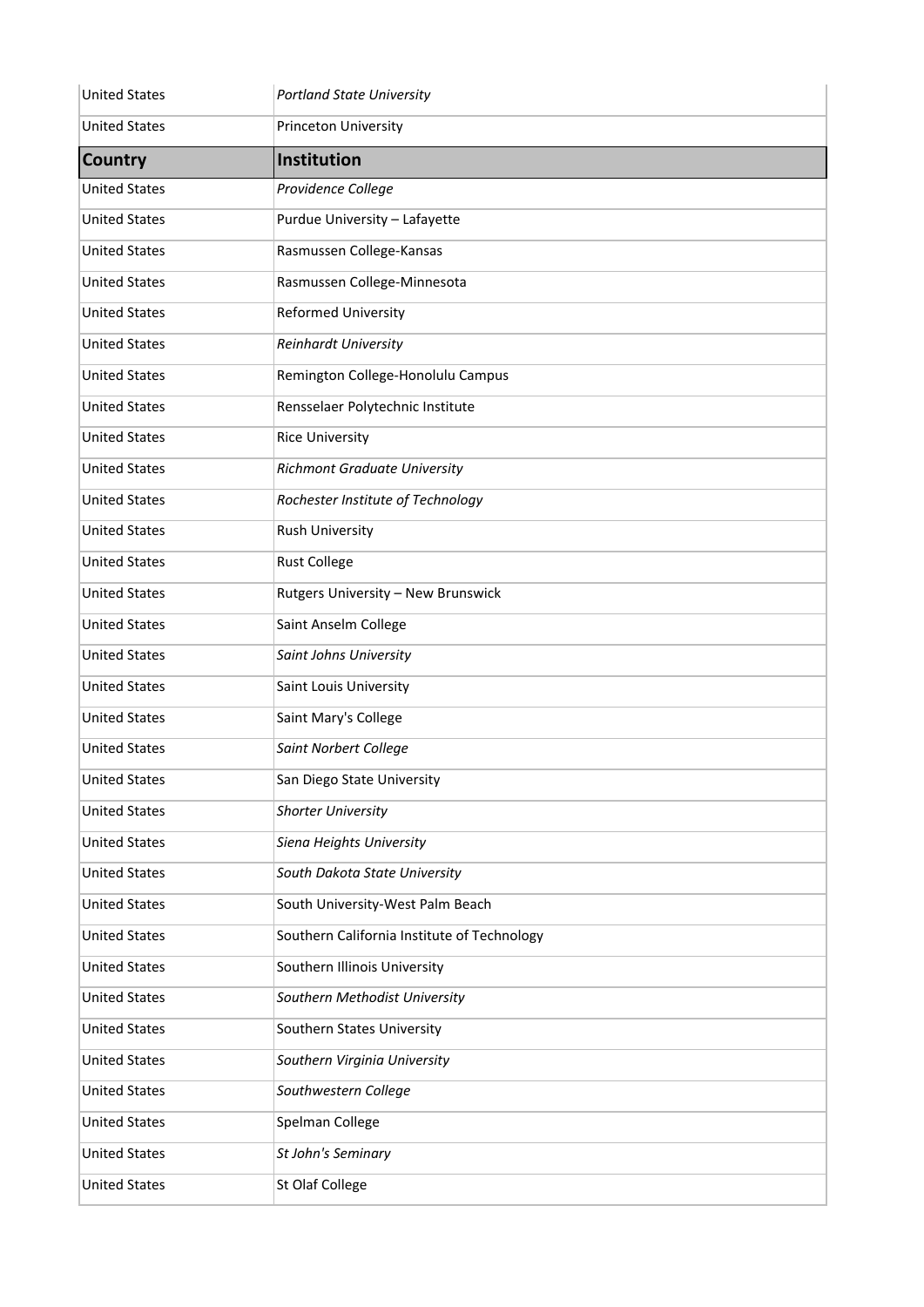| <b>United States</b> | <b>Stanford University</b>                           |
|----------------------|------------------------------------------------------|
| <b>United States</b> | <b>Stevens-Henager College</b>                       |
| <b>Country</b>       | <b>Institution</b>                                   |
| <b>United States</b> | <b>Stonehill College</b>                             |
| <b>United States</b> | <b>Stony Brook University</b>                        |
| <b>United States</b> | <b>SUNY Buffalo State</b>                            |
| <b>United States</b> | Susquehanna University                               |
| <b>United States</b> | Swarthmore College                                   |
| <b>United States</b> | <b>Syracuse University</b>                           |
| <b>United States</b> | Talladega College                                    |
| <b>United States</b> | Talmudical Yeshiva of Philadelphia                   |
| <b>United States</b> | <b>Temple University</b>                             |
| <b>United States</b> | Texas A&M University                                 |
| <b>United States</b> | <b>Texas State University</b>                        |
| <b>United States</b> | <b>Texas Tech University</b>                         |
| <b>United States</b> | The Art Institute of Houston                         |
| <b>United States</b> | The College of Wooster                               |
| <b>United States</b> | The Graduate Center, City University of New York     |
| <b>United States</b> | The Pennsylvania State University                    |
| <b>United States</b> | The Rockefeller University                           |
| <b>United States</b> | The State University of New York at Buffalo          |
| <b>United States</b> | <b>Thomas College</b>                                |
| <b>United States</b> | Thomas Jefferson University                          |
| <b>United States</b> | Thomas More University                               |
| <b>United States</b> | Transylvania University                              |
| <b>United States</b> | <b>Truett McConnell University</b>                   |
| <b>United States</b> | <b>Tufts University</b>                              |
| <b>United States</b> | <b>Tulane University</b>                             |
| <b>United States</b> | <b>UMass Chan Medical School</b>                     |
| <b>United States</b> | Uniformed Services University of the Health Sciences |
| <b>United States</b> | <b>Union College</b>                                 |
| <b>United States</b> | United States Air Force Academy                      |
| <b>United States</b> | United States Coast Guard Academy                    |
| <b>United States</b> | United States Military Academy                       |
| <b>United States</b> | United States Naval Academy                          |
| <b>United States</b> | Unitek College                                       |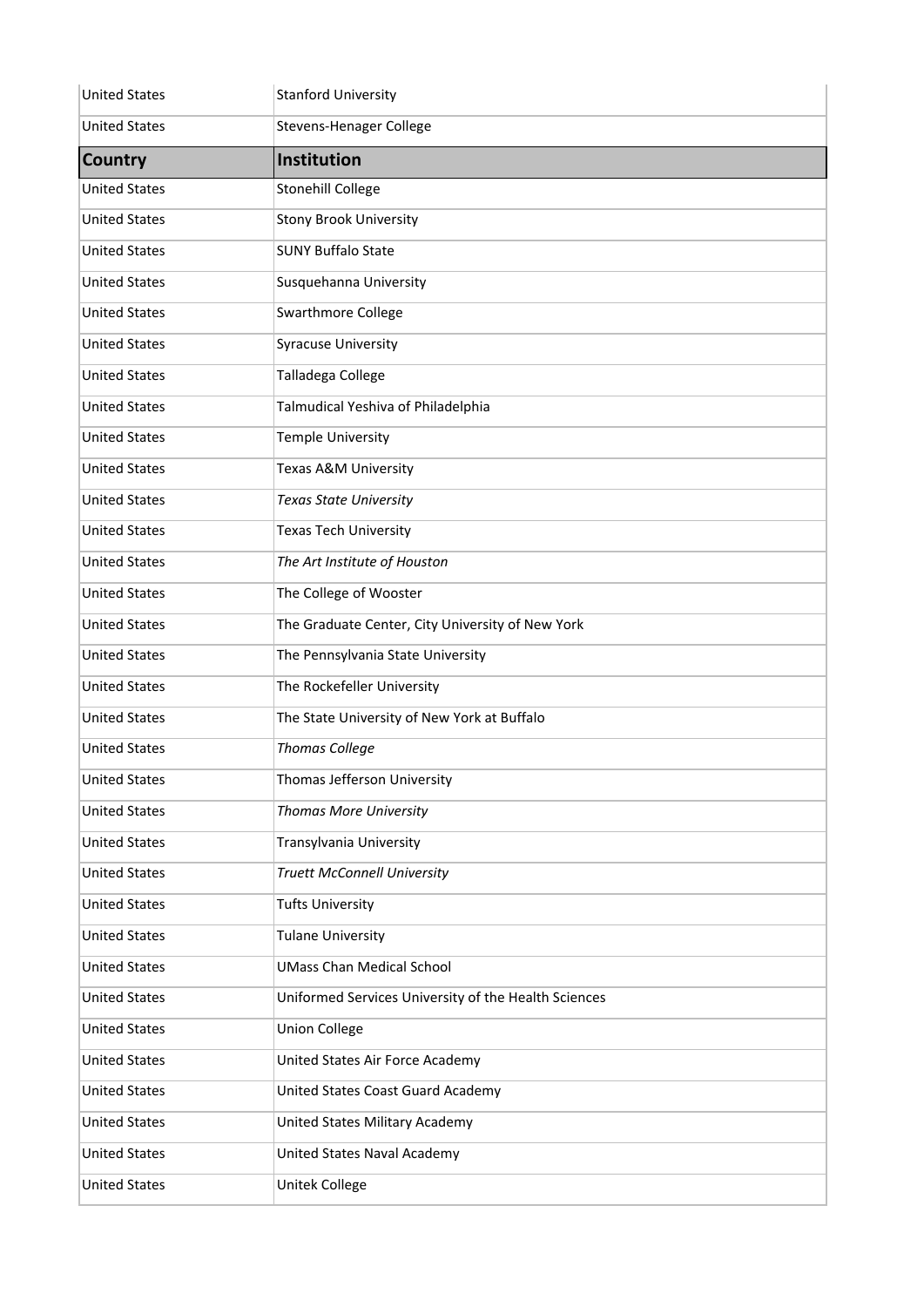| <b>United States</b> | Universidad Pentecostal Mizpa                          |
|----------------------|--------------------------------------------------------|
| <b>United States</b> | University at Albany, The State University of New York |
| <b>Country</b>       | Institution                                            |
| <b>United States</b> | University of Akron                                    |
| <b>United States</b> | University of Alabama at Birmingham                    |
| <b>United States</b> | University of Alabama, Tuscaloosa                      |
| <b>United States</b> | University of Alaska, Fairbanks                        |
| <b>United States</b> | University of Antelope Valley                          |
| <b>United States</b> | University of Arizona                                  |
| <b>United States</b> | University of Arkansas                                 |
| <b>United States</b> | University of Arkansas for Medical Sciences            |
| <b>United States</b> | University of California, Berkeley                     |
| <b>United States</b> | University of California, Davis                        |
| <b>United States</b> | University of California, Irvine                       |
| <b>United States</b> | University of California, Los Angeles                  |
| <b>United States</b> | University of California, Merced                       |
| <b>United States</b> | University of California, Riverside                    |
| <b>United States</b> | University of California, San Diego                    |
| <b>United States</b> | University of California, San Francisco                |
| <b>United States</b> | University of California, Santa Barbara                |
| <b>United States</b> | University of California, Santa Cruz                   |
| <b>United States</b> | University of Central Florida                          |
| <b>United States</b> | University of Chicago                                  |
| <b>United States</b> | University of Cincinnati                               |
| <b>United States</b> | University of Colorado Boulder                         |
| <b>United States</b> | University of Colorado Denver                          |
| <b>United States</b> | University of Connecticut                              |
| <b>United States</b> | University of Delaware                                 |
| <b>United States</b> | University of Denver                                   |
| <b>United States</b> | University of Florida                                  |
| <b>United States</b> | University of Georgia                                  |
| <b>United States</b> | University of Hawaii at Manoa                          |
| <b>United States</b> | University of Houston at Houston                       |
| <b>United States</b> | University of Idaho                                    |
| <b>United States</b> | University of Illinois at Chicago                      |
| <b>United States</b> | University of Illinois at Urbana-Champaign             |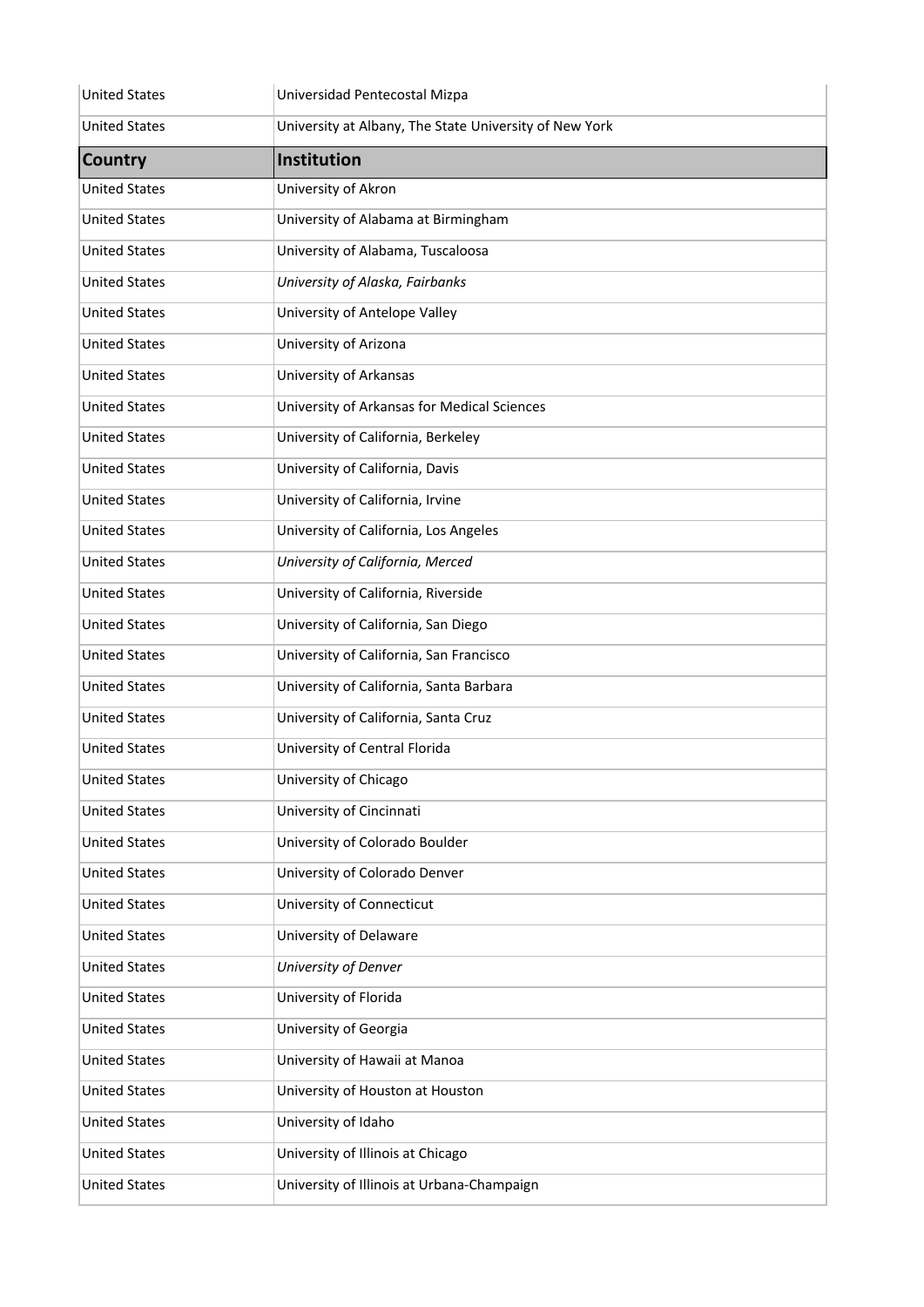| <b>United States</b> | University of Iowa                          |
|----------------------|---------------------------------------------|
| <b>United States</b> | University of Kansas                        |
| <b>Country</b>       | <b>Institution</b>                          |
| <b>United States</b> | University of Kentucky                      |
| <b>United States</b> | University of Louisville                    |
| <b>United States</b> | University of Maine, Orono                  |
| <b>United States</b> | University of Maryland, Baltimore           |
| <b>United States</b> | University of Maryland, Baltimore County    |
| <b>United States</b> | University of Maryland, College Park        |
| <b>United States</b> | University of Massachusetts Amherst         |
| <b>United States</b> | University of Massachusetts Boston          |
| <b>United States</b> | University of Massachusetts Lowell          |
| <b>United States</b> | <b>University of Memphis</b>                |
| <b>United States</b> | University of Miami                         |
| <b>United States</b> | University of Michigan                      |
| <b>United States</b> | University of Minnesota, Twin Cities        |
| <b>United States</b> | University of Mississippi                   |
| <b>United States</b> | University of Missouri at Columbia          |
| <b>United States</b> | University of Missouri, Kansas City         |
| <b>United States</b> | University of Montana                       |
| <b>United States</b> | University of Nebraska Medical Center       |
| <b>United States</b> | University of Nevada, Las Vegas             |
| <b>United States</b> | University of Nevada, Reno                  |
| <b>United States</b> | University of New Hampshire                 |
| <b>United States</b> | University of New Mexico                    |
| <b>United States</b> | University of North Carolina at Chapel Hill |
| <b>United States</b> | University of North Carolina at Charlotte   |
| <b>United States</b> | University of North Carolina, Greensboro    |
| <b>United States</b> | University of North Dakota                  |
| <b>United States</b> | University of North Texas                   |
| <b>United States</b> | University of Notre Dame United States      |
| <b>United States</b> | University of Oklahoma                      |
| <b>United States</b> | University of Oregon                        |
| <b>United States</b> | University of Pennsylvania                  |
| <b>United States</b> | University of Pittsburgh                    |
| <b>United States</b> | University of Puerto Rico                   |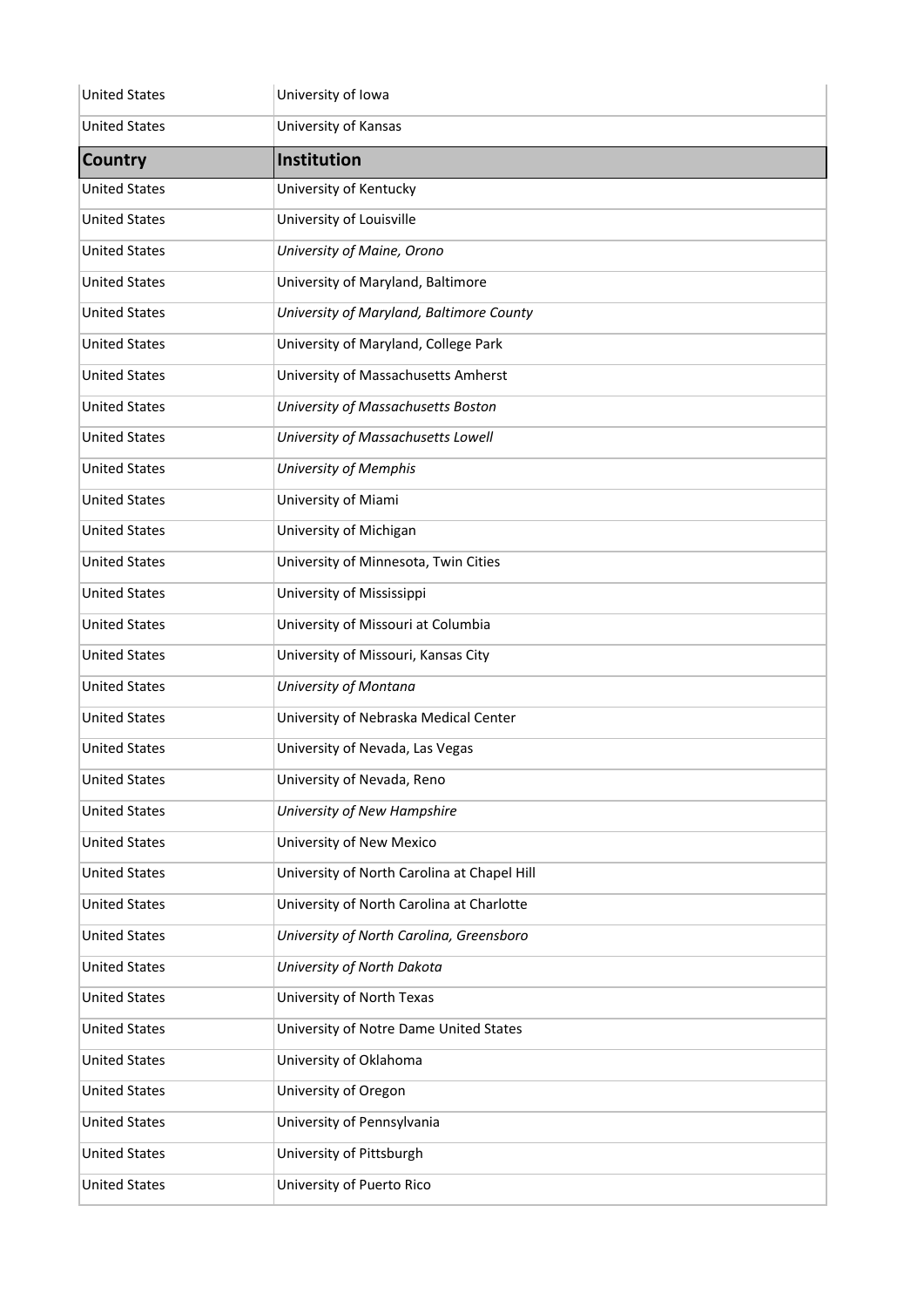| <b>United States</b> | University of Rhode Island                            |
|----------------------|-------------------------------------------------------|
| <b>United States</b> | University of Rochester                               |
| <b>Country</b>       | <b>Institution</b>                                    |
| <b>United States</b> | University of South Carolina                          |
| <b>United States</b> | University of South Florida at Tampa                  |
| <b>United States</b> | University of Southern California                     |
| <b>United States</b> | University of Tennessee at Knoxville                  |
| <b>United States</b> | University of Texas at Austin                         |
| <b>United States</b> | University of Texas, El Paso                          |
| <b>United States</b> | University of Texas Health Science Center San Antonio |
| <b>United States</b> | University of Texas Health Science Center, Houston    |
| <b>United States</b> | University of Texas Medical Branch at Galveston       |
| <b>United States</b> | University of Texas South West Medical Center         |
| <b>United States</b> | University of Texas, Arlington                        |
| <b>United States</b> | University of Texas, Dallas                           |
| <b>United States</b> | University of Texas, San Antonio                      |
| <b>United States</b> | University of Toledo                                  |
| <b>United States</b> | University of Utah                                    |
| <b>United States</b> | University of Vermont                                 |
| <b>United States</b> | University of Virginia                                |
| <b>United States</b> | University of Washington - Seattle                    |
| <b>United States</b> | University of Wisconsin - Madison                     |
| <b>United States</b> | University of Wiscousin                               |
| <b>United States</b> | University of Wyoming                                 |
| <b>United States</b> | <b>Ursinus College</b>                                |
| <b>United States</b> | <b>Utah State University</b>                          |
| <b>United States</b> | Vanderbilt University                                 |
| <b>United States</b> | Vassar College                                        |
| <b>United States</b> | Virginia Commonwealth University                      |
| <b>United States</b> | Virginia Polytechnic Institute and State University   |
| <b>United States</b> | Vista College-Online                                  |
| <b>United States</b> | Wade College                                          |
| <b>United States</b> | <b>Wake Forest University</b>                         |
| <b>United States</b> | <b>Waldorf University</b>                             |
| <b>United States</b> | <b>Washington State University</b>                    |
| <b>United States</b> | Washington University in St. Louis                    |